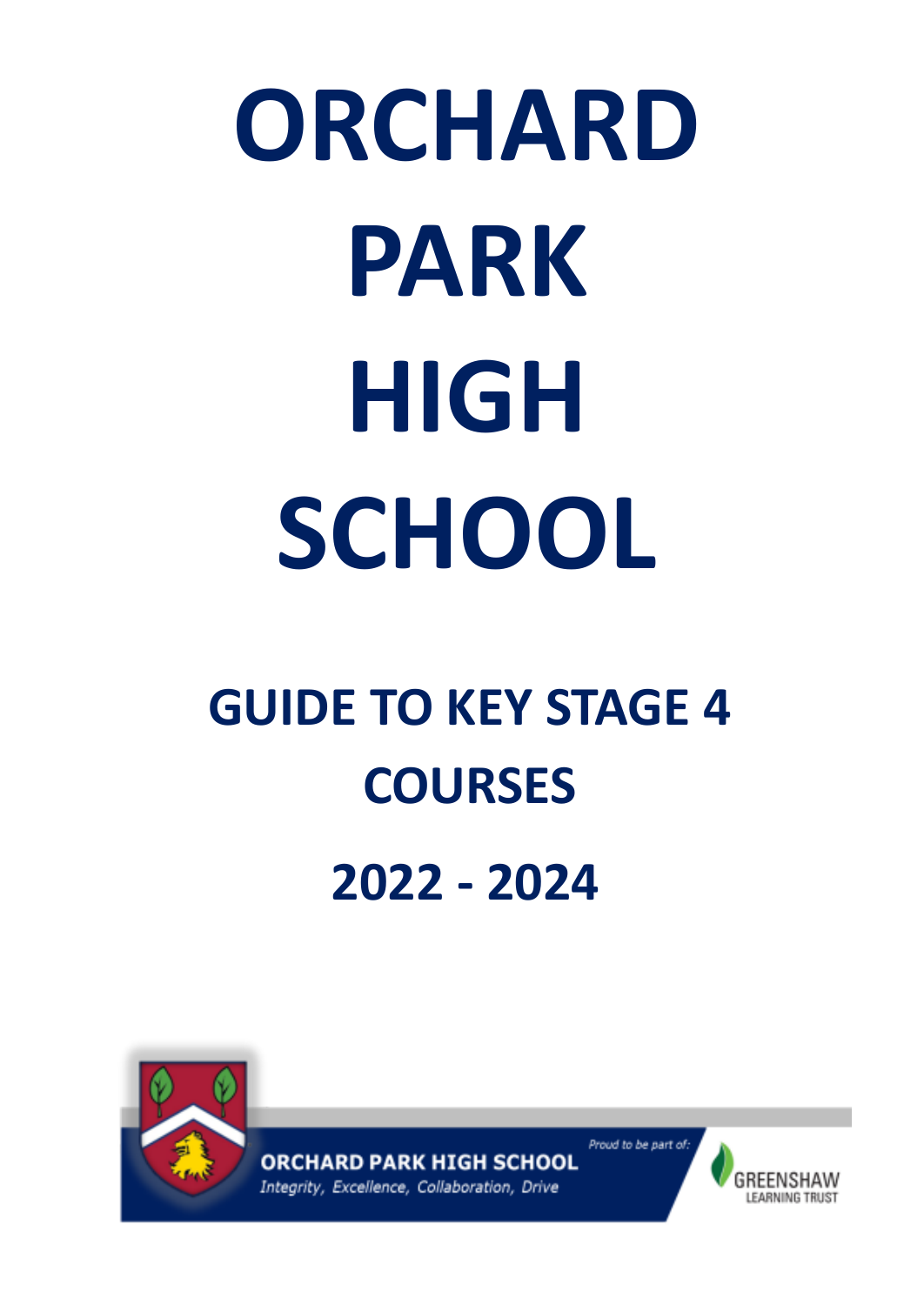#### **KS4 Curriculum and Option Booklet**

#### **2022 Contents**

| <b>Introduction</b>                              | $\mathbf{2}$ |  |  |  |
|--------------------------------------------------|--------------|--|--|--|
| <b>Option Form template</b>                      | 5            |  |  |  |
| <b>Compulsory Examination Subjects</b>           |              |  |  |  |
| <b>English Language</b>                          | 8            |  |  |  |
| <b>English Literature</b>                        | 9            |  |  |  |
| <b>Mathematics</b>                               | 11           |  |  |  |
| <b>Combined Science</b>                          | 13           |  |  |  |
| <b>CORE Physical Education (Non GCSE Course)</b> | 15           |  |  |  |
| <b>KS4 Compulsory Option Subjects</b>            |              |  |  |  |
| <b>Geography OR</b>                              | 17           |  |  |  |
| <b>History</b>                                   | 19           |  |  |  |
| <b>KS4 Option Subjects</b>                       |              |  |  |  |
| Art                                              | 22           |  |  |  |
| <b>Business/Retail Business</b>                  | 23           |  |  |  |
| <b>Citizenship Studies</b>                       | 26           |  |  |  |
| <b>Computer Science</b>                          | 28           |  |  |  |
| <b>French</b>                                    | 30           |  |  |  |
| <b>RSL Music</b>                                 | 32           |  |  |  |
| <b>Performing Arts - Acting/Dance</b>            | 34           |  |  |  |
| <b>Photography</b>                               | 37           |  |  |  |
| <b>Physical Education</b>                        | 38           |  |  |  |
| <b>Religious Studies</b>                         | 40           |  |  |  |
| <b>Separate Science</b>                          | 42           |  |  |  |
| <b>Sociology</b>                                 | 44           |  |  |  |
| <b>Spanish</b>                                   | 46           |  |  |  |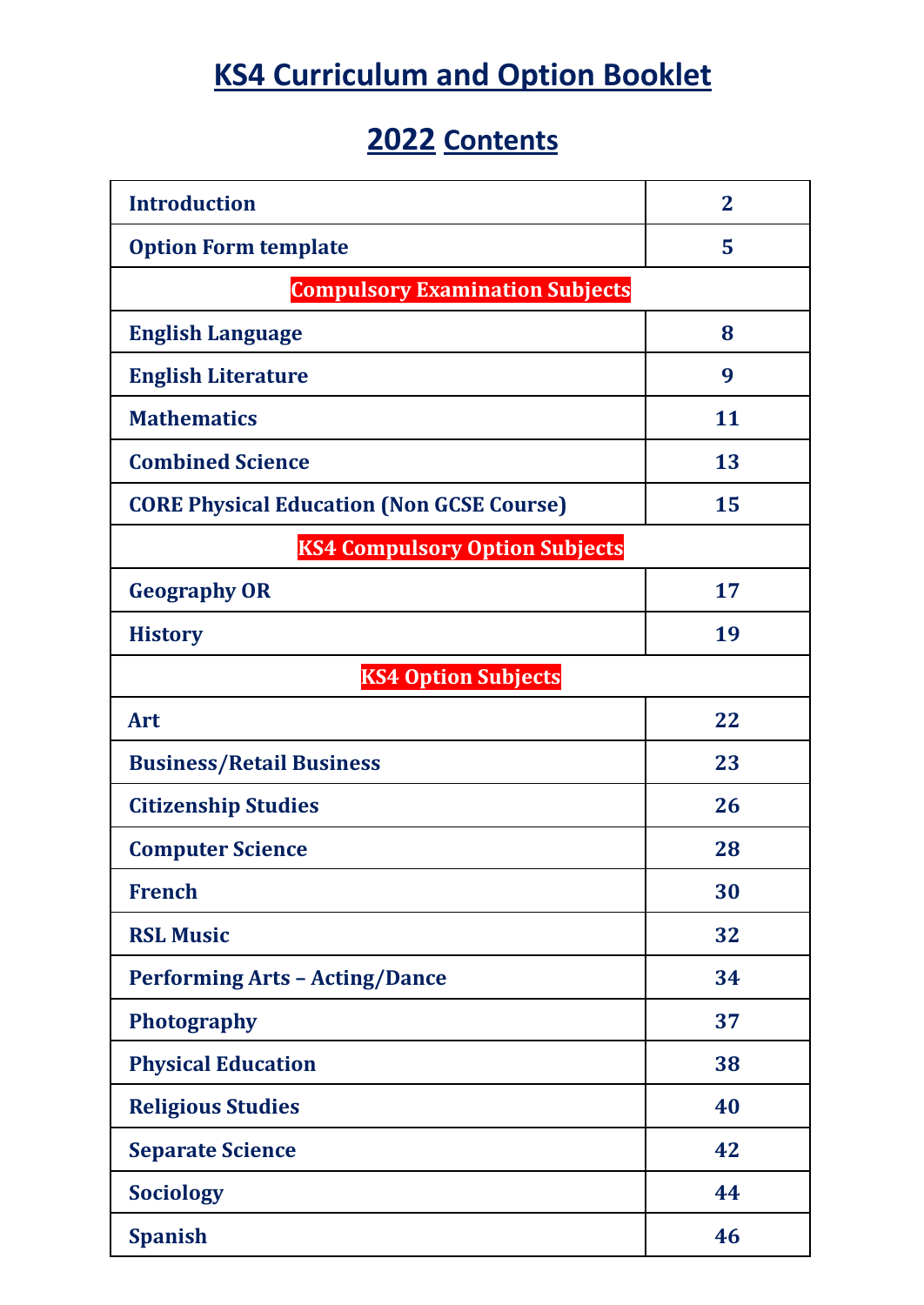Dear Parents and Carers,

Please find enclosed within the details regarding the options available to your child as she/he prepares to enter Key Stage 4.

Ensuring students are placed on the right courses and studying options that are challenging, will help them to achieve their potential and prepare them for future life, is crucial to this process.

We want every student to undertake a programme of study at Key Stage 4 that is aspirational, accessible and engaging, thus keeping as wide a range of Post 16 options available. We have therefore increased the GCSE offer to 9 subjects, broken down as follows (All courses are GCSE unless stipulated):

| Group A<br>5 GCSEs | Compulsory<br>Core Subjects                                                                   | English Language<br>English Literature<br><b>Mathematics</b><br>Combined Science (2 GCSEs)<br>Core PE (non-examined)<br>Core RE (non-examined)                                                                                                                                                                                   |
|--------------------|-----------------------------------------------------------------------------------------------|----------------------------------------------------------------------------------------------------------------------------------------------------------------------------------------------------------------------------------------------------------------------------------------------------------------------------------|
| Group B<br>1 GCSE  | Compulsory<br><b>Humanities</b>                                                               | Geography or History                                                                                                                                                                                                                                                                                                             |
| Group C<br>3 GCSEs | Option subjects -<br>3 choices                                                                | Art<br><b>Business Studies OR Business and Retail</b><br><b>WJEC Computer Science</b><br><b>RSL Dance OR Acting</b><br>French<br>Geography<br>History<br><b>RSL Music</b><br>Photography<br><b>Physical Education BTec</b><br>Religious Education<br>Separate Science (entry examination)<br>Sociology or Citizenship<br>Spanish |
|                    | RSL: Rock School London - a BTec style award.<br>WJEC: Vocational level 2 - a technical award |                                                                                                                                                                                                                                                                                                                                  |

I hope you will find this booklet and the support in place helpful. Please do not hesitate to contact the school if you have any questions.

gsmyrk@orchardparkhigh.net

Ms G Smyrk Associate Head Teacher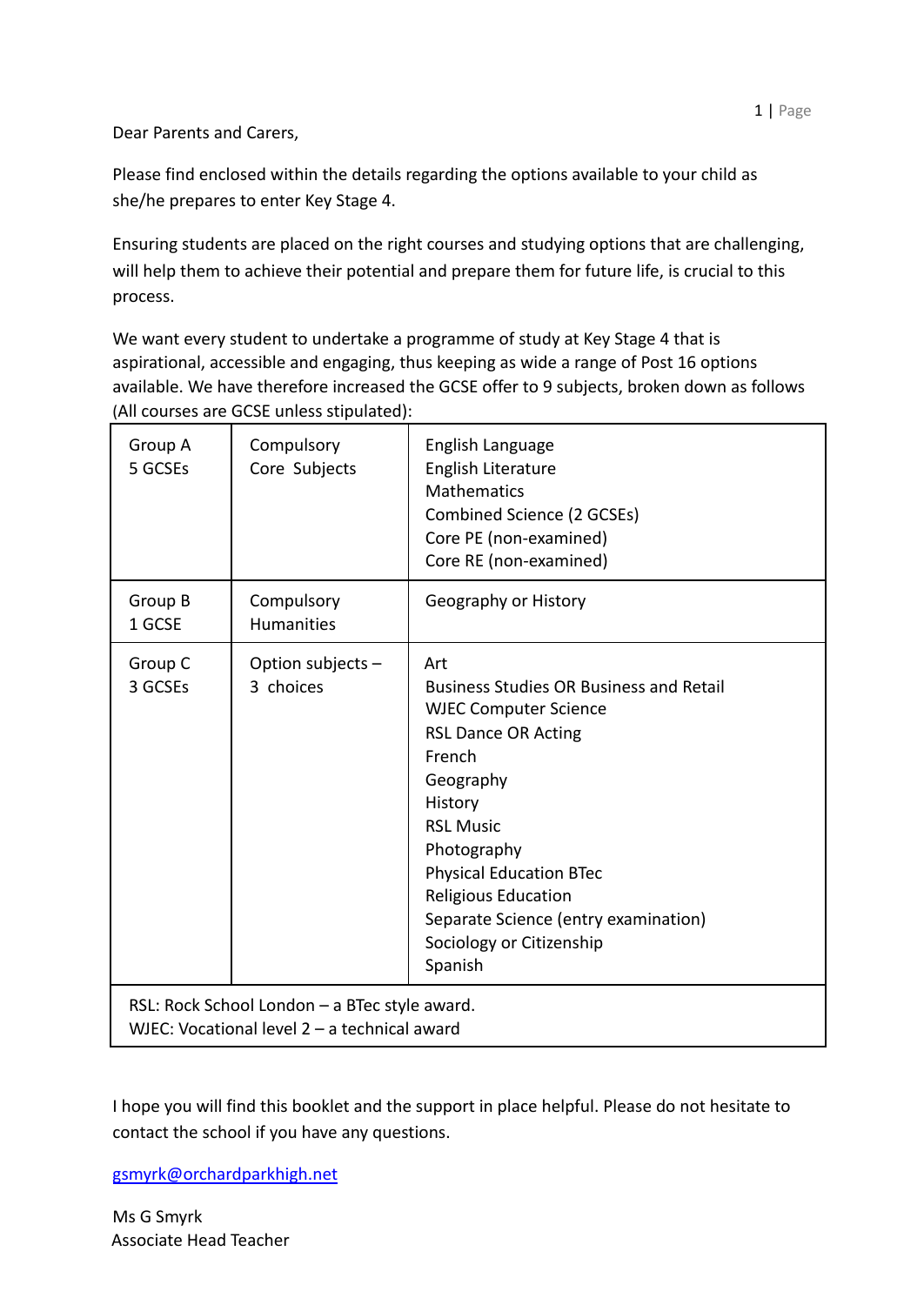#### **2022 Options Choices at Orchard Park High School**

**This booklet aims to outline the options available and all the component subjects ensuring students have a comprehensive guide to support them with the important process of making their Key Stage 4 choices.**

#### **WHEN MAKING THEIR OPTION CHOICES, STUDENTS SHOULD:**

- Consider which subjects they enjoy
- Consider which subjects they are good at
- Seek advice and direction from their teachers and Subject Leaders
- Think about possible careers they are interested in or courses they want to do (find out what the course entry requirements are at  $6<sup>th</sup>$  form/ college/ apprenticeships)
- Think about which skills they want to develop for employment
- Not base their choices on what their friends are doing or because they could not think of anything else

#### **WILL STUDENTS GET THEIR FIRST CHOICES?**

We will work towards students getting their first choices and have been very successful with this in the past. However, there are three main reasons why some students may not get their first choice:

- 1. The courses chosen are not appropriate for that student and professional advice is that it would not provide them with outcomes or options for the future that they themselves would like.
- 2. Some courses have limits on the number of students that can be enrolled. We will then have to close those classes once the limits have been reached
- 3. Subjects may not run due to low numbers of students choosing them for their options.

In all cases, a conversation will be had with the student in the first instance (and with parent/carer where necessary). The likely outcome is that the next choice which the student has put down on their original form will take its place.

Things to know about the Key Stage 4 curriculum which impact directly on the learning experience of students.

These include:

- 1. Linear Learning and Examinations students are tested at the end of the course
- 2. High Level Controlled Assessments
- 3. Examinations in BTEC Courses
- 4. Students who do not achieve a pass grade (grade 4) or higher in English or Maths are required to continue to study for these GCSEs in Key Stage 5 until they secure a pass grade.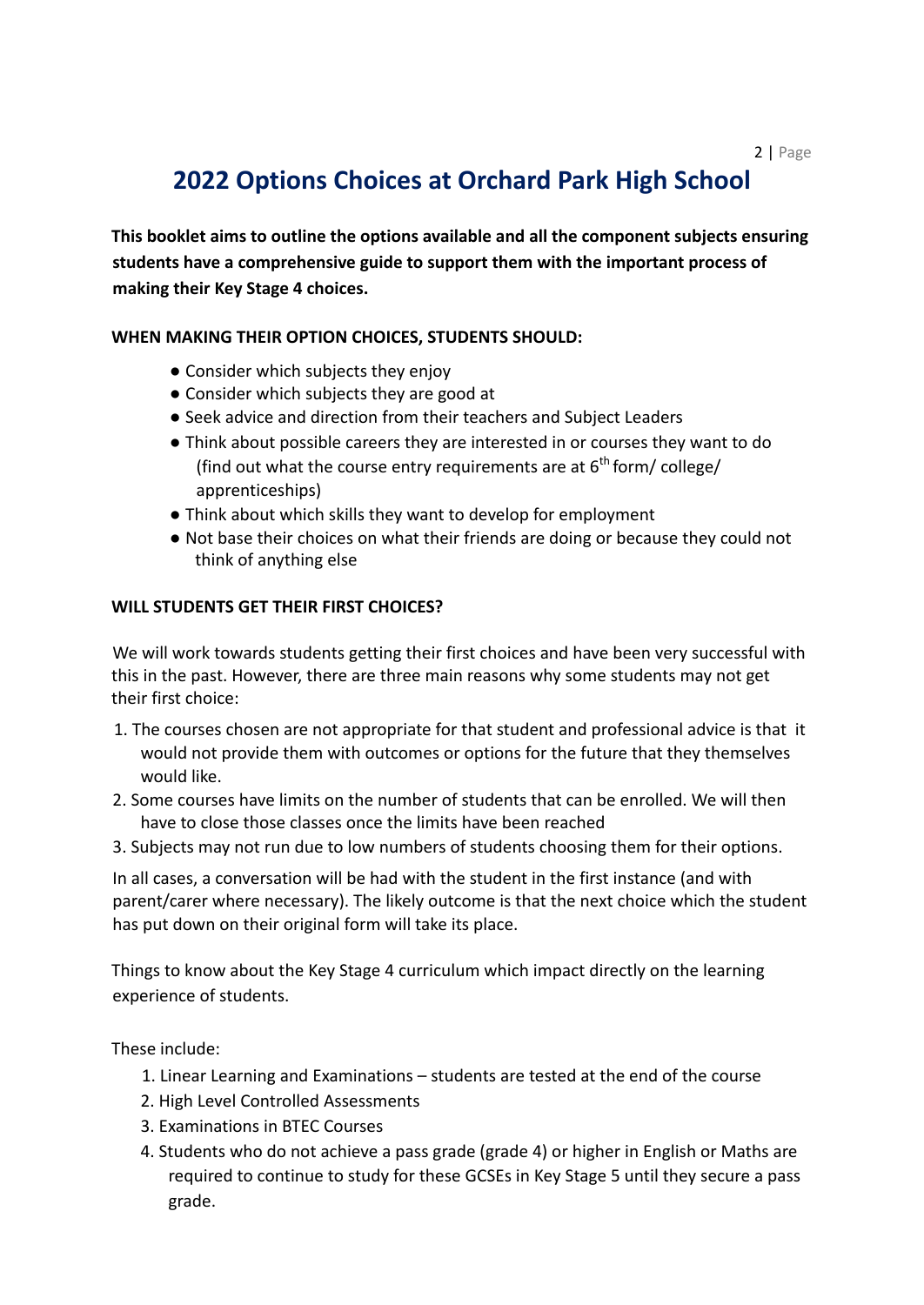#### **WHAT HAPPENS NEXT?**

This list of events is to guide parents/carers through the stages involved in making choices:

| Friday<br>11 <sup>th</sup> February 2022 | The OPTIONS' BOOKLET, the OPTION FORM, VIDEOS from Heads of<br>Departments and GUIDANCE documentation will be shared with you at this<br>time. Over the half term break, please read this information carefully and<br>discuss appropriate choices with your son/daughter. |  |  |  |
|------------------------------------------|----------------------------------------------------------------------------------------------------------------------------------------------------------------------------------------------------------------------------------------------------------------------------|--|--|--|
|                                          | THE OPTIONS FORM - use this link to complete the form online.<br>NB: This Google form link can only be accessed by the students, using their Google log-in:                                                                                                                |  |  |  |
| or m                                     | https://docs.google.com/forms/d/e/1FAIpQLSfJaK8EiH6uXCUXjFVEuUpPAYrLgZJI1Y8nQ5ikM3zreM_vjw/viewf                                                                                                                                                                           |  |  |  |
| Week beginning 21st<br>Feb 2022          | Special assemblies will take place this week where students can ask<br>specific questions regarding their subjects.                                                                                                                                                        |  |  |  |
| Week beginning 28th<br>Feb 2022:         | Parents should email to request a 1:1 meeting with me to discuss any issues<br>or concerns they may have regarding general option choices.<br>gsmyrk@orchardparkhigh.net                                                                                                   |  |  |  |
| Thursday 17 <sup>th</sup> March 2022     | Options Evening - more details to follow                                                                                                                                                                                                                                   |  |  |  |
| Monday<br>25th March 2022                | Deadline for submission of the options form                                                                                                                                                                                                                                |  |  |  |
| Post Easter:                             | A letter will be sent home detailing each student's allocation to courses                                                                                                                                                                                                  |  |  |  |

4 | Page

#### **Please complete this form on line, using the link for the Google Form.**

**Deadline for return – 25th March 202**

| <b>Option Form 2022</b> |  |
|-------------------------|--|
| <b>Student Name:</b>    |  |
| <b>SLT Check</b>        |  |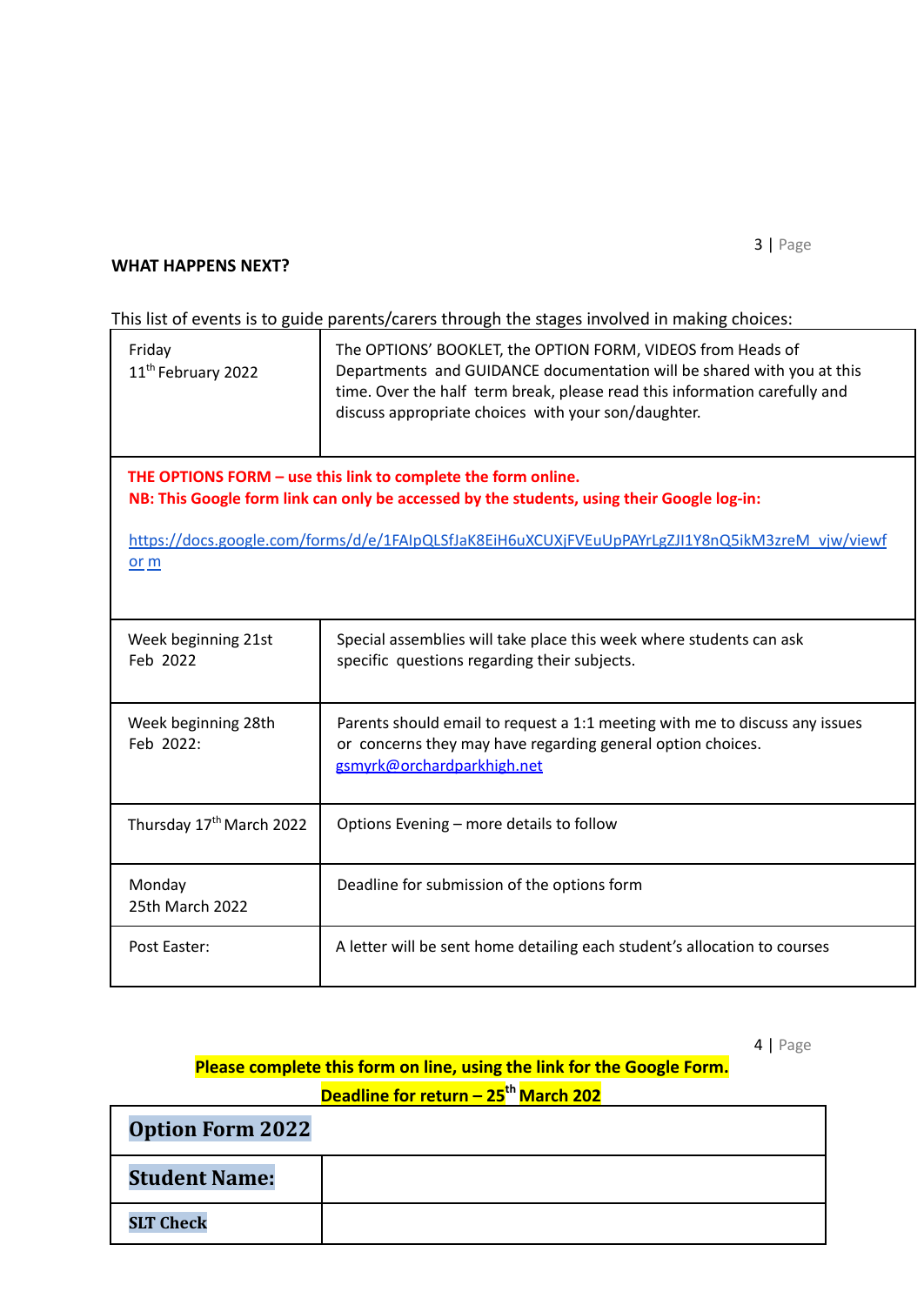- All students must study nine subjects.
- Students follow the core curriculum comprising the following subjects: English Language, English Literature, Mathematics, Separate Science, Core RE and Core PE.
- Students must select either Geography or History
- Students must then select 3 further and two reserve choices. Subjects are not guaranteed and students may be given their reserve choice/s. All courses are dependent upon size to ensure viability and some subjects may only offer one group.

#### **Group A: 5 GCSEs. Compulsory subjects – subjects that everyone will study**

|                           | Compulsory                 | <b>GCSE/Equivalent</b> |
|---------------------------|----------------------------|------------------------|
| <b>English Language</b>   | V                          | 1 GCSE                 |
| <b>English Literature</b> | V                          | 1 GCSE                 |
| <b>Maths</b>              | V                          | 1 GCSE                 |
| <b>Combined Science</b>   | $\boldsymbol{\mathcal{U}}$ | 2 GCSEs                |

#### **Group B: 1 GCSE. Please choose one of the two subjects below**

|                  | Student selection - tick one |
|------------------|------------------------------|
| <b>Geography</b> |                              |
| <b>History</b>   |                              |

#### **Group C: 3 GCSEs. Select 3 subjects and two reserve choices, (ranked 1-5)**

#### **So 1st choice put 1, 2nd choice, 2 etc**

|  |  | <b>Student Selection</b><br><b>Rank 1-5</b> |
|--|--|---------------------------------------------|
|--|--|---------------------------------------------|

|                                                   | $J \mid \text{rage}$ |
|---------------------------------------------------|----------------------|
| <b>Art</b>                                        |                      |
| <b>Business Studies/Retail Business WJEC</b>      |                      |
| Citizenship                                       |                      |
| Computer Science - must be a Higher Maths student |                      |
| <b>French</b>                                     |                      |
| Geography                                         |                      |
| <b>History</b>                                    |                      |
| <b>Music RSL</b>                                  |                      |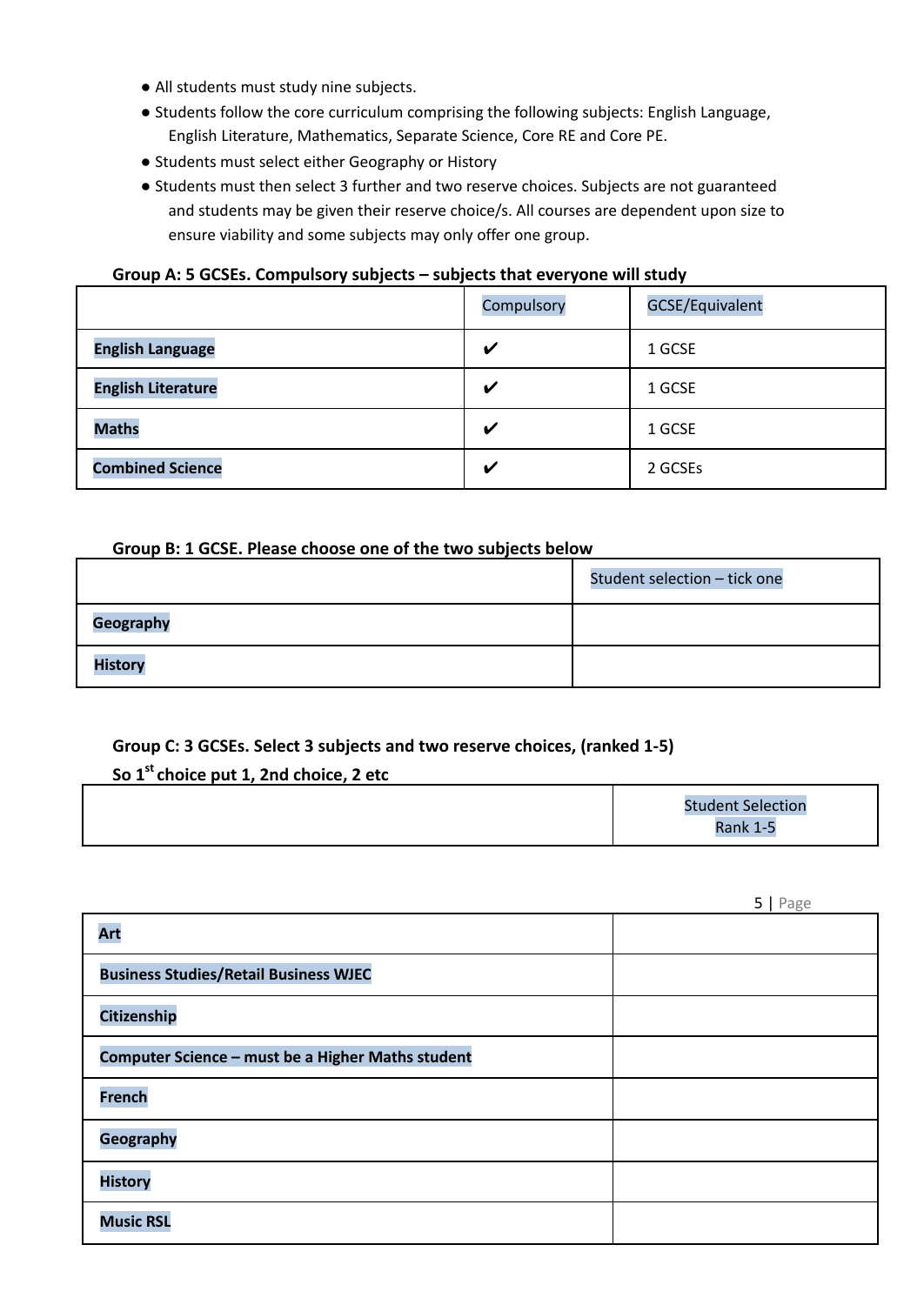# **KS4 Compulsory Subjects**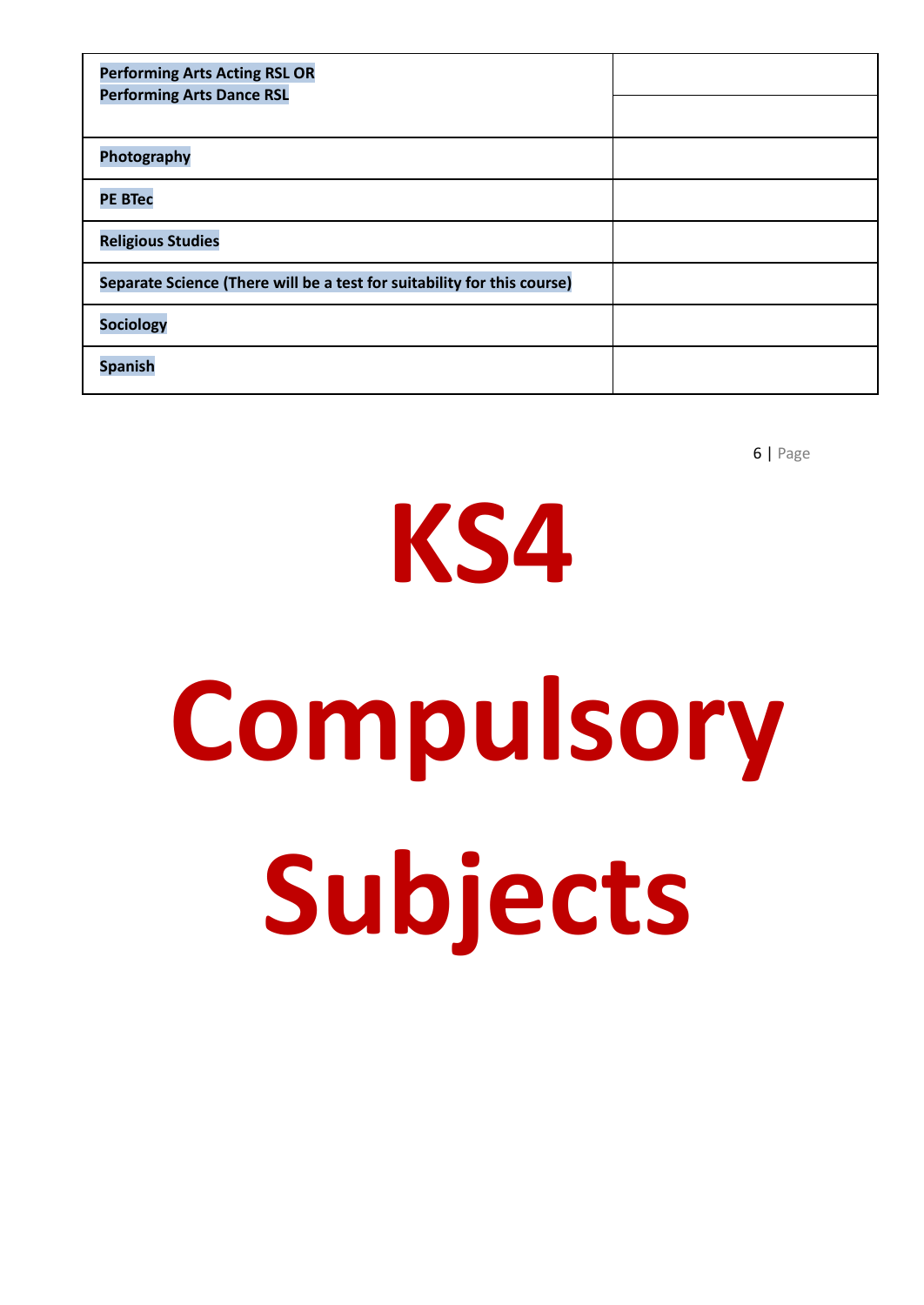

# **English Language**

| <b>Exam Board</b>          | <b>AQA</b>                                                                                                                                                                                                                                                                                                                                                                               | Qualification                                                                                                                                                       | H<br><b>GCSE</b><br>$\overline{0}$<br>D                                                                                                                                                                                                                                                                                                                                                                                                                         |  | Ms Cooper                                                                                                                                    |  |
|----------------------------|------------------------------------------------------------------------------------------------------------------------------------------------------------------------------------------------------------------------------------------------------------------------------------------------------------------------------------------------------------------------------------------|---------------------------------------------------------------------------------------------------------------------------------------------------------------------|-----------------------------------------------------------------------------------------------------------------------------------------------------------------------------------------------------------------------------------------------------------------------------------------------------------------------------------------------------------------------------------------------------------------------------------------------------------------|--|----------------------------------------------------------------------------------------------------------------------------------------------|--|
| <b>Content Overview</b>    |                                                                                                                                                                                                                                                                                                                                                                                          | This specification allows candidates to demonstrate their ability to investigate and<br>analyse language and structure and to use language creatively.              |                                                                                                                                                                                                                                                                                                                                                                                                                                                                 |  |                                                                                                                                              |  |
| <b>Key Features</b>        | assessment.                                                                                                                                                                                                                                                                                                                                                                              | The specification offers a skills-based approach to the study of English. This enables<br>candidates to make perceptive and individual responses to each element of |                                                                                                                                                                                                                                                                                                                                                                                                                                                                 |  |                                                                                                                                              |  |
| <b>Assessment Overview</b> |                                                                                                                                                                                                                                                                                                                                                                                          |                                                                                                                                                                     | Two linear examinations and a non-examination assessment (Spoken Language)                                                                                                                                                                                                                                                                                                                                                                                      |  |                                                                                                                                              |  |
| <b>Units</b>               | Paper 1: Explorations<br>in Creative Reading<br>and<br>Writing                                                                                                                                                                                                                                                                                                                           |                                                                                                                                                                     | Paper 2: Writers'<br>Viewpoints and<br>Perspectives                                                                                                                                                                                                                                                                                                                                                                                                             |  | Non-examination<br>Assessment: Spoken<br>Language                                                                                            |  |
| <b>Assessment Criteria</b> | <b>Section A: Reading -</b><br>One single text<br>(40 marks) (25%) -<br>one single text<br>• 1 short form question<br>(1 x 4 marks)<br>• 2 longer form<br>questions $(2 \times 8)$<br>marks)<br>• 1 extended question<br>(1 x 20 marks)<br>Section B: Writing -<br>(40 marks) (25%)<br>• 1 extended writing<br>question (24 marks<br>for content, 16<br>marks for<br>technical accuracy) |                                                                                                                                                                     | <b>Section A: Reading:</b><br>One non-fiction text and<br>one literary non-fiction<br>text (40 marks) (25%) -<br>two linked texts<br>• 1 short form question<br>$(1 x 4 marks) \cdot 2 longer$<br>form questions $(1 \times 8, 1)$<br>$x 12$ marks)<br>• 1 extended question<br>(1 x 16 marks)<br><b>Section B: Writing-</b><br>$(40 \text{ marks}) (25%)$<br>• 1 extended writing<br>question (24 marks<br>for content, 16<br>marks for<br>technical accuracy) |  | Assessed on the<br>following skills:<br>$\bullet$ presenting<br>• responding to<br>questions and<br>feedback<br>• use of standard<br>English |  |
| <b>Assessment methods</b>  | Written exam: 1 hour<br>45 mins                                                                                                                                                                                                                                                                                                                                                          |                                                                                                                                                                     | Written exam: 1 hour<br>45 mins                                                                                                                                                                                                                                                                                                                                                                                                                                 |  | <b>Task completed in class</b><br>and marked by the                                                                                          |  |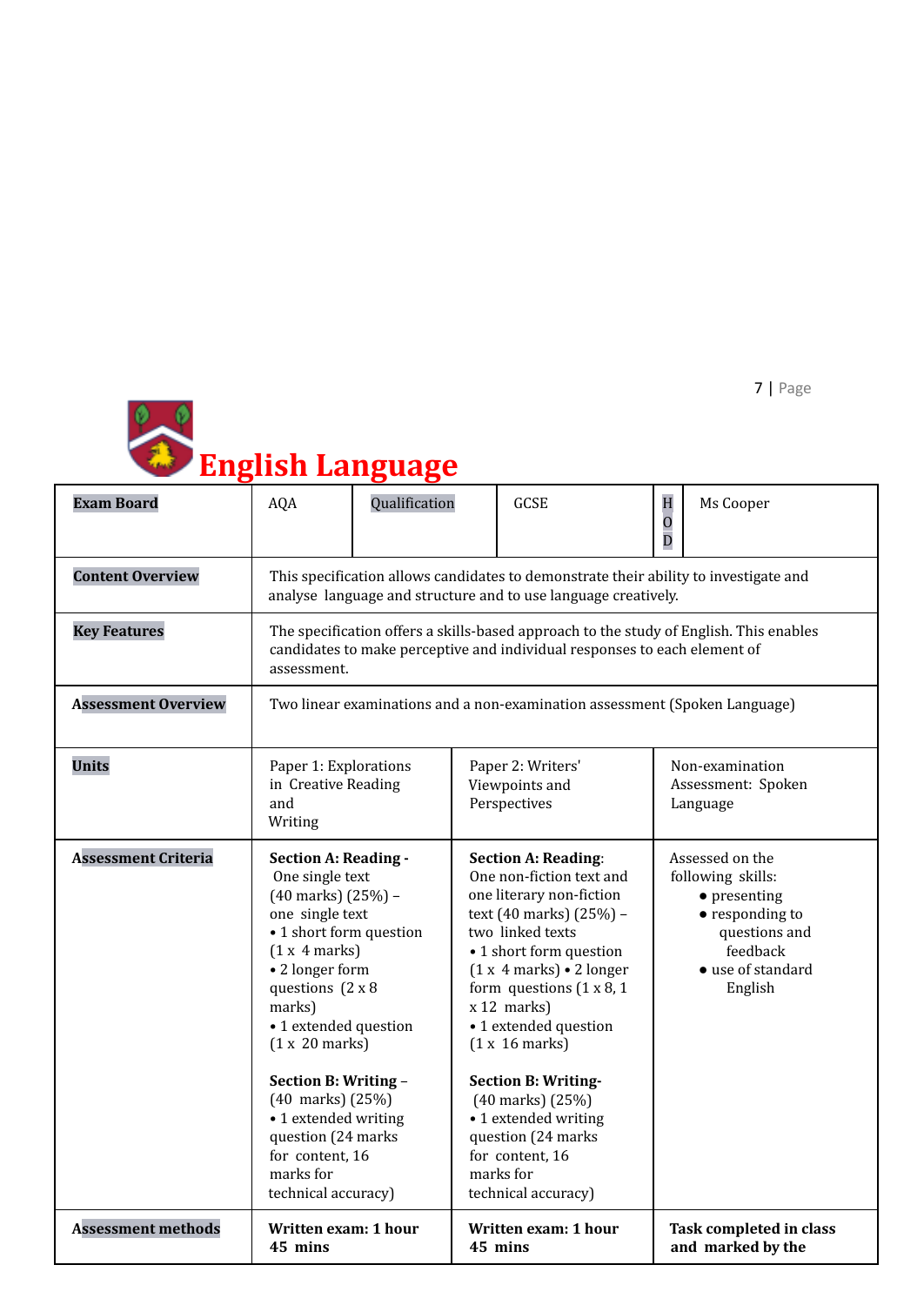|                                  |                                                                                                                                                                                                                         | teacher.         |  |  |  |  |
|----------------------------------|-------------------------------------------------------------------------------------------------------------------------------------------------------------------------------------------------------------------------|------------------|--|--|--|--|
| Weighting                        | 50%                                                                                                                                                                                                                     | 50%              |  |  |  |  |
| <b>Assessment Dates</b>          | May/June 2024                                                                                                                                                                                                           | <b>Iune 2024</b> |  |  |  |  |
| <b>Entry Criteria</b>            | All students are required to take this subject. There is no minimum expected entry<br>criterion to be met.                                                                                                              |                  |  |  |  |  |
| <b>Equipment</b>                 | Dictionary, writing equipment                                                                                                                                                                                           |                  |  |  |  |  |
| <b>Higher Education</b>          | Any English-related or language-based university course.                                                                                                                                                                |                  |  |  |  |  |
| <b>Careers</b>                   | English Language is relevant to a wide range of careers. It is good preparation for careers<br>in which knowledge of, and a sensitivity to, language will be required, such as journalism,<br>translating and teaching. |                  |  |  |  |  |
| <b>Course Specification link</b> | http://filestore.aqa.org.uk/resources/english/specifications/AQA-8700-SP-2015.PDF                                                                                                                                       |                  |  |  |  |  |



| <b>Exam Board</b>          | <b>AQA</b>                                                                                                                                                                                                                                                                                                                    | Qualification                                                                                                                                                                                                                                                                                                                                                                                                                             | <b>GCSE</b> |                                            | HO<br>D | <b>Ms Cooper</b>                                                                                                                                                                                                                                                                                                                                                                                                                        |  |
|----------------------------|-------------------------------------------------------------------------------------------------------------------------------------------------------------------------------------------------------------------------------------------------------------------------------------------------------------------------------|-------------------------------------------------------------------------------------------------------------------------------------------------------------------------------------------------------------------------------------------------------------------------------------------------------------------------------------------------------------------------------------------------------------------------------------------|-------------|--------------------------------------------|---------|-----------------------------------------------------------------------------------------------------------------------------------------------------------------------------------------------------------------------------------------------------------------------------------------------------------------------------------------------------------------------------------------------------------------------------------------|--|
| <b>Content Overview</b>    | This specification will enable students of all abilities to develop the skills they need to<br>understand and analyse a wide range of different texts covering the 19th, 20th and 21st<br>century time periods as well as to write clearly, coherently and accurately using a range<br>of vocabulary and sentence structures. |                                                                                                                                                                                                                                                                                                                                                                                                                                           |             |                                            |         |                                                                                                                                                                                                                                                                                                                                                                                                                                         |  |
| <b>Key Features</b>        | The specification offers a skills-based approach to the study of English Literature in a non<br>tiered, closed book context through the use of extract-based questions in the assessment<br>of the 19th-century novel and the Shakespeare plays.                                                                              |                                                                                                                                                                                                                                                                                                                                                                                                                                           |             |                                            |         |                                                                                                                                                                                                                                                                                                                                                                                                                                         |  |
| <b>Assessment Overview</b> | 2 x linear examinations                                                                                                                                                                                                                                                                                                       |                                                                                                                                                                                                                                                                                                                                                                                                                                           |             |                                            |         |                                                                                                                                                                                                                                                                                                                                                                                                                                         |  |
| <b>Units</b>               |                                                                                                                                                                                                                                                                                                                               | Paper 1: Shakespeare and the<br>Paper 2: Modern texts and poetry<br>19th century novel                                                                                                                                                                                                                                                                                                                                                    |             |                                            |         |                                                                                                                                                                                                                                                                                                                                                                                                                                         |  |
| <b>Unit Topics</b>         | novel as a whole.                                                                                                                                                                                                                                                                                                             | Section A: Shakespeare: students will<br>answer one question on their play of<br>choice. They will be required to write<br>in detail about an extract from the<br>play and then to write about the play<br>as a whole. Section B: The<br>19th-century novel: students will<br>answer one question on their novel of<br>choice. They will be required to write<br>in detail about an extract from the<br>novel and then to write about the |             | prose or drama text.<br>anthology cluster. |         | Section A: Modern texts: students will<br>answer one essay question from a<br>choice of two on their studied modern<br>Section B: Poetry: students will<br>answer one comparative question on<br>one named poem printed on the paper<br>and one other poem from their chosen<br>Section C: Unseen poetry: Students will<br>answer one question on one unseen<br>poem and one question comparing this<br>poem with a second unseen poem. |  |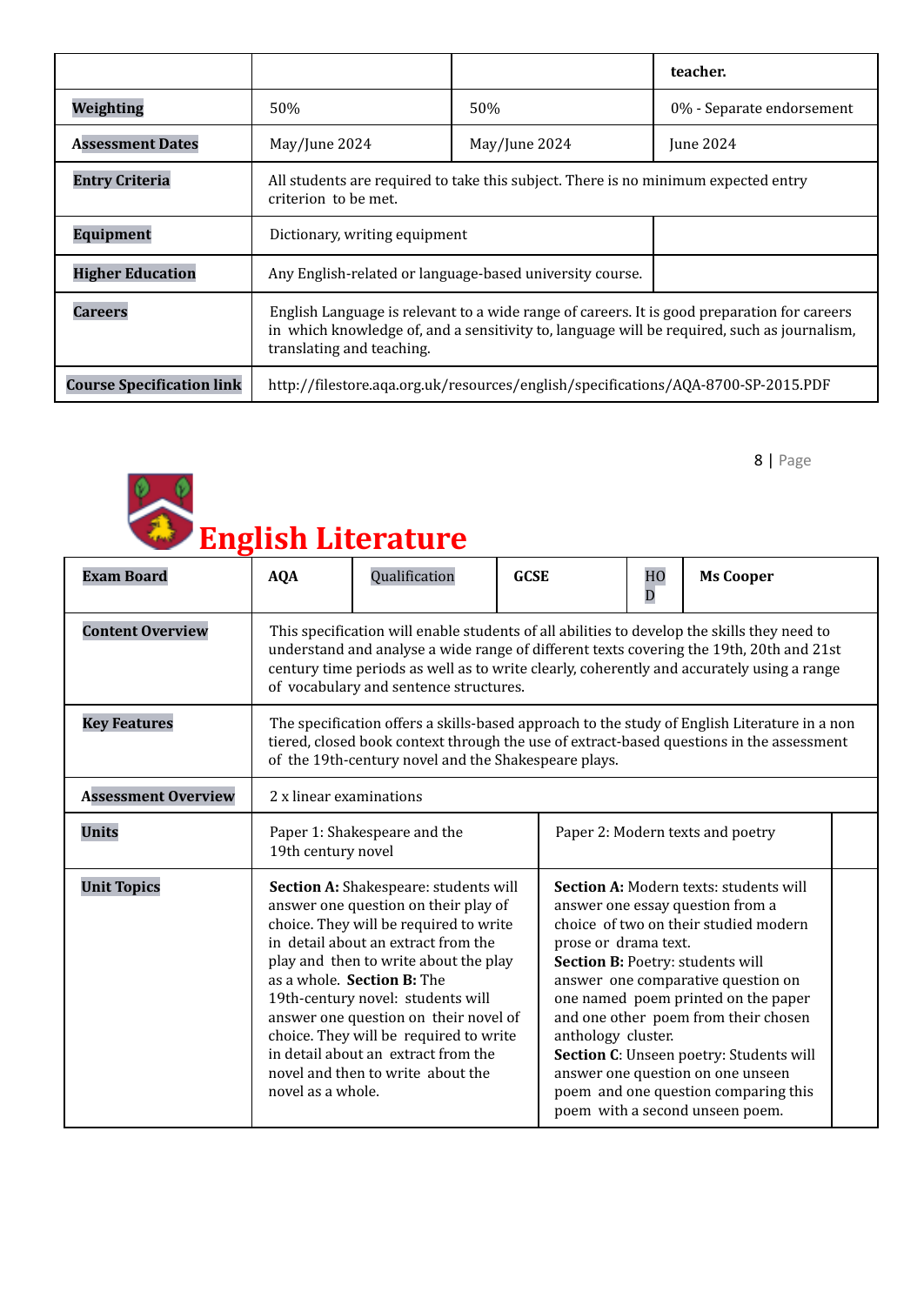| <b>Assessment Criteria</b> | A01: Read, understand and respond<br>to texts. Students should be able to:<br>maintain a critical style and develop<br>an informed personal response, use<br>textual references, including<br>quotations, to support and illustrate<br>interpretations. | AO1: Read, understand and respond<br>to texts. Students should be able to:<br>Maintain a critical style and develop<br>an informed personal response, use<br>textual references, including<br>quotations, to support and illustrate<br>interpretations. |  |
|----------------------------|---------------------------------------------------------------------------------------------------------------------------------------------------------------------------------------------------------------------------------------------------------|---------------------------------------------------------------------------------------------------------------------------------------------------------------------------------------------------------------------------------------------------------|--|
|                            | AO2: Analyse the language, form and<br>structure used by a writer to create<br>meanings and effects, using relevant<br>subject terminology where<br>appropriate.                                                                                        | AO2: Analyse the language, form and<br>structure used by a writer to create<br>meanings and effects, using relevant<br>subject terminology where<br>appropriate.                                                                                        |  |
|                            | A03: Show understanding of the<br>relationships between texts and<br>the contexts in which they were<br>written.                                                                                                                                        | A03: Show understanding of the<br>relationships between texts and<br>the contexts in which they were<br>written.                                                                                                                                        |  |
|                            | AO4: Use a range of vocabulary and<br>sentence structures for clarity,<br>purpose and effect, with accurate<br>spelling and punctuation.                                                                                                                |                                                                                                                                                                                                                                                         |  |
| <b>Assessment methods</b>  | Written exam: 1 hour 45<br>minutes (64 marks)                                                                                                                                                                                                           | Written exam: 2 hour 15 minutes<br>$(96$ marks)                                                                                                                                                                                                         |  |
| Weighting                  | 40%                                                                                                                                                                                                                                                     | 60%                                                                                                                                                                                                                                                     |  |
| <b>Assessment Dates</b>    | June 2024                                                                                                                                                                                                                                               | June 2024                                                                                                                                                                                                                                               |  |

|                                            | q<br>Page                                                                                                                                                                                                                 |
|--------------------------------------------|---------------------------------------------------------------------------------------------------------------------------------------------------------------------------------------------------------------------------|
| <b>Entry Criteria</b>                      | All students are required to take this subject. There is no minimum expected entry<br>criterion to be met.                                                                                                                |
| <b>Equipment</b>                           | Dictionaries, texts and writing equipment                                                                                                                                                                                 |
| <b>Higher Education</b>                    | Any English-related or language-based university course.                                                                                                                                                                  |
| <b>Careers</b>                             | English Literature is relevant to a wide range of careers. It is good preparation for careers<br>in which knowledge of, and a sensitivity to, language will be required, such as journalism,<br>translating and teaching. |
| <b>Course</b><br><b>Specification link</b> | http://filestore.aqa.org.uk/resources/english/specifications/AQA-8702-SP-2015.PDF                                                                                                                                         |

# **Mathematics**

| <b>Exam Board</b>       | Edexcel                                                                                                                                                                                                                     | Qualification | $GCSE(9-1)$ | <b>HOD</b> | <b>Mr Shah</b> |  |  |
|-------------------------|-----------------------------------------------------------------------------------------------------------------------------------------------------------------------------------------------------------------------------|---------------|-------------|------------|----------------|--|--|
| <b>AIM</b>              | Our aim is to encourage students to develop mathematical behaviour and as such our<br>curriculum encourages students to develop deeper understanding to make links<br>across curriculum areas and foster a mastery approach |               |             |            |                |  |  |
| <b>Content Overview</b> | Number, Algebra, Ratio and Proportion, Geometry, Statistics, Probability                                                                                                                                                    |               |             |            |                |  |  |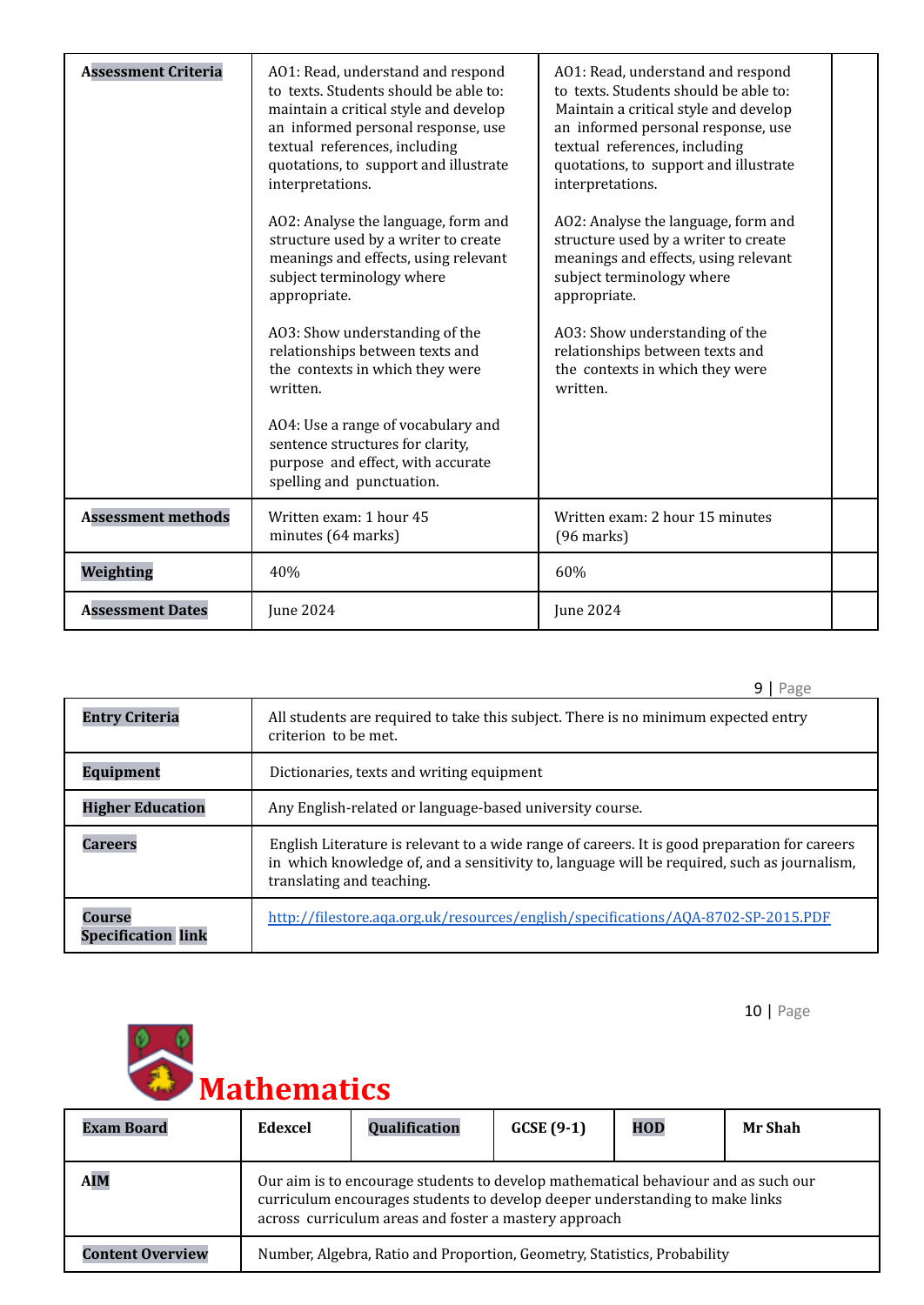| <b>Key Features</b>        | Fundamental concepts which are applicable to all courses and careers such as<br>problem solving, logic and analytical processes.                                                                                                                                                                                                 |                                                                                                                                                                                                                                                                                                                                                            |                                                                                                                                                                                                                           |                                                                                                                                                                                                                   |  |  |
|----------------------------|----------------------------------------------------------------------------------------------------------------------------------------------------------------------------------------------------------------------------------------------------------------------------------------------------------------------------------|------------------------------------------------------------------------------------------------------------------------------------------------------------------------------------------------------------------------------------------------------------------------------------------------------------------------------------------------------------|---------------------------------------------------------------------------------------------------------------------------------------------------------------------------------------------------------------------------|-------------------------------------------------------------------------------------------------------------------------------------------------------------------------------------------------------------------|--|--|
| <b>Assessment Overview</b> | Two Calculator and one non-calculator paper                                                                                                                                                                                                                                                                                      | Three 1.5 hour papers: each contributes one third of the final grade.<br>Tiered papers: Foundation Tier grades 1-5 available and Higher Tier grades 3-9                                                                                                                                                                                                    |                                                                                                                                                                                                                           |                                                                                                                                                                                                                   |  |  |
| <b>Units</b>               | <b>Number</b>                                                                                                                                                                                                                                                                                                                    | Algebra                                                                                                                                                                                                                                                                                                                                                    | <b>Ratio and proportion</b>                                                                                                                                                                                               | Geometry                                                                                                                                                                                                          |  |  |
| <b>Unit Topics</b>         | Integers<br>Operations<br>Prime numbers<br>Factors<br>Multiples<br>Powers<br>Indices<br><b>Standard Form</b><br>Fractions<br>Decimals<br>Percentages<br>Units of mass<br>Estimation<br>Rounding<br>Limits of accuracy<br>Surds                                                                                                   | Manipulation<br>Substitution<br>Rearranging<br>formulae Identities<br>Inequalities<br><b>Expanding products</b><br>of binomials<br>Factorising<br>quadratics<br>Gradients<br>Turning points<br>Sketching graphs<br>Functions<br>Solving<br>linear<br>equations<br>Simultaneous<br>Solving<br>equations<br>quadratic<br>equations<br>Sequences and nth term | Unit conversion<br><b>Scale Factors</b><br>Ratio<br>Direct, inverse<br>proportion<br>Speed, distance,<br>time Density<br>Financial<br>Mathematics<br>Growth and decay<br>Compound interest<br>Ratio of area and<br>volume | Convention<br>and<br>notation<br>Constructi<br>on Loci<br>Angle<br>properties<br>Congruen<br>ce and<br>similarity<br>Pythagoras<br>Trigonom<br>etr y<br>3D shapes<br><b>Bearings</b><br>Area<br>Volume<br>Vectors |  |  |
| <b>Units</b>               | Probability                                                                                                                                                                                                                                                                                                                      |                                                                                                                                                                                                                                                                                                                                                            | <b>Statistics</b>                                                                                                                                                                                                         |                                                                                                                                                                                                                   |  |  |
| <b>Unit topics</b>         | <b>Experimental probability</b><br>Sampling<br>Theoretical probability<br>Charts and diagrams<br>Mutually exclusive events<br>Histograms<br>Venn Diagrams<br>Averages<br><b>Tree Diagrams</b><br>Box plots<br><b>Independent Events</b><br><b>Cumulative Frequency Graphs</b><br><b>Combined Events</b><br><b>Scatter Graphs</b> |                                                                                                                                                                                                                                                                                                                                                            |                                                                                                                                                                                                                           |                                                                                                                                                                                                                   |  |  |
| <b>Assessment Criteria</b> | AO1: Use and apply standard techniques<br>AO2: Reason, interpret and communicate mathematically<br>A03: Solve problems within mathematics and other contexts                                                                                                                                                                     |                                                                                                                                                                                                                                                                                                                                                            |                                                                                                                                                                                                                           |                                                                                                                                                                                                                   |  |  |
| <b>Assessment methods</b>  |                                                                                                                                                                                                                                                                                                                                  | 100% Examination made up of three papers each taking 1 hour 30 minutes                                                                                                                                                                                                                                                                                     |                                                                                                                                                                                                                           |                                                                                                                                                                                                                   |  |  |
| Weighting                  |                                                                                                                                                                                                                                                                                                                                  | Paper 1F/H Non-Calculator (One third of total mark/80 marks).<br>Paper 2F/H Calculator (One third of total mark/80 marks).<br>Paper 3F/H Calculator (One third of total mark/80 marks).                                                                                                                                                                    |                                                                                                                                                                                                                           |                                                                                                                                                                                                                   |  |  |

| <b>Assessment Dates</b>    | May/June 2024                                                                                                                                       |
|----------------------------|-----------------------------------------------------------------------------------------------------------------------------------------------------|
| <b>Entry Criteria</b>      | All students are required to take this subject. There are no minimum expected entry<br>criteria to be met.                                          |
| <b>Learning activities</b> | Individual problem solving, team and group problem solving, practise of Exam<br>papers, tackling of graded Mathematics questions and investigation. |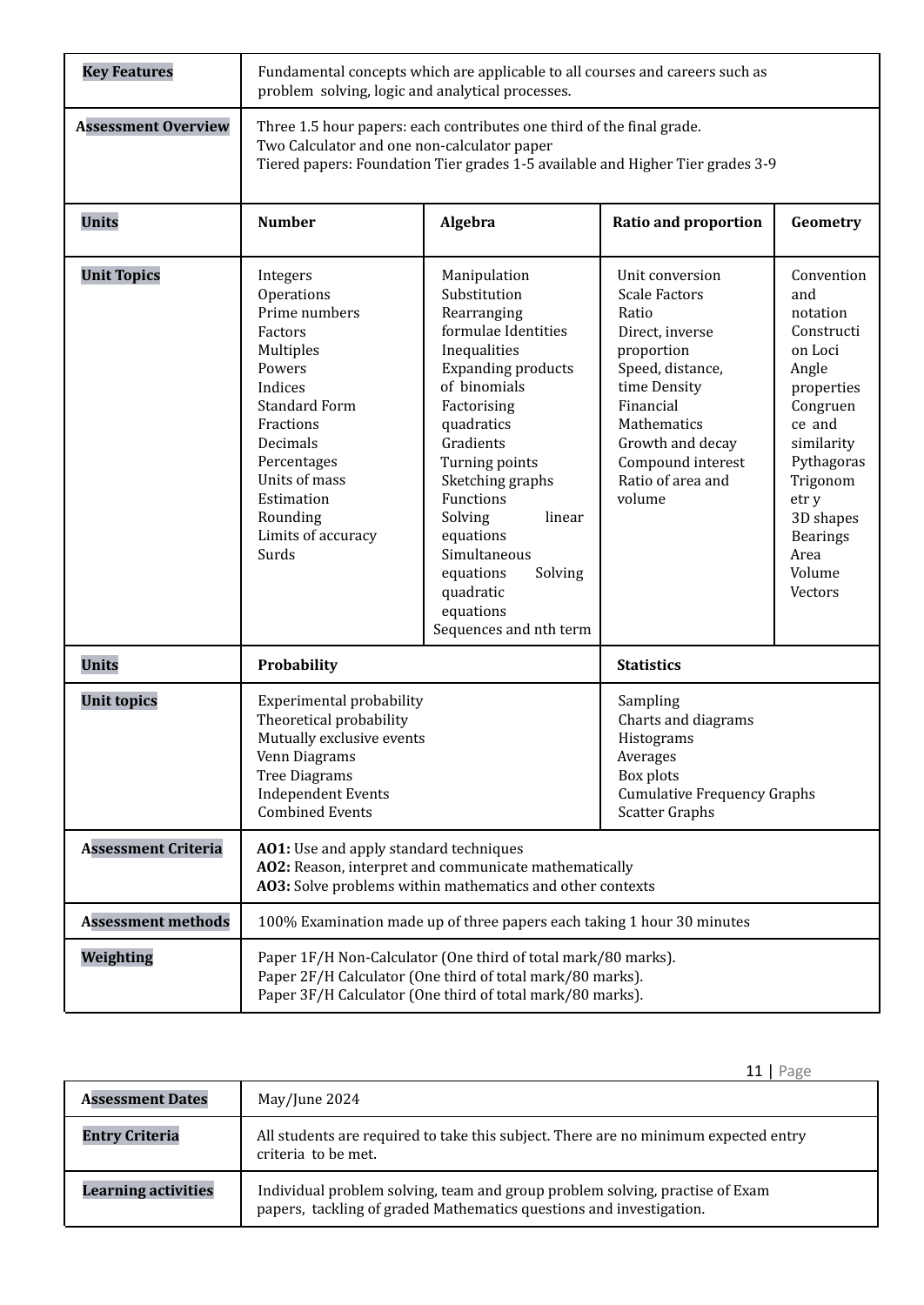| <b>Equipment</b>                    | Pen, Pencil, Ruler, Rubber, Compasses, Protractor, Green Pen, Black Marker Pen,<br>Scientific Calculator (we recommend Casio fx-85GT)                        |
|-------------------------------------|--------------------------------------------------------------------------------------------------------------------------------------------------------------|
| <b>Trips</b>                        | Intermediate Maths Challenge, STEM Activities                                                                                                                |
| Careers                             | Every career can be underpinned by Mathematics. In particular careers include:<br>Financial sector, Teaching, Engineering, Science and Research Statistician |
| <b>Ensuring Success</b>             | Engage with all support material, practice on regular basis and seek teachers advice<br>outside the classroom                                                |
| Course<br><b>Specification link</b> | http://qualifications.pearson.com/en/qualifications/edexcel-gcses/mathematics-2015.html                                                                      |



| <b>Exam Board</b>                        | Edexcel                                                                                                                                                                                                                                                                                                                                                                                                                                                                                                                                                | Qualification                                                          | <b>GCSE</b><br>Combined<br><b>Science</b>                         | <b>HOD</b>                                                            |                                                                 | <b>Mr Ramnarain</b>                                             |  |
|------------------------------------------|--------------------------------------------------------------------------------------------------------------------------------------------------------------------------------------------------------------------------------------------------------------------------------------------------------------------------------------------------------------------------------------------------------------------------------------------------------------------------------------------------------------------------------------------------------|------------------------------------------------------------------------|-------------------------------------------------------------------|-----------------------------------------------------------------------|-----------------------------------------------------------------|-----------------------------------------------------------------|--|
| <b>Content</b><br><b>Overview</b>        | This course, together with its core practicals designed to help bring science learning to life. It is shaped<br>to encourage all students to best show what they know and can do.                                                                                                                                                                                                                                                                                                                                                                      |                                                                        |                                                                   |                                                                       |                                                                 |                                                                 |  |
| <b>Key Features</b>                      | GCSE study in the sciences provides the foundation for understanding the material world. Scientific understanding<br>is changing our lives and is vital to the world's future prosperity. All students should learn essential aspects of the<br>knowledge, methods, processes and uses of science. They should gain appreciation of how the complex and<br>diverse phenomena of the natural world can be described in terms of a small number of key ideas that relate to<br>the sciences and that are both inter-linked and of universal application. |                                                                        |                                                                   |                                                                       |                                                                 |                                                                 |  |
| <b>Assessme</b><br>nt<br><b>Overview</b> | The Pearson Edexcel Level 1/Level 2 GCSE (9-1) in Combined Science consists of six externally examined<br>papers. These are available at foundation tier and higher tier. Students must complete all assessments in the<br>same tier. Students will complete all assessments in May/June in 2021.                                                                                                                                                                                                                                                      |                                                                        |                                                                   |                                                                       |                                                                 |                                                                 |  |
| <b>Units</b>                             | Paper 1:<br>Biology 1<br>(Paper code:<br>1SC0/1BF,<br>1SC0/1BH)                                                                                                                                                                                                                                                                                                                                                                                                                                                                                        | Paper 2:<br><b>Biology 2</b><br>(Paper code:<br>1SC0/2BF,<br>1SC0/2BH) | Paper 3:<br>Chemistry 1<br>(Paper code:<br>1SC0/1CF,<br>1SC0/1CH) | Paper 4:<br>Chemistry 2<br>(*Paper<br>code:<br>1SC0/2CF,<br>1SC0/2CH) | Paper 5:<br>Physics 1<br>(Paper code:<br>1SC0/1PF,<br>1SC0/1PH) | Paper 6:<br>Physics 2<br>(Paper code:<br>1SC0/2PF,<br>1SC0/2PH) |  |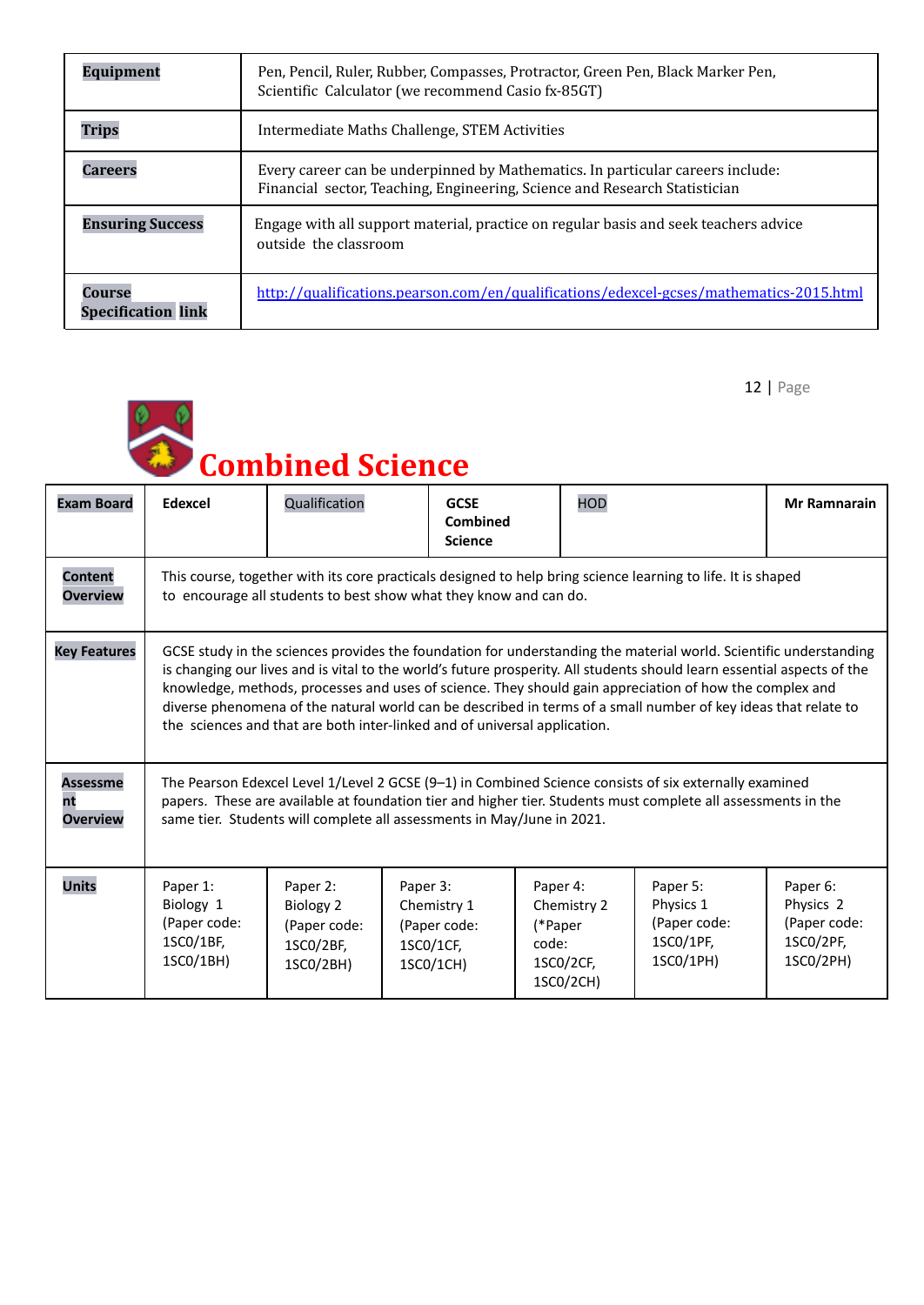| <b>Unit Topics</b>                       | Topic $1 -$ Key<br>concepts in<br>biology, Topic<br>$2 -$ Cells and<br>control,<br>Topic $3 -$<br>Genetics,<br>Topic $4-$<br>Natural<br>selection and<br>genetic<br>modification,<br>Topic $5-$<br>Health,<br>disease and<br>the<br>development<br>of medicines | Topic $1 -$ Key<br>concepts in<br>biology, Topic<br>$6$ – Plant<br>structures<br>and their<br>functions,<br>Topic $7-$<br>Animal<br>coordinati<br>on,<br>control<br>and<br>homeostasis,<br>Topic $8-$<br>Exchange<br>and<br>transport in<br>animals,<br>Topic $9-$<br>Ecosystems<br>and material<br>cycles | Topic $1 -$ Key<br>concepts in<br>chemistry,<br>Topic $2 - States$<br>of matter and<br>mixtures,<br>Topic $3-$<br>Chemical<br>changes, Topic 4<br>- Extracting<br>metals and<br>equilibria | Topic $1 -$ Key<br>concepts in<br>chemistry,<br>Topic $6-$<br>Groups in the<br>periodic<br>table, Topic<br>$7 - Rates$ of<br>reaction and<br>energy<br>changes,<br>Topic $8-$<br>Fuels and<br>Earth<br>science | Topic $1 -$ Key<br>concepts of<br>physics, Topic<br>$2 - Motion$<br>and<br>forces, Topic 3<br>Conservation<br>of energy,<br>Topic $4-$<br>Waves, Topic<br>$5$ – Light and<br>the<br>electromagneti<br>c spectrum,<br>Topic $6 -$<br>Radioactivity | Topic $1 -$ Key<br>concepts of<br>physics,<br>Topic $8 -$<br>Energy -<br>Forces doing<br>work, Topic 9<br>- Forces and<br>their effects,<br>Topic $10 -$<br>Electricity and<br>circuits, Topic<br>$12 -$<br>Magnetism<br>and the<br>motor effect,<br>Topic $13 -$<br>Electromagne<br>tic induction,<br>Topic<br>$14 -$<br>Particle<br>model, Topic<br>$15$ - Forces<br>and<br>matter |
|------------------------------------------|-----------------------------------------------------------------------------------------------------------------------------------------------------------------------------------------------------------------------------------------------------------------|------------------------------------------------------------------------------------------------------------------------------------------------------------------------------------------------------------------------------------------------------------------------------------------------------------|--------------------------------------------------------------------------------------------------------------------------------------------------------------------------------------------|----------------------------------------------------------------------------------------------------------------------------------------------------------------------------------------------------------------|---------------------------------------------------------------------------------------------------------------------------------------------------------------------------------------------------------------------------------------------------|--------------------------------------------------------------------------------------------------------------------------------------------------------------------------------------------------------------------------------------------------------------------------------------------------------------------------------------------------------------------------------------|
| <b>Assessme</b><br>nt<br><b>Criteria</b> |                                                                                                                                                                                                                                                                 | understanding. AO3: Analyse information and ideas                                                                                                                                                                                                                                                          | Students must in AO1: Demonstrate knowledge and understanding.AO2: Apply knowledge and                                                                                                     |                                                                                                                                                                                                                |                                                                                                                                                                                                                                                   |                                                                                                                                                                                                                                                                                                                                                                                      |
| <b>Assessme</b><br>nt<br>methods         | open-response questions                                                                                                                                                                                                                                         |                                                                                                                                                                                                                                                                                                            | A mixture of multiple-choice questions, short answer questions, calculations and extended                                                                                                  |                                                                                                                                                                                                                |                                                                                                                                                                                                                                                   |                                                                                                                                                                                                                                                                                                                                                                                      |

| Weighting                         | Written examination: 1 hour and 10 minutes 16.67% of the qualification 60 mark for each exam paper.                               |  |  |  |  |  |  |  |
|-----------------------------------|-----------------------------------------------------------------------------------------------------------------------------------|--|--|--|--|--|--|--|
| Assessme<br>nt Dates              | May/June 2024<br>May/June2024<br>May/June 2024<br>May/June 2024<br>May/June<br>May/June<br>2024<br>2024                           |  |  |  |  |  |  |  |
| <b>Entry</b><br><b>Criteria</b>   | All students are required to take combined science. A selected group of students will be taking the<br>Separate Sciences instead. |  |  |  |  |  |  |  |
| <b>Equipment</b>                  | Resources and equipment would be provided.                                                                                        |  |  |  |  |  |  |  |
| <b>Sixth Form</b>                 | A level courses in Physics, Chemistry, Biology or the Applied sciences.                                                           |  |  |  |  |  |  |  |
| <b>Higher</b><br><b>Education</b> | Any science related university course, eg BSc                                                                                     |  |  |  |  |  |  |  |
| <b>Careers</b>                    | Science related careers such as engineering sciences or in the medical profession.                                                |  |  |  |  |  |  |  |

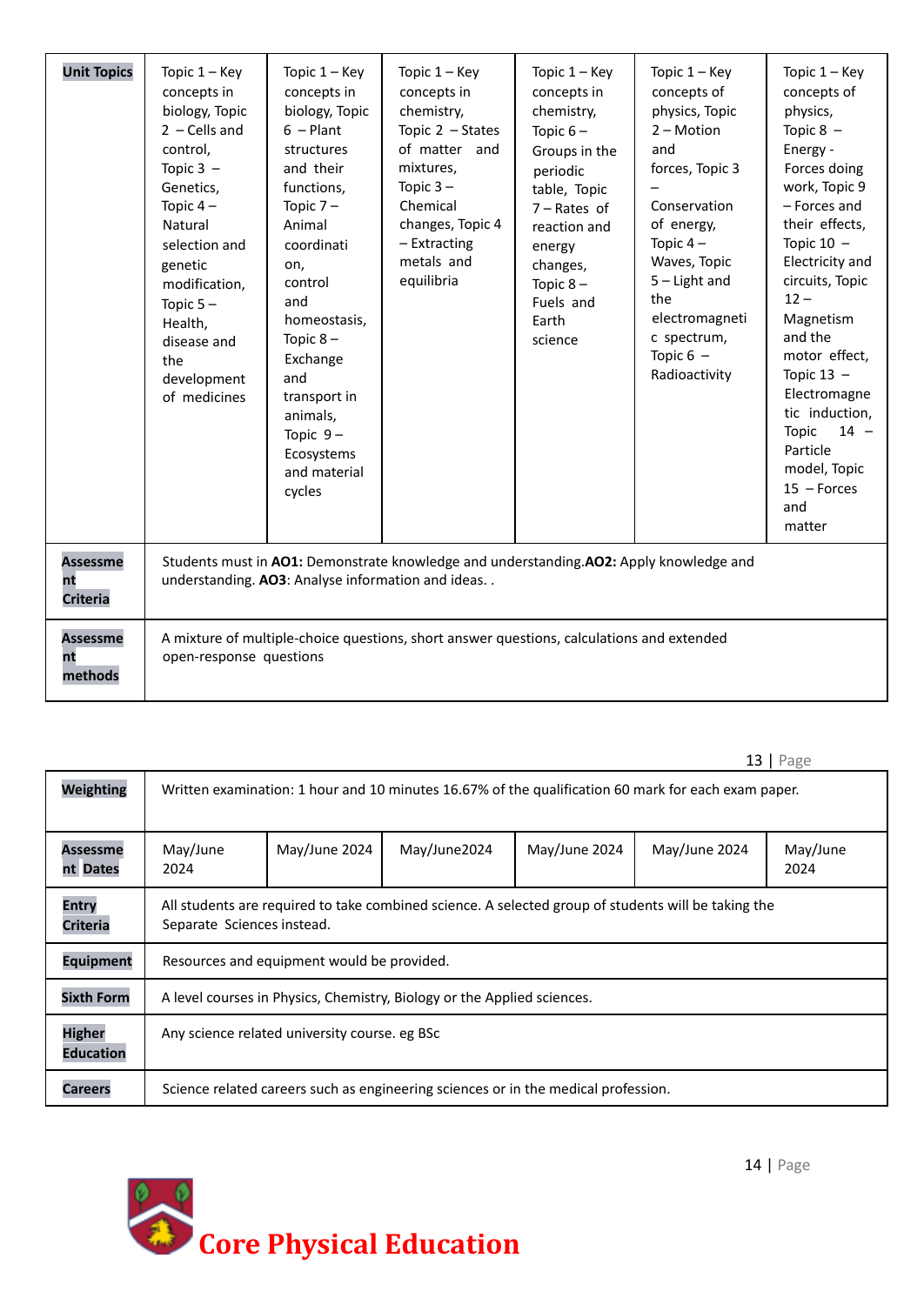|                                   |                                                                                                                                                                                                                                                                                                                                                                                                          | H <sub>0</sub><br>D | <b>Ms Hansford</b> |  |  |  |
|-----------------------------------|----------------------------------------------------------------------------------------------------------------------------------------------------------------------------------------------------------------------------------------------------------------------------------------------------------------------------------------------------------------------------------------------------------|---------------------|--------------------|--|--|--|
| Content<br><b>Overview</b>        | Physical Education lessons remain compulsory for all students in KS4, this is in addition to<br>those students who have opted for an examination PE course. During this time all students<br>will keep active, develop understanding on the importance of physical activity and progress<br>sporting skills first developed in years 7-9.                                                                |                     |                    |  |  |  |
| <b>Units</b>                      | Topic 2: CORE PE                                                                                                                                                                                                                                                                                                                                                                                         |                     |                    |  |  |  |
| <b>Unit Topics</b>                | Continue with the sporting activities covered in KS3 lessons; however, the level of content<br>taught will reflect the move into KS4 and competitive games.<br>Sports included:<br>· Football,<br>• Basketball,<br>$\bullet$ Rugby,<br>· Netball,<br>$\bullet$ OAA,<br>• Table tennis,<br>• Tennis,<br>• Cricket,<br>• Rounders,<br>· Softball,<br>• Leadership activities,<br>• Officiating activities. |                     |                    |  |  |  |
| <b>Assessment</b><br>Criteria     | No assessment                                                                                                                                                                                                                                                                                                                                                                                            |                     |                    |  |  |  |
| <b>Assessment</b><br>methods      | No assessment                                                                                                                                                                                                                                                                                                                                                                                            |                     |                    |  |  |  |
| <b>Assessment</b><br><b>Dates</b> | No assessment                                                                                                                                                                                                                                                                                                                                                                                            |                     |                    |  |  |  |
| Equipment                         | All students would need to wear the full and correct school PE kit (including own trainers)<br>in every lesson.                                                                                                                                                                                                                                                                                          |                     |                    |  |  |  |



KS4

)ption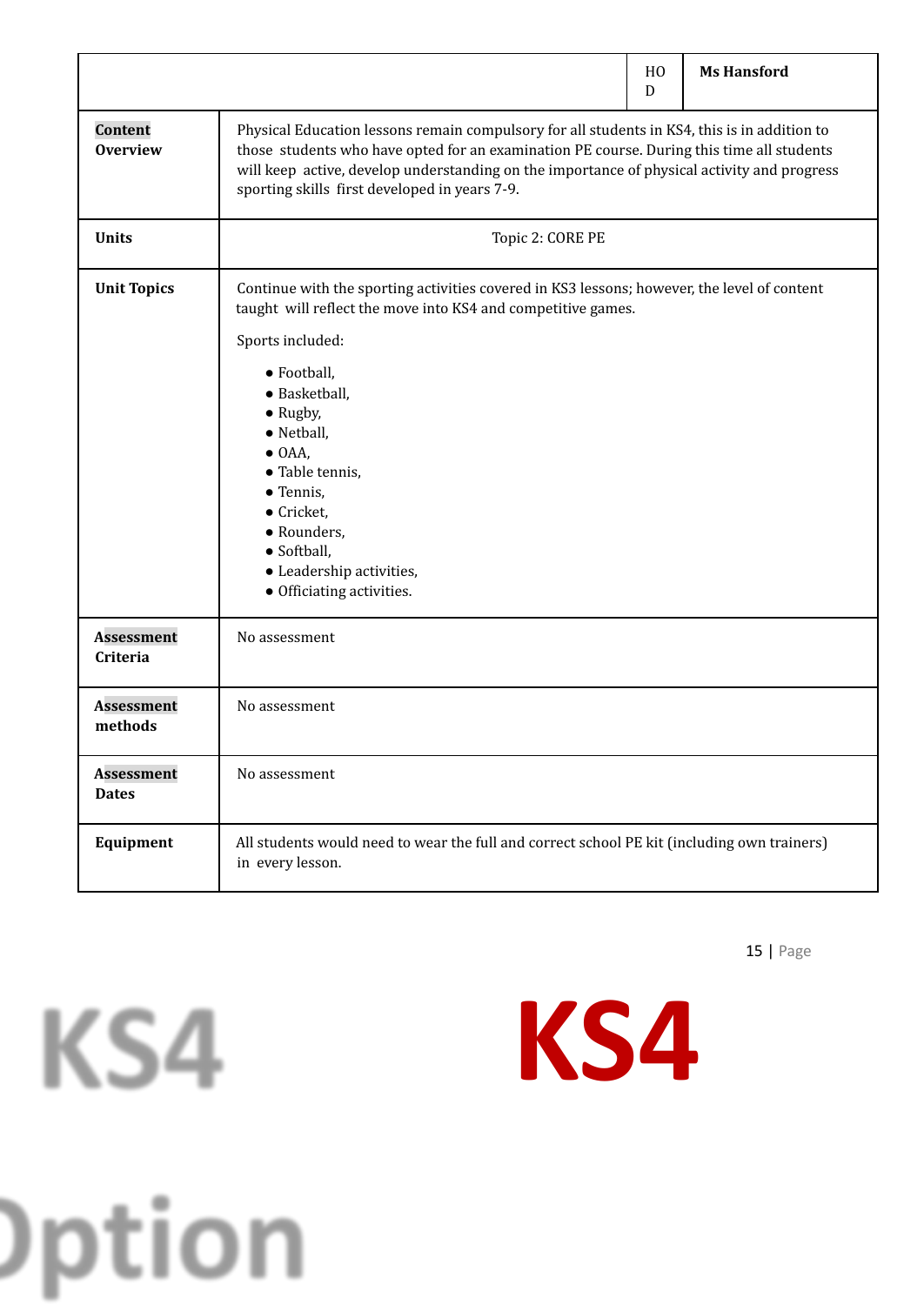# **Option Subject s**

16 | Page

**Either Geography or History are compulsory**

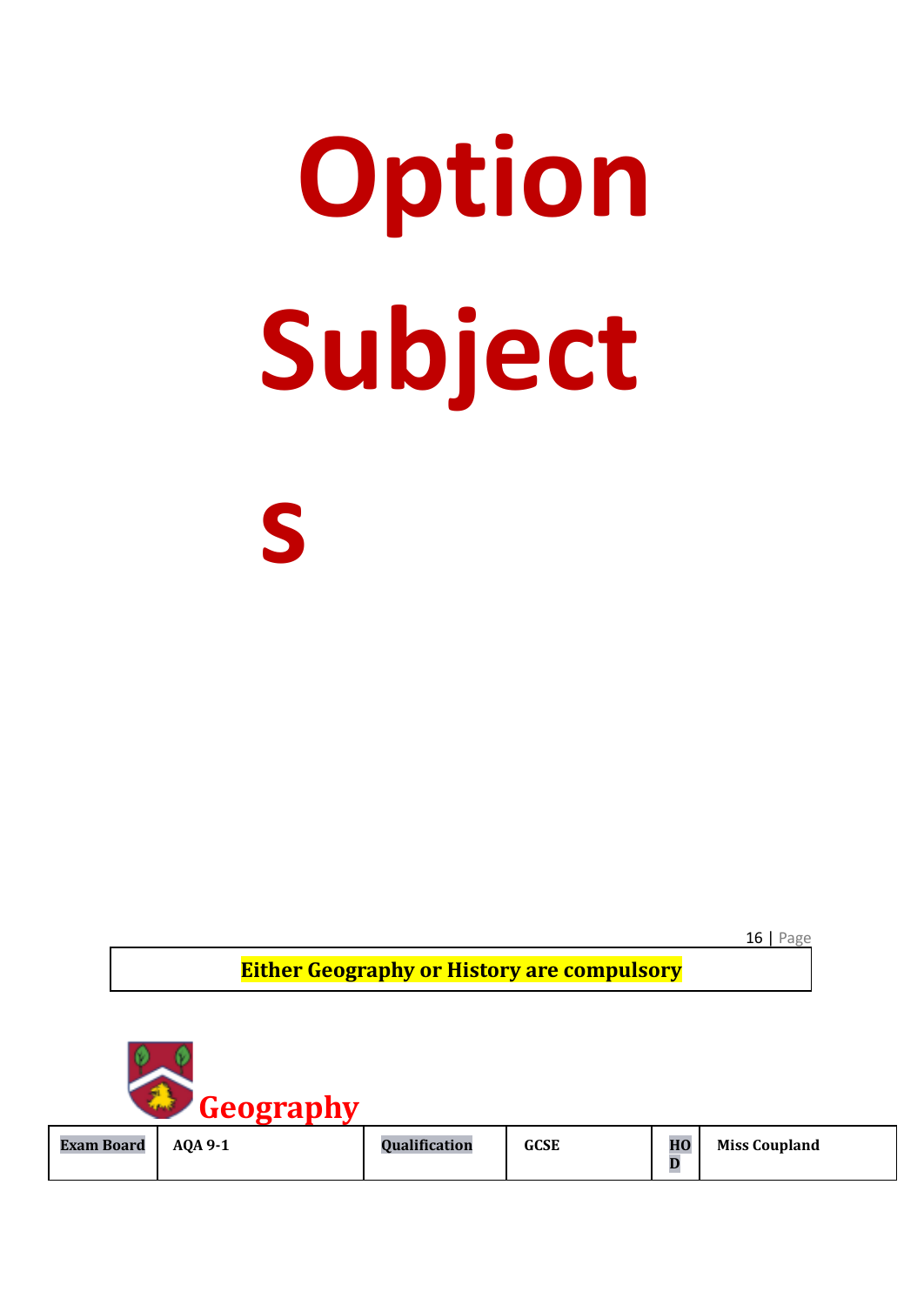| <b>Content</b><br><b>Overview</b>        | For students who are curious about the real world outside of the classroom, Geography GCSE offers<br>students the opportunity to make sense of the amazing world they live in. From the impacts of tropical<br>storms and managing climate change to the importance of our remaining tropical rainforests to the growth<br>of megacities, GCSE Geography explores the planet by increasing knowledge and understanding of the<br>diverse contemporary issues facing both the physical and human environment. Students will use<br>geographical enquiry questions, map skills and fieldwork to examine in-depth local and global case studies,<br>as well as drawing upon their own personal geographies. Students will finish their Geography GCSE at<br>Orchard Park as responsible global citizens who are prepared to face new and challenging ideas in our<br>changing world.                                                                                                                                                                                                                                                                                                                                                                                                                                                                                                                                                                                                                                                                                                                                                                                                                                                                                                                                                                                                                                                                                                                                                                                                                                                                                                                                                                                                     |                                        |                                                             |  |  |  |  |
|------------------------------------------|---------------------------------------------------------------------------------------------------------------------------------------------------------------------------------------------------------------------------------------------------------------------------------------------------------------------------------------------------------------------------------------------------------------------------------------------------------------------------------------------------------------------------------------------------------------------------------------------------------------------------------------------------------------------------------------------------------------------------------------------------------------------------------------------------------------------------------------------------------------------------------------------------------------------------------------------------------------------------------------------------------------------------------------------------------------------------------------------------------------------------------------------------------------------------------------------------------------------------------------------------------------------------------------------------------------------------------------------------------------------------------------------------------------------------------------------------------------------------------------------------------------------------------------------------------------------------------------------------------------------------------------------------------------------------------------------------------------------------------------------------------------------------------------------------------------------------------------------------------------------------------------------------------------------------------------------------------------------------------------------------------------------------------------------------------------------------------------------------------------------------------------------------------------------------------------------------------------------------------------------------------------------------------------|----------------------------------------|-------------------------------------------------------------|--|--|--|--|
| <b>Key</b><br><b>Features</b>            | This exciting and relevant course studies geography in a balanced framework of physical and human<br>themes and investigates the link between them.<br>Fieldwork is a fundamental element of all Geography studies; students benefit from learning outside of<br>the classroom. It is an essential requirement for this course and will be examined in Unit 3 of the course.<br>There will be two field trips; one each for physical and human geography.                                                                                                                                                                                                                                                                                                                                                                                                                                                                                                                                                                                                                                                                                                                                                                                                                                                                                                                                                                                                                                                                                                                                                                                                                                                                                                                                                                                                                                                                                                                                                                                                                                                                                                                                                                                                                             |                                        |                                                             |  |  |  |  |
| <b>Assessme</b><br>nt<br><b>Overview</b> | Three written exams                                                                                                                                                                                                                                                                                                                                                                                                                                                                                                                                                                                                                                                                                                                                                                                                                                                                                                                                                                                                                                                                                                                                                                                                                                                                                                                                                                                                                                                                                                                                                                                                                                                                                                                                                                                                                                                                                                                                                                                                                                                                                                                                                                                                                                                                   |                                        |                                                             |  |  |  |  |
| <b>Units</b>                             | Living with the physical<br>environment                                                                                                                                                                                                                                                                                                                                                                                                                                                                                                                                                                                                                                                                                                                                                                                                                                                                                                                                                                                                                                                                                                                                                                                                                                                                                                                                                                                                                                                                                                                                                                                                                                                                                                                                                                                                                                                                                                                                                                                                                                                                                                                                                                                                                                               | Challenges in the<br>human environment | Geographical<br>applications/<br><b>Geographical Skills</b> |  |  |  |  |
| <b>Unit Topics</b>                       | This unit is concerned with the<br>This unit is concerned with<br>This unit is designed to be<br>dynamic nature of physical<br>human processes, systems<br>synoptic in that students will<br>and outcomes and how<br>processes and systems, and human<br>be required to draw together<br>interaction with them in a variety of<br>these<br>knowledge, understanding and<br>skills from the full course of<br>places and at a range of scales. The<br>change both spatially and<br>aims of this unit are to develop an<br>temporally. They are studied<br>study. It is an opportunity for<br>understanding of the tectonic,<br>across higher income<br>students to show their breadth<br>of<br>geomorphological, biological and<br>countries (HICs), lower<br>meteorological processes and<br>income countries (LICs) and<br>understanding and an<br>features in different environments,<br>newly emerging economies<br>evaluative appreciation of the<br>and the need for management<br>(NEEs). The aims of this unit<br>interrelationships between<br>are to develop an<br>strategies governed by<br>different aspects of<br>sustainability and consideration<br>understanding of the<br>geographical study.<br>of the direct and indirect effects of<br>dynamic nature of these<br>human interaction with the Earth<br>environments that change<br>Students are required to<br>and the atmosphere.<br>over time and place; the<br>develop and demonstrate a<br>need for sustainable<br>range of<br>management; and the<br>geographical skills, including<br><b>Topics:</b><br>current and future challenge<br>cartographic, graphical,<br>• Tectonic hazards<br>numerical and statistical skills,<br>(earthquakes and volcanoes)<br>and<br>throughout their study of the<br>• Weather hazards (tropical<br>opportunity for these<br>specification. Skills will be<br>storms and flooding)<br>environments.<br>assessed in all three written<br>• Climate change<br>exams. Ordnance Survey (OS)<br>• Ecosystems<br><b>Topics:</b><br>• Tropical rainforests<br>• Urban issues and<br>maps may be used in any of the<br>• Hot deserts<br>challenges - Case<br>three exams.<br>• Coastal landscapes<br>studies: Lagos, Nigeria<br>• River landscapes<br>& London, UK<br><b>Topics:</b> |                                        |                                                             |  |  |  |  |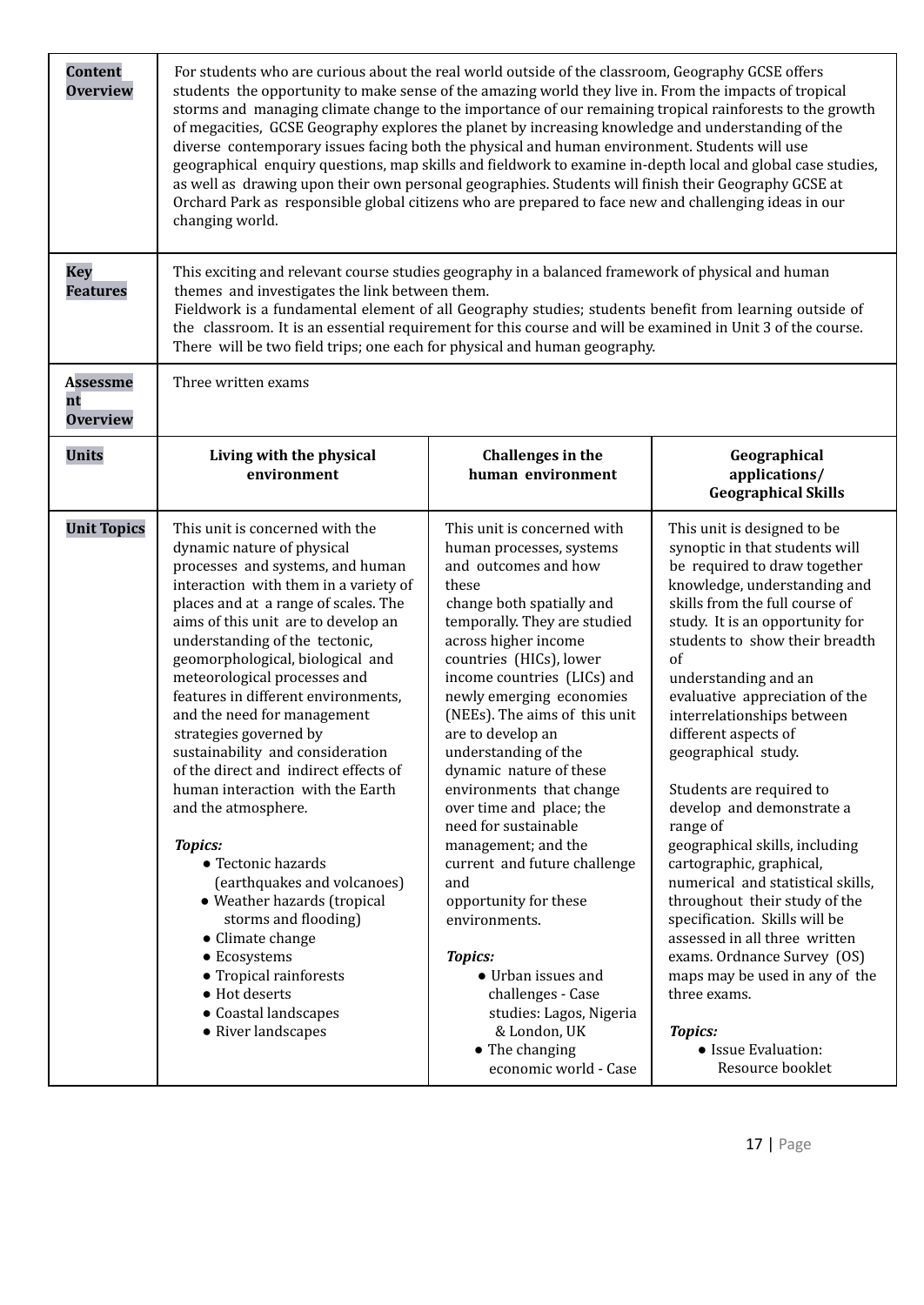|                                   |                                                                                                                                                                                                                                                                                                                                                                                                                                                                                                                                                                                                                                                                                                                               | studies: Nigeria,<br>Tunisia<br>• The challenge of<br>resource management<br>- Case studies:<br>Bangladesh & Spain                                                                                                                                                                                                                                | available 12 weeks before<br>the exam. The 'issue' will<br>arise from any aspect of<br>the topics studied from<br>Paper 1 or 2.<br>• Fieldwork enquiry                                                                                                                                                                              |  |  |
|-----------------------------------|-------------------------------------------------------------------------------------------------------------------------------------------------------------------------------------------------------------------------------------------------------------------------------------------------------------------------------------------------------------------------------------------------------------------------------------------------------------------------------------------------------------------------------------------------------------------------------------------------------------------------------------------------------------------------------------------------------------------------------|---------------------------------------------------------------------------------------------------------------------------------------------------------------------------------------------------------------------------------------------------------------------------------------------------------------------------------------------------|-------------------------------------------------------------------------------------------------------------------------------------------------------------------------------------------------------------------------------------------------------------------------------------------------------------------------------------|--|--|
| <b>Assessme</b><br>nt<br>Criteria | The exams will measure how students have achieved the following assessment objectives: • A01:<br>Demonstrate knowledge of locations, places, processes, environments, scales (15%). • A02:<br>Demonstrate geographical <b>understanding</b> of: concepts and how they are used in relation to<br>and processes (25%).<br>• AO3: Apply knowledge and understanding to interpret, analyse and evaluate geographical<br>information and issues to make judgements (35%, including 10% applied to fieldwork context(s)). $\bullet$<br>AO4: Select, adapt and use a variety of skills and techniques to investigate questions and issues/<br>communicate findings (25%, including 5% used to respond to fieldwork)                 | places, environments and processes; the interrelationships between places, environments                                                                                                                                                                                                                                                           |                                                                                                                                                                                                                                                                                                                                     |  |  |
| <b>Assessme</b><br>nt<br>methods  | Paper 1: Living with the<br>physical environment<br>What is assessed<br>3.1.1 The challenge of natural<br>hazards, 3.1.2 The living world,<br>3.1.3 Physical landscapes in the UK,<br>3.4 Geographical skills<br>How it is assessed<br>• Written exam: 1 hour 30<br>minutes • 88 marks (including 3<br>marks for spelling, punctuation,<br>grammar and specialist<br>terminology (SPAG)                                                                                                                                                                                                                                                                                                                                       | Paper 2: Challenges in<br>the human<br>environment<br>What is assessed<br>3.2.1 Urban issues and<br>challenges, 3.2.2 The<br>changing economic world,<br>3.2.3 The challenge of<br>resource<br>management, 3.4<br>Geographical skills<br>How it is assessed<br>• Written exam: 1 hour<br>30 minutes<br>• 88 marks (including 3<br>marks for SPAG) | Paper 3: Geographical<br>applications<br>What is assessed<br>3.3.1 Issue evaluation, 3.3.2<br>Fieldwork, 3.4 Geographical skills.<br>How it is assessed<br>• Written exam: 1 hour 15<br>minutes<br>• 76 marks (including 6 marks)<br>for SPaG)<br>• Pre-release resources<br>booklet made available 12<br>weeks before Paper 3 exam |  |  |
| Weighting                         | 35% of GCSE                                                                                                                                                                                                                                                                                                                                                                                                                                                                                                                                                                                                                                                                                                                   | 35% of GCSE                                                                                                                                                                                                                                                                                                                                       | 30% of GCSE                                                                                                                                                                                                                                                                                                                         |  |  |
| <b>Assessme</b><br>nt Dates       | May/June 2024                                                                                                                                                                                                                                                                                                                                                                                                                                                                                                                                                                                                                                                                                                                 | May/June 2024                                                                                                                                                                                                                                                                                                                                     | May/June 2024                                                                                                                                                                                                                                                                                                                       |  |  |
| <b>Higher</b><br><b>Education</b> | Geography is the subject which holds the key to our future" - Michael Palin<br>As Geography covers so many of the vital issues that affect the world of today, such as climate change and<br>migration, there has arguably never been a better time to study Geography. With the skills students gain<br>from their studies, Geography graduates are highly sought after. The Royal Geographical Society has stated<br>those who study the subject have some of the highest rates of employment.<br>Geography is also one of the Russell Group universities' 'facilitating subjects'. This is because studying<br>Geography at GCSE and A-level allows a wide range of options for University courses and<br>apprenticeships. |                                                                                                                                                                                                                                                                                                                                                   |                                                                                                                                                                                                                                                                                                                                     |  |  |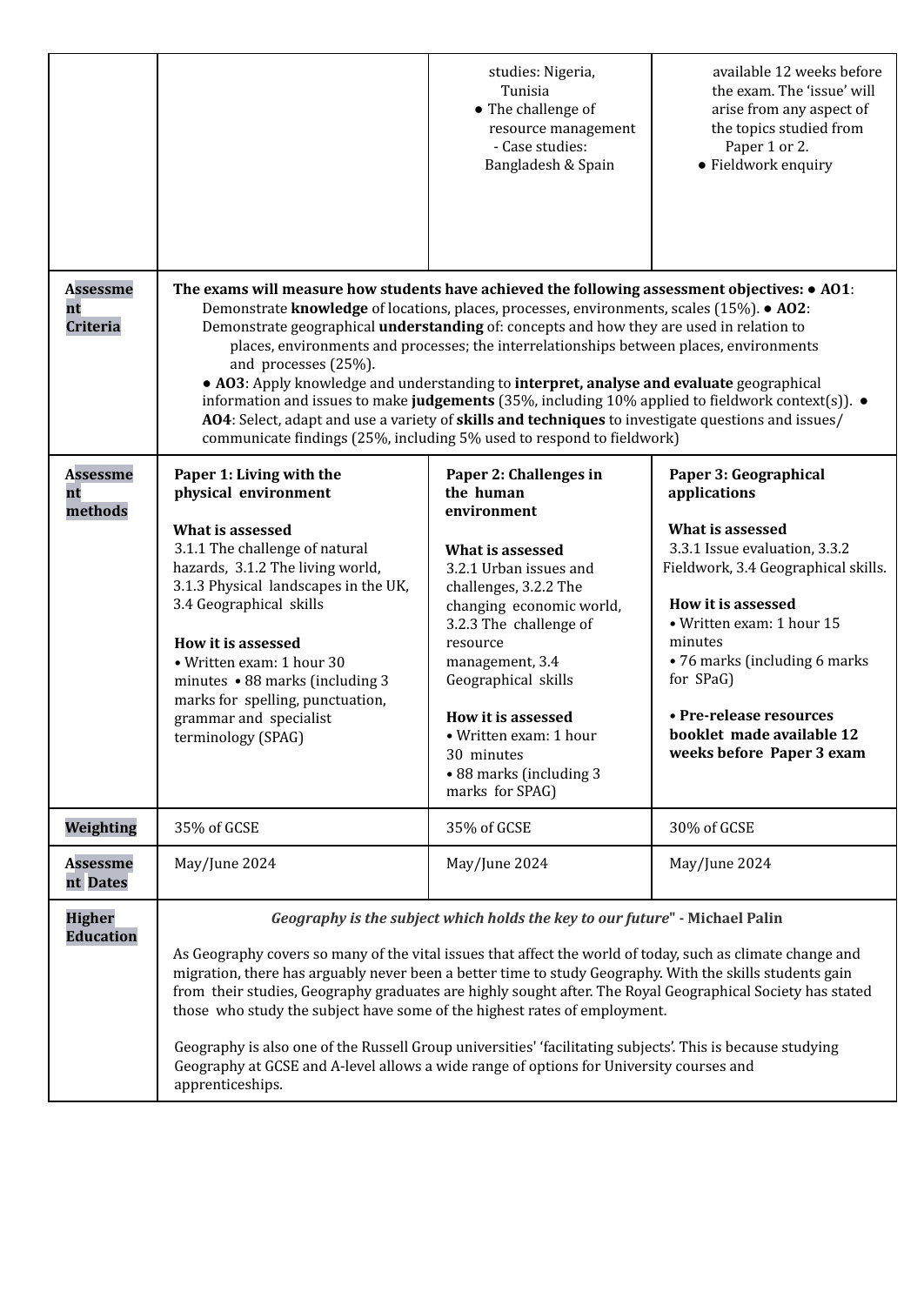| Careers | Geographers enter a very wide range of careers and to put simply, there is no such thing as a geography<br>job, rather there are jobs that geographers do. Studying Geography provides you with a huge range of<br>transferable and valuable skills that can be used in almost every job sector, including: |
|---------|-------------------------------------------------------------------------------------------------------------------------------------------------------------------------------------------------------------------------------------------------------------------------------------------------------------|
|         | • Airline / Cargo Services<br>$\bullet$ Architecture<br>• Armed Services: Army and Navy<br>• Business and Financial Services                                                                                                                                                                                |

|                                  | • Civil Service: Government agencies such as the Environment Agency<br>• Environmental Services<br>• Information and GIS Services<br>• Management and Administration Services<br>$\bullet$ Surveying<br>$\bullet$ Teaching<br>• Tourism: National Parks and Leisure services<br>• Urban/Town Planning<br>To further explore Geographical careers, take a look at the Royal Geographical Society's<br>page: https://www.rgs.org/geography/choose-geography/careers/ |
|----------------------------------|--------------------------------------------------------------------------------------------------------------------------------------------------------------------------------------------------------------------------------------------------------------------------------------------------------------------------------------------------------------------------------------------------------------------------------------------------------------------|
| Course<br>Specificati<br>on link | https://www.aqa.org.uk/subjects/geography/gcse/geography-8035/introduction                                                                                                                                                                                                                                                                                                                                                                                         |



| <b>Exam Board</b>          | Edexcel                                                                                                                                                                                                                                                                                                                               | Qualification | <b>GCSE</b><br><b>History 1H10</b> | <b>HOD</b> | Mr Samsoondar |
|----------------------------|---------------------------------------------------------------------------------------------------------------------------------------------------------------------------------------------------------------------------------------------------------------------------------------------------------------------------------------|---------------|------------------------------------|------------|---------------|
| <b>Content Overview</b>    | The study of History gives a student the opportunity to reflect on the past and prepare for<br>the future. It is a strong academic subject that is well respected by colleges, universities<br>and employers. Over the three years, students will have the opportunity to take part in<br>historical conferences and in field visits. |               |                                    |            |               |
| <b>Key Features</b>        | The course is made up of four units, assessed in 3 examinations.<br>• Crime and punishment in Britain, c1000-present and Whitechapel, c1870-c1900:<br>crime, policing and the inner city.<br>• Early Elizabethan England 1558-88<br>• The Cold War 1945-1991<br>• Depth Study Germany 1918-1945                                       |               |                                    |            |               |
| <b>Assessment Overview</b> | 3 x linear examinations                                                                                                                                                                                                                                                                                                               |               |                                    |            |               |
| <b>Units</b>               | Paper 1                                                                                                                                                                                                                                                                                                                               |               | Paper 2                            | Paper 3    |               |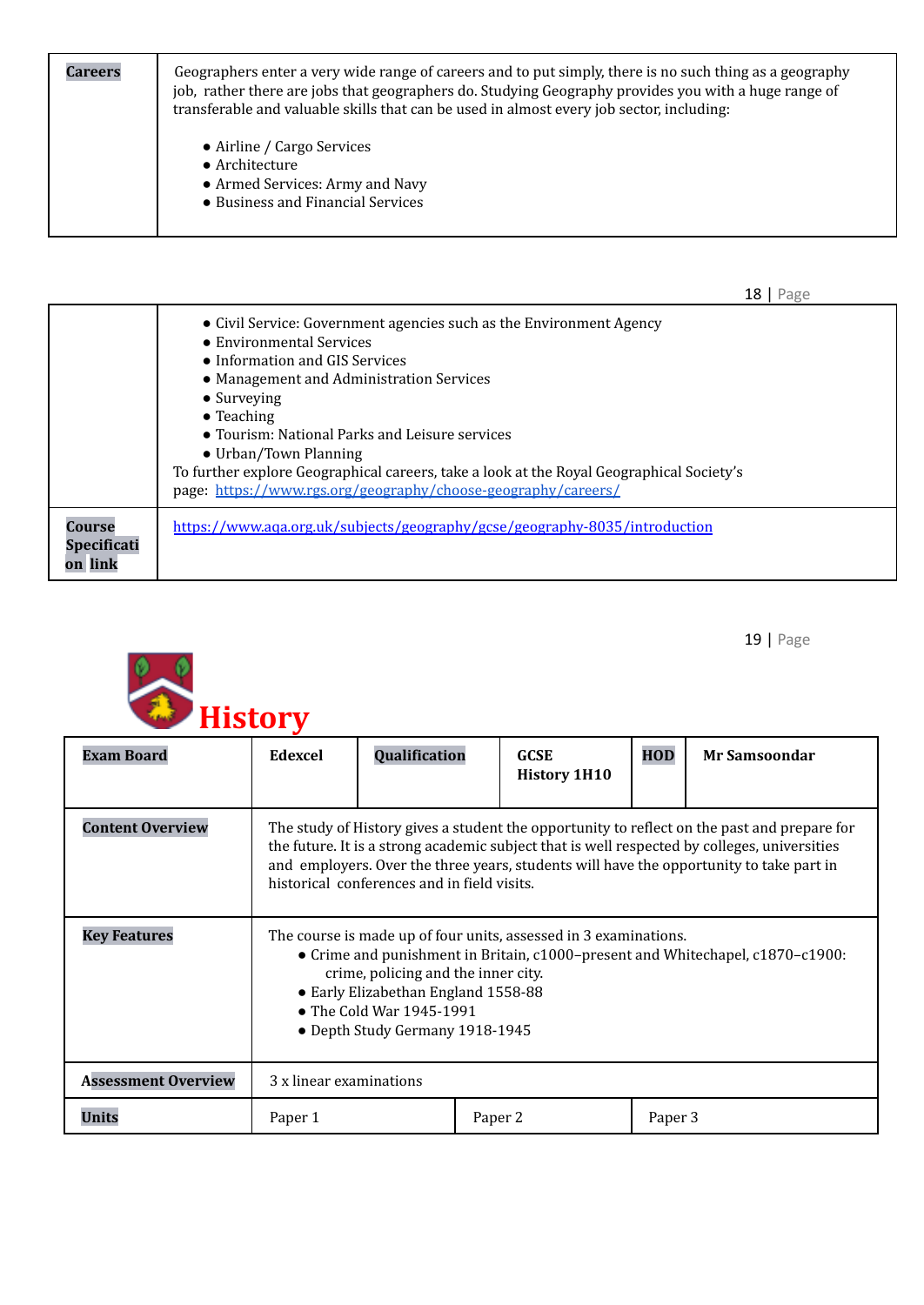| <b>Unit Topics</b>         | Crime and punishment in<br>Britain, c1000-present<br>and Whitechapel,<br>c1870-c1900: crime,<br>policing and the inner<br>city.<br>3 knowledge questions<br>and 2 questions based<br>on<br>provided sources                                                                                                                                                                                                                                                                                                                                     | Early Elizabethan<br><b>England 1558-88</b><br>The Cold War<br>1945-1991<br>4 questions<br>assessing<br>knowledge and<br>understanding                                                                                                                                                                                                                                   | Depth Study Germany 1918-1945<br>1 knowledge question, 2<br>questions based on provided<br>sources and 3 questions based<br>on provided interpretations                                                                                                                                                                                                                                                                                                                                                                                                                                                                                                        |
|----------------------------|-------------------------------------------------------------------------------------------------------------------------------------------------------------------------------------------------------------------------------------------------------------------------------------------------------------------------------------------------------------------------------------------------------------------------------------------------------------------------------------------------------------------------------------------------|--------------------------------------------------------------------------------------------------------------------------------------------------------------------------------------------------------------------------------------------------------------------------------------------------------------------------------------------------------------------------|----------------------------------------------------------------------------------------------------------------------------------------------------------------------------------------------------------------------------------------------------------------------------------------------------------------------------------------------------------------------------------------------------------------------------------------------------------------------------------------------------------------------------------------------------------------------------------------------------------------------------------------------------------------|
| <b>Assessment Criteria</b> | A01 - Demonstrate<br>knowledge and<br>understanding of the key<br>features and<br>characteristics of the<br>periods studied.<br>AO2 - Explain and<br>analyse historical<br>events and<br>periods studied using<br>second-order<br>historical concepts<br>(causation,<br>consequence,<br>similarity, difference,<br>change,<br>continuity and significance)<br>A03 - Analyse, evaluate<br>and use sources<br>(contemporary to the<br>period) to make<br>substantiated<br>judgements,<br>in the<br>of<br>historical<br>context<br>events studied. | $A01 -$<br>Demonstrate<br>knowledge and<br>understanding of<br>the key features<br>and<br>characteristics of<br>the periods<br>studied.<br>AO2 - Explain and<br>analyse historical<br>events and periods<br>studied using<br>second order<br>historical<br>concepts (causation,<br>consequence,<br>similarity, difference,<br>change,<br>continuity and<br>significance) | A01 - Demonstrate knowledge<br>and understanding of the key<br>features and characteristics of<br>the periods studied.<br>AO2 - Explain and analyse<br>historical events and<br>periods studied using<br>second-order<br>historical concepts<br>(causation, consequence,<br>similarity,<br>difference, change, continuity<br>and significance)<br>AO3 - Analyse, evaluate and<br>use sources (contemporary<br>to the period) to make<br>substantiated judgements, in<br>the context of historical<br>events studied.<br>AO4 - Analyse, evaluate and<br>make substantiated<br>judgements about<br>interpretations (including how<br>and why interpretations may |

|                           |                                               |                   | $20$   Page                                            |
|---------------------------|-----------------------------------------------|-------------------|--------------------------------------------------------|
|                           |                                               |                   | differ in the context of<br>historical events studied) |
| <b>Assessment methods</b> | 1 hour 15 minutes                             | 1 hour 45 minutes | 1 hour 20 minutes                                      |
| Weighting                 | 30%                                           | 40%               | 30%                                                    |
| <b>Assessment Dates</b>   | May/June 2024                                 | May/June 2024     | May/June 2024                                          |
| <b>Higher Education</b>   | History, law, politics, American studies etc. |                   |                                                        |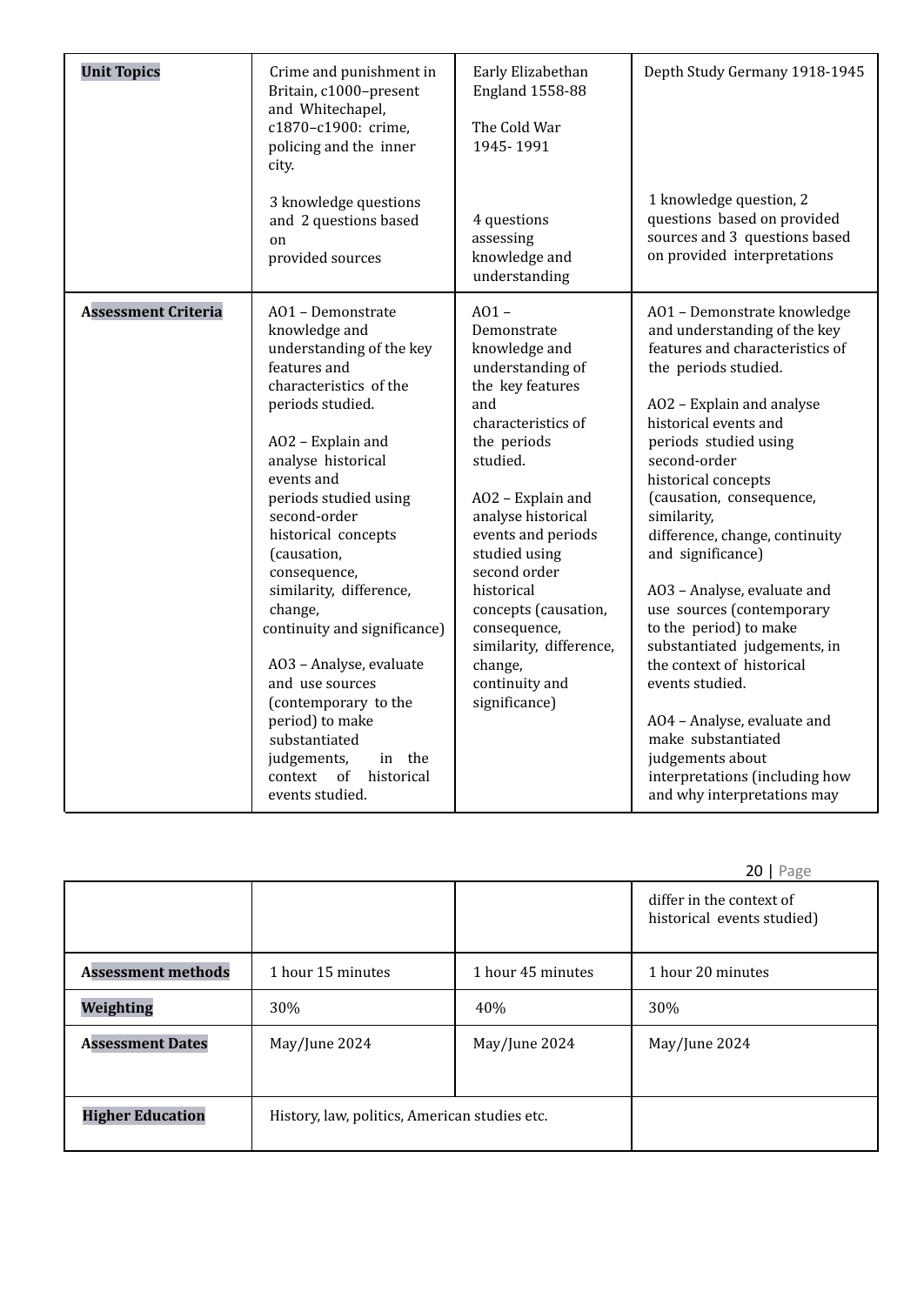| Careers                             | Studying history can support a number of career paths, including:<br>Journalism Historical Research<br><b>Politics Archaeology</b><br>Law Publishing<br>Social work Insurance and risk<br>Civil Service Media<br>Working for heritage organisations Business and Commerce |
|-------------------------------------|---------------------------------------------------------------------------------------------------------------------------------------------------------------------------------------------------------------------------------------------------------------------------|
| Course<br><b>Specification link</b> | https://qualifications.pearson.com/en/subjects/history.html                                                                                                                                                                                                               |



| <b>Exam Board</b>                    | <b>Eduqas</b>                                                                                                                                                                                                                                                                                                                                                                                                                                                                                                                                                                         | <b>Qualification</b>                                         | <b>GCSE</b> | <b>HOD</b>                                                                                                                                                                           | <b>Mr Rapsey</b>                                                                                                                                                                                                                               |
|--------------------------------------|---------------------------------------------------------------------------------------------------------------------------------------------------------------------------------------------------------------------------------------------------------------------------------------------------------------------------------------------------------------------------------------------------------------------------------------------------------------------------------------------------------------------------------------------------------------------------------------|--------------------------------------------------------------|-------------|--------------------------------------------------------------------------------------------------------------------------------------------------------------------------------------|------------------------------------------------------------------------------------------------------------------------------------------------------------------------------------------------------------------------------------------------|
| <b>Content Overview</b>              | This course will enable students to develop personal and meaningful artwork through processes of<br>creative making and critical reflection. 'Fine Art' means the type of art you might see in an art gallery -<br>and the course covers a wide range of artistic styles inspired by many artists, cultures and movements<br>that students will experience first-hand on trips and gallery visits. Students present their creative<br>projects in sketchbooks, and record their written thoughts in a log called an 'Art Diary', as well as<br>making large scale stand-alone pieces. |                                                              |             |                                                                                                                                                                                      |                                                                                                                                                                                                                                                |
| <b>Key Features</b>                  | • Work is highly personal and driven by students interests<br>• Direct visual engagement with the world informs students creative journeys<br>• Creative experimentation is encouraged and celebrated<br>· Build a physical portfolio - no written exam<br>. Put on exhibitions and events to present your artwork to the public                                                                                                                                                                                                                                                      |                                                              |             |                                                                                                                                                                                      |                                                                                                                                                                                                                                                |
| <b>Assessment</b><br><b>Overview</b> |                                                                                                                                                                                                                                                                                                                                                                                                                                                                                                                                                                                       | All units are assessed internally, and moderated externally. |             |                                                                                                                                                                                      |                                                                                                                                                                                                                                                |
| <b>Units</b>                         | Component 1: Personal Portfolio                                                                                                                                                                                                                                                                                                                                                                                                                                                                                                                                                       |                                                              |             |                                                                                                                                                                                      | Component 2: Externally set assignment.                                                                                                                                                                                                        |
| <b>Unit Topics</b>                   | Over the first two terms, the whole class follows the<br>theme 'Transformations' - a deliberately open-ended<br>topic that enables students to find their 'voice' through<br>experimenting with different materials while developing<br>highly personal ideas in their work.<br>In the summer term in year 10, students then pick a<br>personal topic of their choice to respond to through their<br>creative making and personal presentation of their work in<br>the End of Year Exhibition.                                                                                        |                                                              |             | Along with all students nationwide,<br>Students develop personal ideas<br>from given starting points. The<br>12 thematic options to choose<br>from.<br>highly ambitious final piece. | exam board presents students with<br>Students then build a sketchbook of<br>preparatory explorations - leading up<br>to a 10 hour practical exam. The exam<br>is sat in the Art rooms, where students<br>will work for an extended period on a |
| <b>Assessment</b><br><b>Criteria</b> | AO1 CRITICAL UNDERSTANDING: "Develop ideas through investigations, demonstrating<br>critical understanding of sources."<br>AO2 CREATIVE MAKING: "Refine work by exploring ideas, selecting and experimenting with<br>appropriate media, materials, techniques and processes."<br>AO3 REFLECTIVE RECORDING: "Record ideas, observations and insights relevant to intentions as<br>work progresses."<br>AO4 PERSONAL PRESENTATION: "Present a personal and meaningful response that realises intentions<br>and demonstrates understanding of visual language."                          |                                                              |             |                                                                                                                                                                                      |                                                                                                                                                                                                                                                |
| <b>Assessment</b>                    | Component 1: Personal Portfolio                                                                                                                                                                                                                                                                                                                                                                                                                                                                                                                                                       |                                                              |             |                                                                                                                                                                                      | Component 2: 10-hour practical exam                                                                                                                                                                                                            |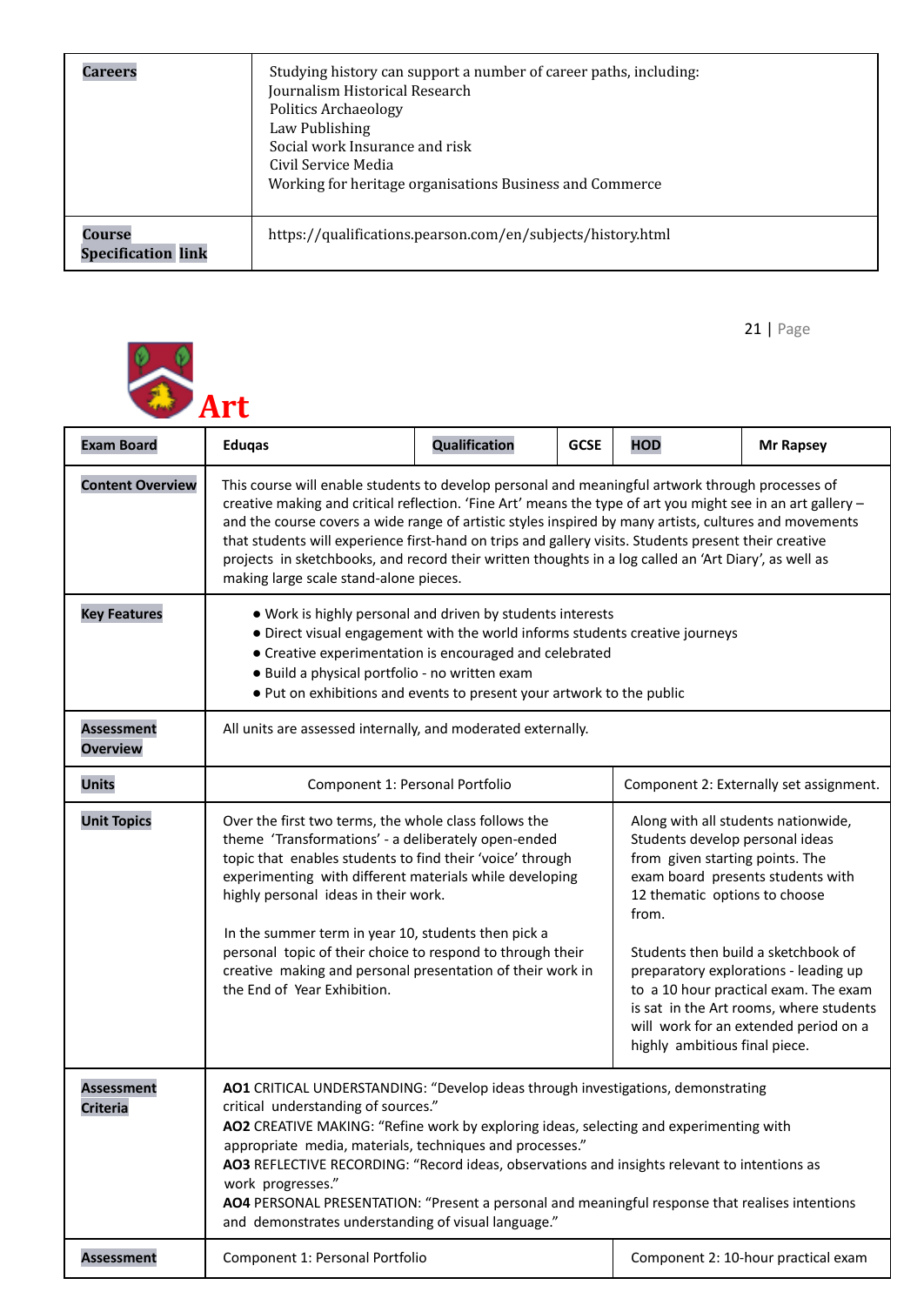| methods                             |                                                                                                                                                                                                                                                                     | & preparation |  |
|-------------------------------------|---------------------------------------------------------------------------------------------------------------------------------------------------------------------------------------------------------------------------------------------------------------------|---------------|--|
| Weighting                           | 60%                                                                                                                                                                                                                                                                 | 40%           |  |
| <b>Entry Criteria</b>               | A previous deep commitment to Art at Key Stage 3 is essential, as well as a desire to develop your skills<br>further. Understanding that this is a subject that requires a high level of commitment and<br>self-motivation.                                         |               |  |
| <b>Equipment</b>                    | Students are expected to invest in basic Art materials at home to complete homework.                                                                                                                                                                                |               |  |
| <b>Higher Education</b>             | Any art-related foundation or degree course. Transferable skills are recognised in other related fields<br>eg. Architecture, Engineering, Media Studies, Medicine, Psychology, Product Design                                                                       |               |  |
| Careers                             | Artist, Architect, Fashion Designer, Graphic Designer, Interior Designer, Games Designer,<br>Illustrator, advertising, stage and theatre design, exhibition Curator, Costume Designer,<br>Cartoonist, Animator, Illustrator, Art Therapist, TV and Film production. |               |  |
| Course<br><b>Specification link</b> | https://www.edugas.co.uk/qualifications/art-and-design-gcse/#tab overview                                                                                                                                                                                           |               |  |



| <b>Exam Board</b>          | <b>Edexcel</b>                                                                                                                                                                                                                                                                                                                                                                                                                                                                                                                                                                                                                                                                                                                                                                                                                                                                                                                                                                                                                                                                                                                                                                                                                          | Qualification                                                                                                                                                                                                                                                                    | <b>GCSE</b> | HOD                            | <b>Mrs Baatjies</b>                                                                                                                                       |  |
|----------------------------|-----------------------------------------------------------------------------------------------------------------------------------------------------------------------------------------------------------------------------------------------------------------------------------------------------------------------------------------------------------------------------------------------------------------------------------------------------------------------------------------------------------------------------------------------------------------------------------------------------------------------------------------------------------------------------------------------------------------------------------------------------------------------------------------------------------------------------------------------------------------------------------------------------------------------------------------------------------------------------------------------------------------------------------------------------------------------------------------------------------------------------------------------------------------------------------------------------------------------------------------|----------------------------------------------------------------------------------------------------------------------------------------------------------------------------------------------------------------------------------------------------------------------------------|-------------|--------------------------------|-----------------------------------------------------------------------------------------------------------------------------------------------------------|--|
| <b>Content Overview</b>    | pathway.                                                                                                                                                                                                                                                                                                                                                                                                                                                                                                                                                                                                                                                                                                                                                                                                                                                                                                                                                                                                                                                                                                                                                                                                                                | This specification is engaging and inspiring and reflects the demands of a truly modern and<br>evolving business environment - a qualification that enables students to develop as<br>commercially minded and enterprising individuals and helps them to succeed in their chosen |             |                                |                                                                                                                                                           |  |
| <b>Key Features</b>        | The aims of this qualification are to enable students to know and understand business concepts,<br>business terminology, business objectives, the integrated nature of business activity and the<br>impact of business on individuals and wider society. They will learn how to apply knowledge<br>and understanding to contemporary business issues and to different types and sizes of<br>businesses in local, national and global contexts. They will develop as enterprising individuals<br>with the ability to think commercially and creatively to demonstrate business acumen and draw<br>on evidence to make informed business decisions and solve business problems. They will<br>develop as effective and independent students and as critical and reflective thinkers with<br>enquiring minds. They will use an enquiring, critical approach to make informed judgements.<br>They will investigate and analyse real business opportunities and issues to construct<br>well-argued, well-evidenced, balanced and structured arguments, demonstrating their depth<br>and breadth of understanding of business. They will develop and apply quantitative skills<br>relevant to business, including using and interpreting data. |                                                                                                                                                                                                                                                                                  |             |                                |                                                                                                                                                           |  |
| <b>Assessment Overview</b> | 2 x linear examinations                                                                                                                                                                                                                                                                                                                                                                                                                                                                                                                                                                                                                                                                                                                                                                                                                                                                                                                                                                                                                                                                                                                                                                                                                 |                                                                                                                                                                                                                                                                                  |             |                                |                                                                                                                                                           |  |
| <b>Units</b>               | Theme 1: Investigating small business<br>Theme 2: Building a business                                                                                                                                                                                                                                                                                                                                                                                                                                                                                                                                                                                                                                                                                                                                                                                                                                                                                                                                                                                                                                                                                                                                                                   |                                                                                                                                                                                                                                                                                  |             |                                |                                                                                                                                                           |  |
| <b>Unit Topics</b>         | Topic 1.2 Spotting a business opportunity<br>Topic 1.3 Putting a business idea into<br>practice Topic 1.4 Making the business<br>effective<br>on business                                                                                                                                                                                                                                                                                                                                                                                                                                                                                                                                                                                                                                                                                                                                                                                                                                                                                                                                                                                                                                                                               | Topic 1.1 Enterprise and entrepreneurship<br>Topic 1.5 Understanding external influences                                                                                                                                                                                         | decisions   | Topic 2.1 Growing the business | Topic 2.2 Making marketing decisions<br>Topic 2.3 Making operational decisions<br>Topic 2.4 Making financial decisions<br>Topic 2.5 Making human resource |  |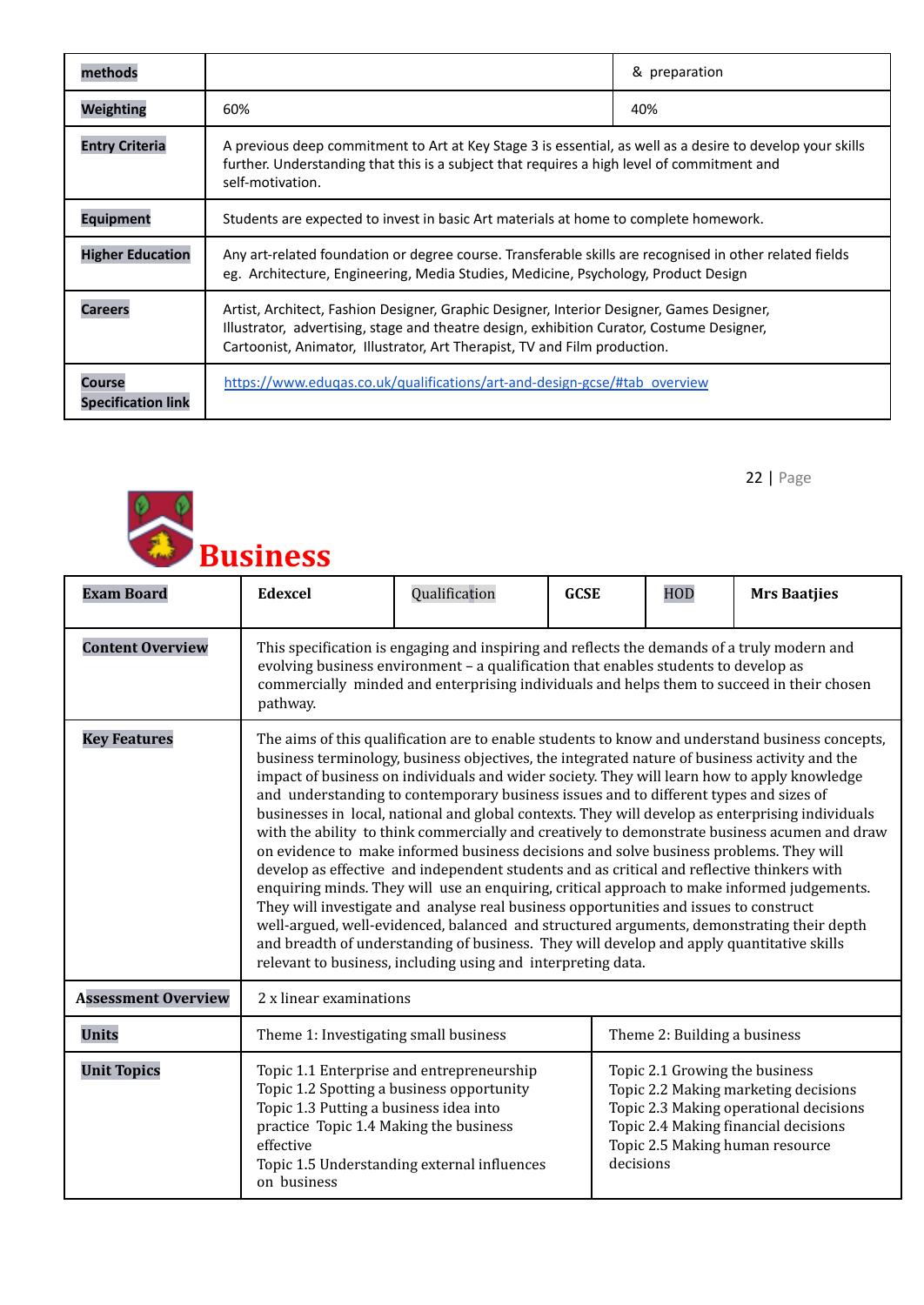| <b>Assessment Criteria</b>                                                                                                                          | A01 Demonstrate knowledge and understanding of business concepts and issues (35%) A02<br>Apply knowledge and understanding of business concepts and issues to a variety of contexts<br>(35%)<br>AO3 Analyse and evaluate business information and issues to demonstrate understanding<br>of business activity, make judgements and draw conclusions (30%) |  |  |  |
|-----------------------------------------------------------------------------------------------------------------------------------------------------|-----------------------------------------------------------------------------------------------------------------------------------------------------------------------------------------------------------------------------------------------------------------------------------------------------------------------------------------------------------|--|--|--|
| <b>Assessment methods</b>                                                                                                                           | Written examination: 1 hour and 30 minutes<br>Written examination: 1 hour and<br>30 minutes (90 marks)<br>$(90$ marks)                                                                                                                                                                                                                                    |  |  |  |
| Weighting                                                                                                                                           | 50% of the qualification<br>50% of the qualification                                                                                                                                                                                                                                                                                                      |  |  |  |
| <b>Assessment Dates</b>                                                                                                                             | June 2024<br>June 2024                                                                                                                                                                                                                                                                                                                                    |  |  |  |
| <b>Entry Criteria</b>                                                                                                                               | Entrants are expected to have a high proficiency in Maths - Scaled Score 106+                                                                                                                                                                                                                                                                             |  |  |  |
| <b>Equipment</b>                                                                                                                                    | Students will be required to purchase a revision guide, workbook and calculators                                                                                                                                                                                                                                                                          |  |  |  |
| <b>Sixth Form</b><br>Level 3 courses in Business                                                                                                    |                                                                                                                                                                                                                                                                                                                                                           |  |  |  |
| <b>Higher Education</b><br>Any Business related university course. Many students go on to study Accounting, Marketing<br>and International Business |                                                                                                                                                                                                                                                                                                                                                           |  |  |  |
| <b>Careers</b>                                                                                                                                      | Business is relevant to a wide range of careers. It is a good choice for careers in<br>Accounting, Marketing, Finance, Management and HR.                                                                                                                                                                                                                 |  |  |  |
| Course<br><b>Specification link</b>                                                                                                                 | https://qualifications.pearson.com/content/dam/pdf/GCSE/Business/2017/specification-a<br>nd sample-assessments/GCSE_Business_Spec_2017.pdf                                                                                                                                                                                                                |  |  |  |



HOD **Mrs Baatjies**

### **Retail Business Exam Board WJEC** Qualification **Level 1/2**

| <b>Content Overview</b>    | This course has been designed to provide an engaging and stimulating introduction to the world<br>of business. The qualification builds on learning from Key Stage 3 for those who may wish to<br>explore a vocational route throughout Key Stage 4.                                                                                                                                                                                                                                                                                                                                                                                                                                                                                                                                                                                                                                                                                                                                                                                                                                                                                                                                                                                                                                                  |  |  |  |  |
|----------------------------|-------------------------------------------------------------------------------------------------------------------------------------------------------------------------------------------------------------------------------------------------------------------------------------------------------------------------------------------------------------------------------------------------------------------------------------------------------------------------------------------------------------------------------------------------------------------------------------------------------------------------------------------------------------------------------------------------------------------------------------------------------------------------------------------------------------------------------------------------------------------------------------------------------------------------------------------------------------------------------------------------------------------------------------------------------------------------------------------------------------------------------------------------------------------------------------------------------------------------------------------------------------------------------------------------------|--|--|--|--|
| <b>Key Features</b>        | The WJEC Level 1/2 Vocational Award in Retail Business offers a learning experience that<br>focuses on acquiring and applying knowledge, skills and understanding through purposeful<br>tasks set in sector or subject contexts that have many of the characteristics of real work. The<br>applied purpose will also enable learners to learn in such a way that they develop: • skills<br>required for independent learning and development;<br>• a range of generic and transferable skills;<br>• the ability to solve problems;<br>• the skills of project based research, development and presentation;<br>• the fundamental ability to work alongside other professionals, in a professional<br>environment;<br>• the ability to apply learning in vocational context<br>The qualification has been devised around the concept of a 'plan, do, review'. This approach<br>mirrors many work related activities in retail business and retail operations and also provides for<br>learning in a range of contexts thus enabling learners to apply and extend their learning. As<br>such, the qualification provides learners with a broad appreciation of work in retail business<br>related industries and wider opportunities for progression into further education, employment<br>or training. |  |  |  |  |
| <b>Assessment Overview</b> | The students will all be assessed through non-examination coursework for Units 2 and 3. Unit<br>1 the students will complete a paper-based external exam.                                                                                                                                                                                                                                                                                                                                                                                                                                                                                                                                                                                                                                                                                                                                                                                                                                                                                                                                                                                                                                                                                                                                             |  |  |  |  |

**Award**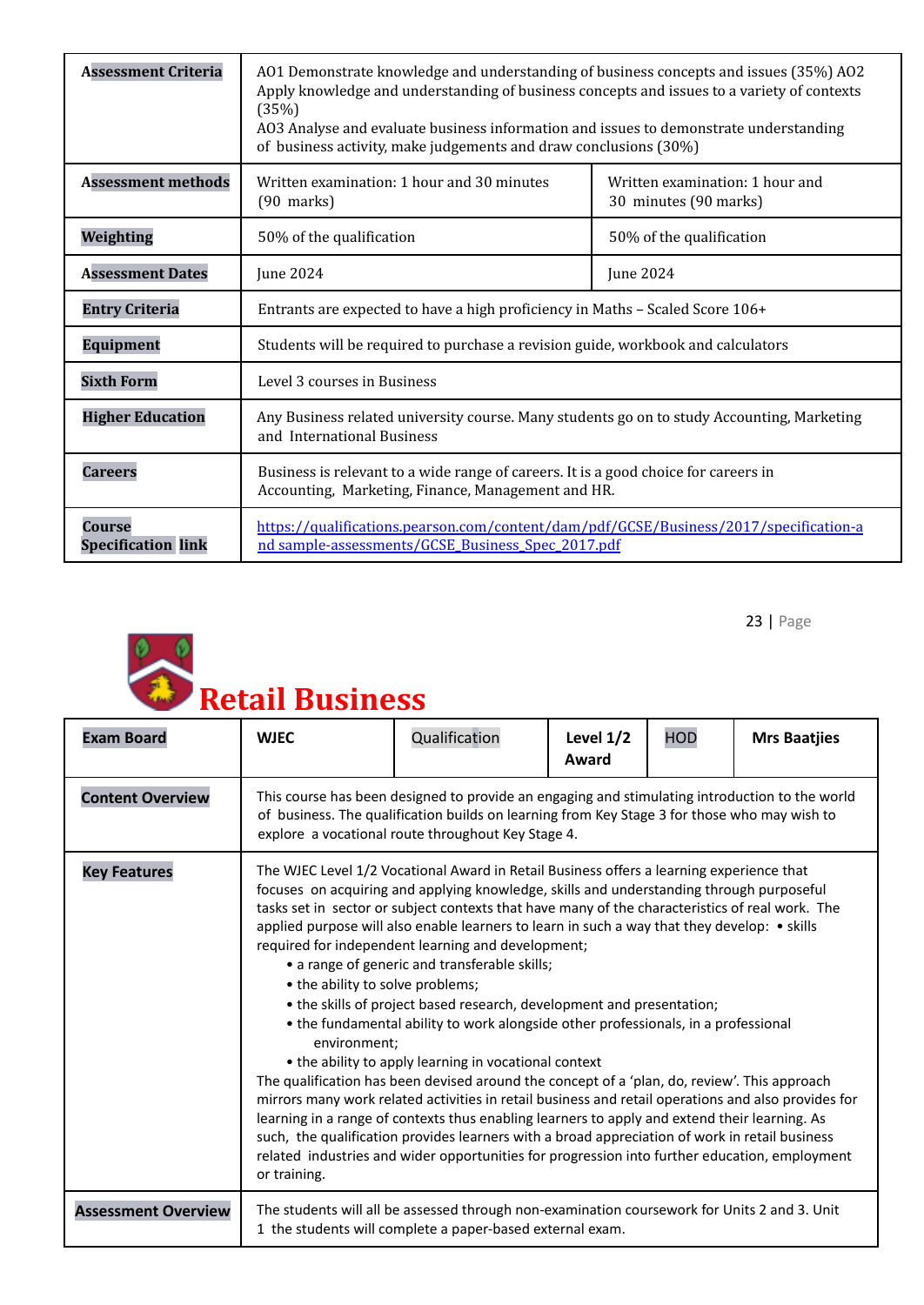| <b>Units</b>              | Unit 1:<br>The business of retail                                                                                                                                              | Unit $2:$<br>Customer service for<br>retail business                                                                                            | Unit 3:<br>Merchandising and<br>marketing retail products                                          |  |  |
|---------------------------|--------------------------------------------------------------------------------------------------------------------------------------------------------------------------------|-------------------------------------------------------------------------------------------------------------------------------------------------|----------------------------------------------------------------------------------------------------|--|--|
| <b>Unit Topics</b>        | 1.1 Introduction to<br>retail business<br>1.2 The retail business<br>environment<br>1.3 Using data and<br>recommending solutions<br>to retail business issues                  | 2.1 Introduction to<br>customer service<br>2.2 Meeting customer<br>expectations<br>2.3 Investigate customer<br>experiences in retail businesses | 3.1 Visual merchandising<br>for retail business<br>3.2 Marketing retail<br>businesses and products |  |  |
| <b>Assessment methods</b> | External<br>Written examination:<br>Time of exam $-1$ hour 30<br>minutes 80 Marks                                                                                              | Controlled assessment: 6<br>hours 60 Marks                                                                                                      | Controlled assessment: 8<br>hours 80 Marks                                                         |  |  |
| Weighting                 | 40 % of the qualification                                                                                                                                                      | 30% of the qualification                                                                                                                        | 30% of the qualification                                                                           |  |  |
| <b>Assessment Dates</b>   | June 2024                                                                                                                                                                      | June 2024                                                                                                                                       | June 2024                                                                                          |  |  |
| <b>Entry Criteria</b>     | All students will be expected to pass an end of year theory examination, be on or above target<br>in practical areas and achieve at least an equivalent of grade 4 in English. |                                                                                                                                                 |                                                                                                    |  |  |
| <b>Equipment</b>          | Access to a computer will be beneficial.                                                                                                                                       |                                                                                                                                                 |                                                                                                    |  |  |
| <b>Sixth Form</b>         | Level 3 courses in Business                                                                                                                                                    |                                                                                                                                                 |                                                                                                    |  |  |

|                                     | Page                                                                                                                         |
|-------------------------------------|------------------------------------------------------------------------------------------------------------------------------|
| <b>Higher Education</b>             | Any Business related university course.                                                                                      |
| <b>Careers</b>                      | Business is relevant to a wide range of careers. It is a good choice for careers in Retail,<br>Marketing, Management and HR. |
| Course<br><b>Specification link</b> | https://www.wjec.co.uk/media/cqglj0ev/wjec l1-2-vocaward-ta retail-business spec 29-0<br>7-2021-e.pdf                        |

<sup>o</sup> *C*itizenship

| <b>Exam Board</b>       | <b>AQA</b> | Qualification                                                                                                                                                                                                                                                                                                                                                                                   | <b>GCSE</b> | <b>HOD</b> | <b>Ms Wellington</b>                                                                                                                                                                                                                                                              |
|-------------------------|------------|-------------------------------------------------------------------------------------------------------------------------------------------------------------------------------------------------------------------------------------------------------------------------------------------------------------------------------------------------------------------------------------------------|-------------|------------|-----------------------------------------------------------------------------------------------------------------------------------------------------------------------------------------------------------------------------------------------------------------------------------|
| <b>Content Overview</b> |            | GCSE Citizenship Studies is designed to inspire and empower students to become<br>reasoned arguments, present various perspectives and plan and implement practical<br>citizenship actions beneficial to society.<br>arguments, evaluate evidence and look for alternative explanations and sources of<br>evidence, all of which are essential skills valued by higher education and employers. |             |            | thoughtful, active citizens. Students will gain a profound understanding of democracy,<br>government and the law; as well as, to foster and develop skills to create sustained and<br>Citizenship Studies will develop students' ability in recognising bias, critically evaluate |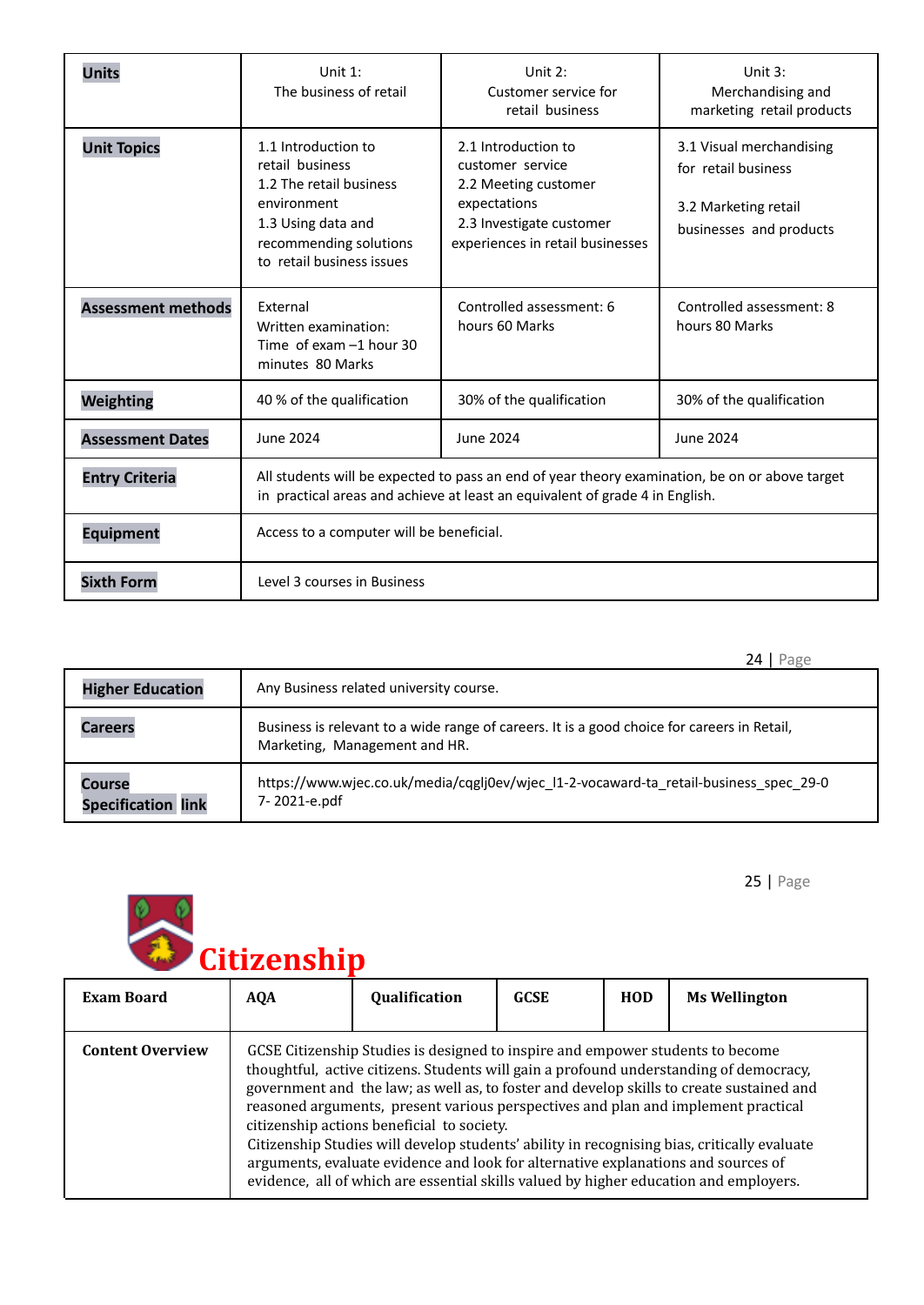| <b>Key Features</b>                  | The specification offers a theoretical and practical approach to Citizenship Studies<br>allowing students to synthesise their knowledge and understanding and apply it to<br>everyday social issues. Students study political structures, practical processes around<br>voting, law enforcement and the courts as well as life in modern Britain.                                                                                                          |                                                                                                                                                                                                                                                                                                                                                                                                                                                                                 |  |  |  |
|--------------------------------------|------------------------------------------------------------------------------------------------------------------------------------------------------------------------------------------------------------------------------------------------------------------------------------------------------------------------------------------------------------------------------------------------------------------------------------------------------------|---------------------------------------------------------------------------------------------------------------------------------------------------------------------------------------------------------------------------------------------------------------------------------------------------------------------------------------------------------------------------------------------------------------------------------------------------------------------------------|--|--|--|
| <b>Assessment</b><br><b>Overview</b> | Students studying Citizenship Studies will sit two linear examinations.                                                                                                                                                                                                                                                                                                                                                                                    |                                                                                                                                                                                                                                                                                                                                                                                                                                                                                 |  |  |  |
| <b>Units</b>                         | Paper 1:                                                                                                                                                                                                                                                                                                                                                                                                                                                   | Paper 2:                                                                                                                                                                                                                                                                                                                                                                                                                                                                        |  |  |  |
| <b>Unit Topics</b>                   | Active citizenship:<br>Examines and assesses the nature of<br>active citizenship - What citizens do to<br>make a difference in society. Action<br>research and research methods<br>Politics and participation:<br>Facilitate in-depth understanding of the<br>political process, enable the knowledge<br>and skills necessary to understand how<br>to resolve issues, bring about change, and<br>how the empowered citizen is at the<br>heart of society.  | Life in modern Britain:<br>Examines the diversity and dynamics of<br>contemporary Britain, British identity,<br>the role of the media and the UK's role<br>and influence on the world stage.<br>Rights and responsibilities:<br>Examines the British constitution and<br>the nature of laws, citizens' rights and<br>responsibilities within the UK and<br>has a global aspect due to the nature<br>of<br>international laws, treaties and<br>agreements by which the UK abides |  |  |  |
| Assessment<br>Criteria               | • A01: Demonstrate knowledge and<br>understanding of citizenship<br>concepts, terms, and issues.<br>• AO2: Apply knowledge and<br>understanding of citizenship<br>concepts, terms and issues to<br>contexts and actions.<br>• A03: Analyse and evaluate a range of<br>evidence relating to citizenship issues,<br>debates and actions, including different<br>viewpoints, to develop reasoned,<br>coherent arguments and make<br>substantiated judgements. | • A01: Demonstrate knowledge and<br>understanding of citizenship<br>concepts, terms, and issues.<br>• AO2: Apply knowledge and<br>understanding of citizenship<br>concepts, terms and issues to<br>contexts and actions.<br>• A03: Analyse and evaluate a range of<br>evidence relating to citizenship issues,<br>debates and actions, including different<br>viewpoints, to develop reasoned,                                                                                  |  |  |  |

|                              |                         | Z <b>b</b>   Page                                        |
|------------------------------|-------------------------|----------------------------------------------------------|
|                              |                         | coherent arguments and make<br>substantiated judgements. |
| <b>Assessment</b><br>methods | 1 hr 45 mins (80 marks) | 1 hr 45 mins (80 marks)                                  |
| Weighting                    | 50%                     | 50%                                                      |
| <b>Assessment Dates</b>      | May/June 2024           | May/June 2024                                            |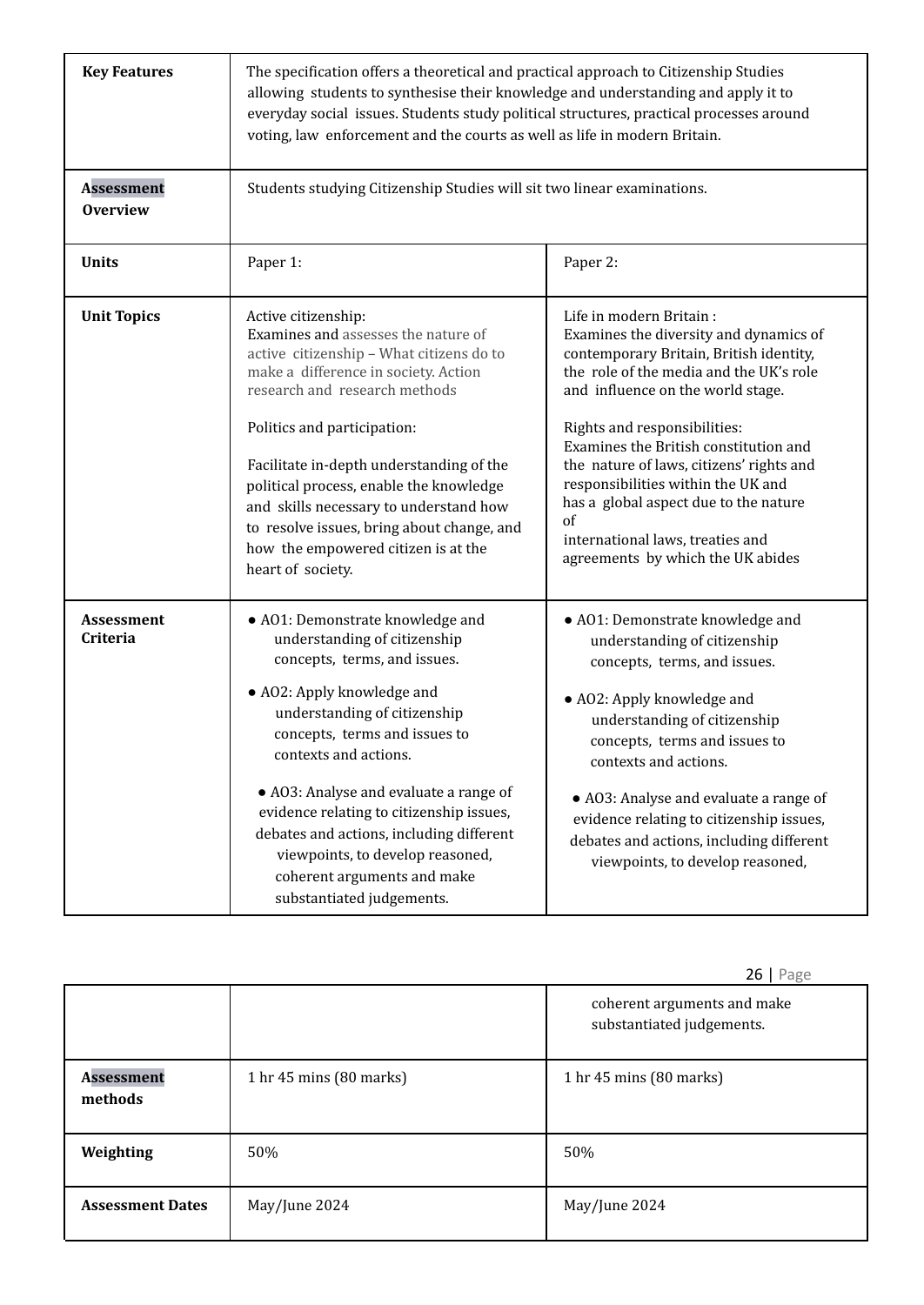| <b>Entry Criteria</b>                      | Students wishing to do Citizenship Studies are likely to have followed a Key Stage 3<br>programme of study; therefore no prior knowledge of this subject is required; however<br>a good English score is recommended.                                                                                                                                                                     |
|--------------------------------------------|-------------------------------------------------------------------------------------------------------------------------------------------------------------------------------------------------------------------------------------------------------------------------------------------------------------------------------------------------------------------------------------------|
| Equipment                                  | Text book, revision guide, dictionary pens, pencils, ruler and highlighters and exercise book                                                                                                                                                                                                                                                                                             |
| <b>Sixth Form</b>                          | A Level courses in Citizenship Studies, Sociology, Politics, Philosophy, Law or Health<br>and Social Care.                                                                                                                                                                                                                                                                                |
| <b>Higher Education</b>                    | Any Social Science/ Humanities based university course.                                                                                                                                                                                                                                                                                                                                   |
| <b>Careers</b>                             | Citizenship Studies is a gateway subject that will suitable prepare students for a number<br>of career pathways - such as: Politics, Law, Law enforcement, Social Work, Probation<br>Services, Civil Services, Community Work, Environment Conservation, Business,<br>Journalism, Education, Local Government Administration, Research, Charity Organising<br>and Religion to name a few. |
| <b>Course</b><br><b>Specification link</b> | https://filestore.aga.org.uk/resources/citizenship/specifications/AOA-8100-S<br><b>P2016.PDF</b>                                                                                                                                                                                                                                                                                          |



| <b>Exam Board</b>          | 0CR                                                                                                                                                                                                                                                                                                                                                                                                                                                           | Qualification |                                                                                    | <b>GCSE</b> | H <sub>0</sub><br>D         | Mr Spero |
|----------------------------|---------------------------------------------------------------------------------------------------------------------------------------------------------------------------------------------------------------------------------------------------------------------------------------------------------------------------------------------------------------------------------------------------------------------------------------------------------------|---------------|------------------------------------------------------------------------------------|-------------|-----------------------------|----------|
| <b>Content Overview</b>    | This new GCSE Computer Science specification is intended to develop students'<br>understanding of the principles of computer science and their ability to apply<br>computational thinking to problem solving. It will prepare students for real-world<br>computer challenges and build their ability to think computationally within the context<br>of a single scenario.                                                                                     |               |                                                                                    |             |                             |          |
| <b>Key Features</b>        | Students are introduced to core principles of computer science and develop skills in<br>problem solving and computational thinking. This builds on skills learned in Key Stages<br>1 to 3 in Computer Science/IT, while also ensuring that students new to the subject are<br>appropriately supported. Following on from more visual programming environments,<br>programming skills are further developed using high-level textual programming<br>languages. |               |                                                                                    |             |                             |          |
| <b>Assessment Overview</b> | 2 x examinations and Non-examination assessment (coding)                                                                                                                                                                                                                                                                                                                                                                                                      |               |                                                                                    |             |                             |          |
| <b>Units</b>               | Component 1:<br>Computer systems                                                                                                                                                                                                                                                                                                                                                                                                                              |               | <b>Component 2:</b><br>Computational<br>thinking, algorithms<br>and<br>programming |             | <b>Component 3: Project</b> |          |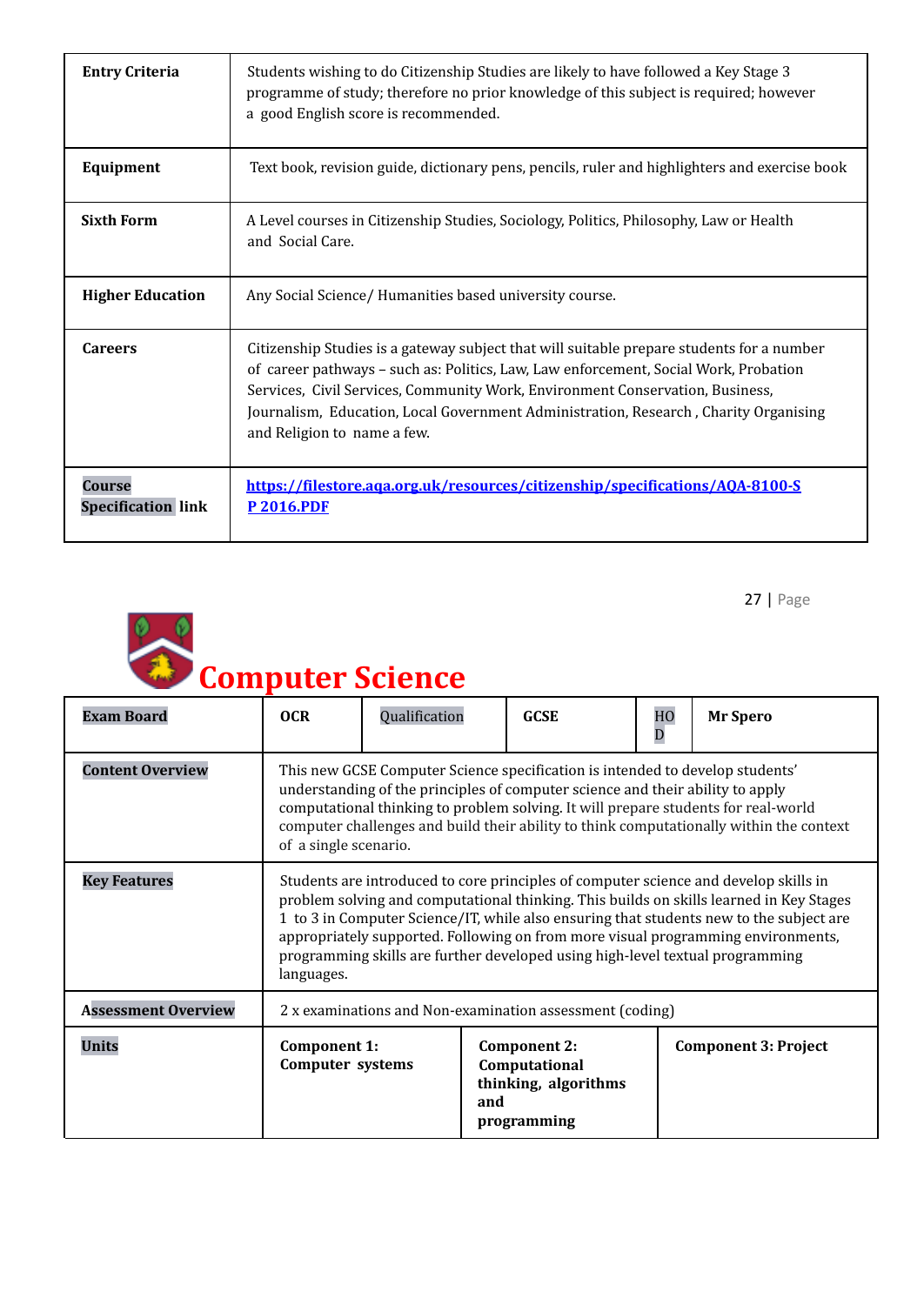| <b>Unit Topics</b> | Understand the<br>requirements for<br>writing program code.<br>• Understanding of<br>binary representation,<br>data<br>representation, data<br>storage<br>and<br>compression,<br>encryption<br>and<br>databases.<br>$\bullet$<br>Understanding of<br>components of<br>computer systems;<br>ability to<br>construct truth tables,<br>produce logic<br>statements and read<br>and interpret<br>pseudo-code.<br>· Understanding of<br>computer networks, the<br>internet and the<br>worldwide web.<br>• Awareness of<br>emerging trends in<br>computing<br>technologies, the impact<br>of computing on<br>individuals, society and<br>the<br>environment.<br>including ethical,<br>legal and<br>ownership issues. | The main focus of<br>this component<br>will be:<br>$\bullet$ Programming<br>fundamentals<br>$(Python)$ $\bullet$<br>Producing robust<br>programs<br>• Understanding of<br>what algorithms are,<br>what they are used for<br>and how they work;<br>ability to interpret,<br>amend and create<br>algorithms.<br>• Understanding how to<br>develop program code<br>and constructs, data<br>types, structures,<br>input/output, operators<br>and<br>subprograms.<br>This component may<br>also draw on:<br>• Understanding of<br>binary representation,<br>data<br>representation, data<br>storage<br>and<br>compression,<br>encryption<br>and<br>databases.<br>Understanding of<br>components of<br>computer systems;<br>ability to<br>construct truth tables,<br>produce logic | Students will develop a<br>computer program. The<br>content for this<br>component will draw<br>on:<br>· algorithms,<br>decomposition and<br>abstraction<br>· design, write, test and<br>refine a program<br>$\bullet$ data. |
|--------------------|----------------------------------------------------------------------------------------------------------------------------------------------------------------------------------------------------------------------------------------------------------------------------------------------------------------------------------------------------------------------------------------------------------------------------------------------------------------------------------------------------------------------------------------------------------------------------------------------------------------------------------------------------------------------------------------------------------------|------------------------------------------------------------------------------------------------------------------------------------------------------------------------------------------------------------------------------------------------------------------------------------------------------------------------------------------------------------------------------------------------------------------------------------------------------------------------------------------------------------------------------------------------------------------------------------------------------------------------------------------------------------------------------------------------------------------------------------------------------------------------------|-----------------------------------------------------------------------------------------------------------------------------------------------------------------------------------------------------------------------------|
|                    |                                                                                                                                                                                                                                                                                                                                                                                                                                                                                                                                                                                                                                                                                                                | statements and read<br>and interpret<br>pseudo-code.                                                                                                                                                                                                                                                                                                                                                                                                                                                                                                                                                                                                                                                                                                                         |                                                                                                                                                                                                                             |

|                            |                                                                                                                                                                              |                                                                                                                                                                                           | $20$   $rage$                                                                                                                                                                                                                                                                                                                                                                                                                          |
|----------------------------|------------------------------------------------------------------------------------------------------------------------------------------------------------------------------|-------------------------------------------------------------------------------------------------------------------------------------------------------------------------------------------|----------------------------------------------------------------------------------------------------------------------------------------------------------------------------------------------------------------------------------------------------------------------------------------------------------------------------------------------------------------------------------------------------------------------------------------|
| <b>Assessment Criteria</b> | This paper consists of<br>multiple-choice, short<br>open response, open<br>response and extended<br>open<br>response answer<br>questions.<br>All questions are<br>mandatory. | This paper is based<br>on a scenario.<br>It consists of short<br>open response; open<br>response and<br>extended open<br>response answer<br>questions.<br>All questions are<br>mandatory. | • The project will be set<br>by OCR.<br>• Project details are<br>released each September.<br>• Internally assessed<br>and externally<br>moderated.<br>• The assessment will<br>carried out at a<br>be<br>under<br>computer<br>supervision.<br>• The assessment may<br>take place over multiple<br>sessions up to a<br>combined duration of 20<br>hours.<br>• Students will produce a<br>report on the development<br>of their project. |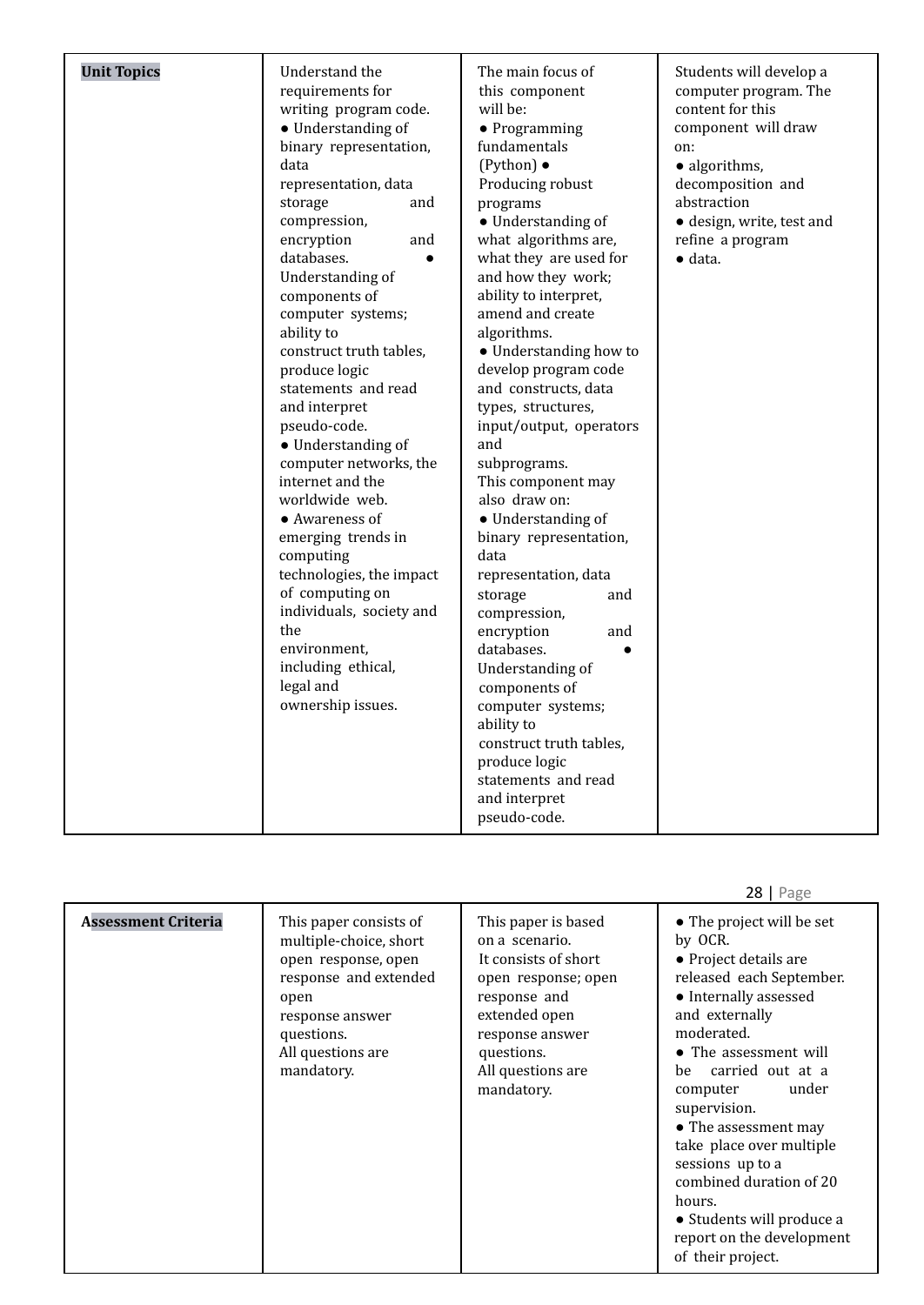|                                  |                                                                                                                                                                                                    |                                                                                  | $\bullet$ Students will<br>produce a computer<br>program. |  |  |
|----------------------------------|----------------------------------------------------------------------------------------------------------------------------------------------------------------------------------------------------|----------------------------------------------------------------------------------|-----------------------------------------------------------|--|--|
| <b>Assessment methods</b>        | Written examination:<br>1 hour and 30<br>minutes<br>80 marks                                                                                                                                       | Written examination:<br>1 hour and 30<br>minutes<br>80 marks                     | Non-examined assessment:<br>20 hours<br>0 marks           |  |  |
| Weighting                        | 50% of the qualification                                                                                                                                                                           | 50% of the qualification                                                         | 0% of the qualification                                   |  |  |
| <b>Assessment Dates</b>          | May/June 2024                                                                                                                                                                                      | May/June 2024                                                                    | May/June 2024                                             |  |  |
| <b>Entry Criteria</b>            | Entrants are expected to have a high proficiency in Maths                                                                                                                                          |                                                                                  |                                                           |  |  |
| <b>Equipment</b>                 | Access to a computer preferably with the internet                                                                                                                                                  |                                                                                  |                                                           |  |  |
| <b>Sixth Form</b>                | BTEC and A-Level in Computer Science                                                                                                                                                               |                                                                                  |                                                           |  |  |
| <b>Higher Education</b>          | Degree level Computer Science                                                                                                                                                                      |                                                                                  |                                                           |  |  |
| <b>Careers</b>                   | Although this subject is deeply rooted in technological progress of the last 50<br>years, Computer Science has become the backbone in global manufacturing,<br>commerce, transportation and trade. |                                                                                  |                                                           |  |  |
| <b>Course Specification link</b> | ce 2016.html                                                                                                                                                                                       | http://qualifications.pearson.com/en/qualifications/edexcel-gcses/computer-scien |                                                           |  |  |



| <b>Exam Board</b>                 | Edexcel                                                                                                                                                                                                                                                                                                                                                                                                                                                                                                                                                                                                                                                                                                                                                                                                                                                                                                       | Qualification                                                                                                                                                                                                                                                                                                                                                               | <b>GCSE</b> | <b>HOD</b> | <b>Mr Sonan</b> |  |  |
|-----------------------------------|---------------------------------------------------------------------------------------------------------------------------------------------------------------------------------------------------------------------------------------------------------------------------------------------------------------------------------------------------------------------------------------------------------------------------------------------------------------------------------------------------------------------------------------------------------------------------------------------------------------------------------------------------------------------------------------------------------------------------------------------------------------------------------------------------------------------------------------------------------------------------------------------------------------|-----------------------------------------------------------------------------------------------------------------------------------------------------------------------------------------------------------------------------------------------------------------------------------------------------------------------------------------------------------------------------|-------------|------------|-----------------|--|--|
| <b>Content</b><br><b>Overview</b> | The course is concerned with providing high levels of linguistic competence in French and<br>increased cultural knowledge of French speaking countries across the world. It gives a solid<br>foundation for the future study of French at any level and the necessary skills required to study<br>another modern foreign language.<br>Communication and listening skills will be improved and higher order thinking skills developed.<br>A pupil who studies a modern foreign language shows motivation and commitment to an area of<br>study which can be challenging. These are qualities which are highly desirable to higher<br>education and future employers. A qualification in French is an excellent complement to a range<br>of subjects and can be combined with other qualifications in the future.<br>Increased travel and trade both in Europe and the wider world means that businesses in all |                                                                                                                                                                                                                                                                                                                                                                             |             |            |                 |  |  |
|                                   |                                                                                                                                                                                                                                                                                                                                                                                                                                                                                                                                                                                                                                                                                                                                                                                                                                                                                                               | areas are under increased pressure to ensure that they can communicate effectively. An<br>employee with a language qualification is a real asset and is likely to earn more and have greater<br>opportunities to travel.                                                                                                                                                    |             |            |                 |  |  |
| <b>Key Features</b>               | · Identity and culture<br>$\cdot$ School                                                                                                                                                                                                                                                                                                                                                                                                                                                                                                                                                                                                                                                                                                                                                                                                                                                                      | Questions across all four language skills are set in common contexts, addressing a range<br>of relevant contemporary and cultural themes.<br>They are organised into five themes, each broken down into topics and<br>sub-topics. The five themes are:<br>· Local area, holiday and travel<br>· Future aspirations, study and work<br>· International and global dimension. |             |            |                 |  |  |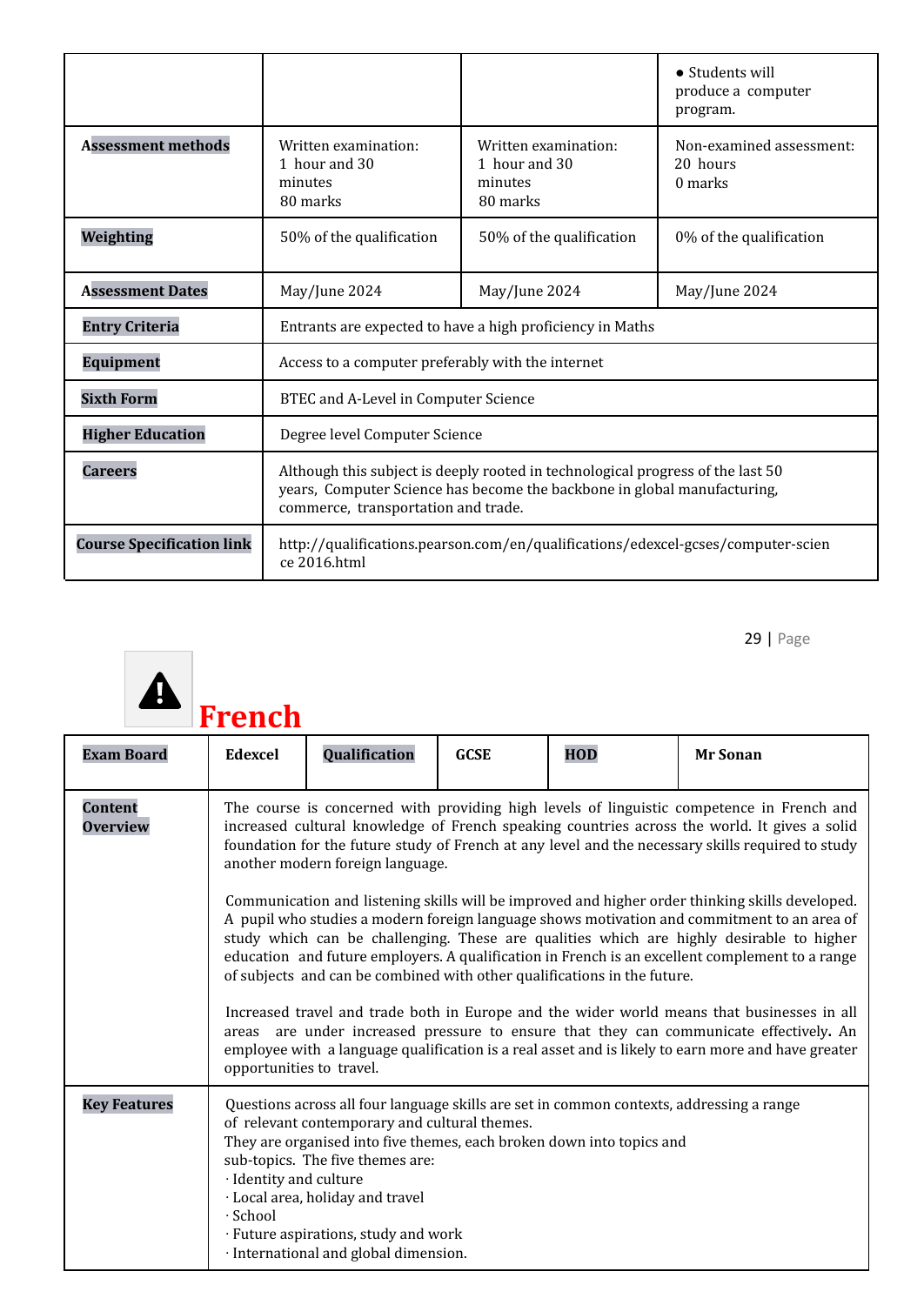| <b>Assessment</b><br><b>Overview</b> | The specification follows a tiered structure and all assessments are externally assessed. All units<br>(listening, speaking, reading and writing) are assessed equally at 25%. All Units will be taken at<br>either higher or foundation tier. There is no mixed tier entry.                                                                                        |                                                                                                                                                                                                                                                                                                                                                                            |                                                                                                                                                                                                                                                                                                                      |                                                                                                                                                                                                                                                                                                                                                         |  |  |  |
|--------------------------------------|---------------------------------------------------------------------------------------------------------------------------------------------------------------------------------------------------------------------------------------------------------------------------------------------------------------------------------------------------------------------|----------------------------------------------------------------------------------------------------------------------------------------------------------------------------------------------------------------------------------------------------------------------------------------------------------------------------------------------------------------------------|----------------------------------------------------------------------------------------------------------------------------------------------------------------------------------------------------------------------------------------------------------------------------------------------------------------------|---------------------------------------------------------------------------------------------------------------------------------------------------------------------------------------------------------------------------------------------------------------------------------------------------------------------------------------------------------|--|--|--|
| <b>Units</b>                         | Paper 1: Listening<br>and understanding<br>in<br>French                                                                                                                                                                                                                                                                                                             | Paper 2: Speaking<br>in French                                                                                                                                                                                                                                                                                                                                             | Paper 3: Reading<br>and<br>understanding<br>in French                                                                                                                                                                                                                                                                | Paper 4: Writing<br>in French                                                                                                                                                                                                                                                                                                                           |  |  |  |
| <b>Unit Topics</b>                   | •A range of<br>question formats<br>such as<br>multiple-choice,<br>open response and<br>some<br>target language<br>questions.<br>$\bullet$ A range of<br>authentic and<br>interesting<br>contexts that help<br>to bring more of<br>the<br>target language<br>culture into<br>assessment.<br>·Straightforward<br>questions in<br>French with<br>answers in<br>French. | • Task types<br>provide<br>scaffolding and<br>support for<br>foundation tier<br>learners and<br>allow them to<br>use familiar and<br>core<br>grammatical<br>structures.<br>• Candidates are<br>rewarded for<br>their ability to<br>produce<br>unrehearsed and<br>spontaneous<br>answers.<br>• Contexts set in<br>realistic scenarios<br>to show how<br>language is used in | $\bullet$ A range of<br>question<br>formats such as<br>multiple choice,<br>open response<br>and some target<br>language<br>questions<br>requiring short<br>or one word<br>responses.<br>$\bullet$ A short<br>translation in<br>each tier<br>• Engaging and<br>age-releva<br>nt<br>texts set in the<br>culture of the | • A choice of<br>questions for<br>foundation and<br>higher tier<br>candidates that<br>encourage<br>spontaneity and<br>creativity.<br>• Translation: short<br>sentences at<br>foundation that<br>start simple and<br>slowly increase in<br>demand.<br>• Translation from<br>and into<br>French.<br>er paper broken into<br>nall, shorter tasks<br>lith a |  |  |  |

|                                      |                                                                                                                                                                                |                                                                                                                                                                                                                                                                        |                                                                                                          | 30   Page                                                                                                           |
|--------------------------------------|--------------------------------------------------------------------------------------------------------------------------------------------------------------------------------|------------------------------------------------------------------------------------------------------------------------------------------------------------------------------------------------------------------------------------------------------------------------|----------------------------------------------------------------------------------------------------------|---------------------------------------------------------------------------------------------------------------------|
|                                      |                                                                                                                                                                                | authentic<br>situations.                                                                                                                                                                                                                                               | target language<br>country.<br>• Straightforward<br>questions in<br>French with<br>answers in<br>French. | adual progression<br>demand.                                                                                        |
| <b>Assessment</b><br><b>Criteria</b> | AO1: Understand<br>spoken language:                                                                                                                                            | AO2: Communicate<br>in speech.                                                                                                                                                                                                                                         | AO3:<br>Understand<br>written<br>language                                                                | A04: Communicate<br>in writing                                                                                      |
| <b>Assessment</b><br>methods         | <b>Foundation tier:</b><br>35 minutes including<br>5 minutes' reading<br>time; 50 marks<br><b>Higher tier:</b><br>45 minutes including<br>5 minutes' reading<br>time; 50 marks | <b>Foundation tier:</b><br>$7 - 9$<br>minutes plus<br>12<br>minutes'<br>preparation<br>time:<br>72 marks<br><b>Higher tier:</b><br>$10 - 12$<br>minutes<br>12 minutes'<br>plus<br>preparation<br>time:<br>72 marks<br>Internally<br>conducted &<br>externally assessed | <b>Foundation tier:</b><br>45 minutes; 50<br>marks.<br><b>Higher tier:</b><br>1 hour; 50 marks           | <b>Foundation tier:</b><br>1 hour 10 minutes;<br>60 marks.<br><b>Higher tier:</b><br>1 hour 20 minutes;<br>60 marks |

 $20 \mid p_0$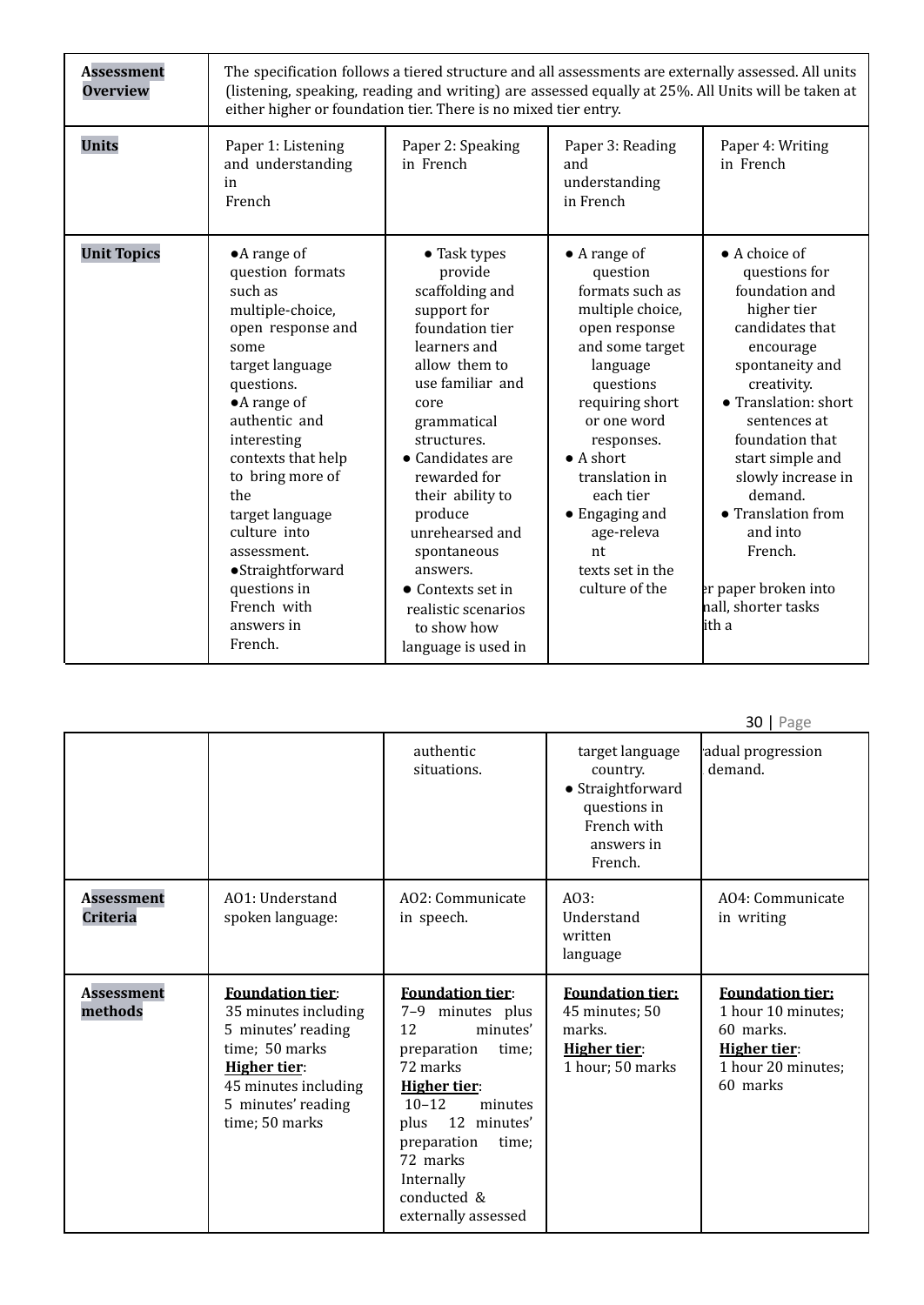| Weighting                                  | 25%                                                                                                                                                                                      | 25%           | 25%           | 25%           |  |  |  |
|--------------------------------------------|------------------------------------------------------------------------------------------------------------------------------------------------------------------------------------------|---------------|---------------|---------------|--|--|--|
| <b>Assessment</b><br><b>Dates</b>          | May/June 2024                                                                                                                                                                            | May/June 2024 | May/June 2024 | May/June 2024 |  |  |  |
| <b>Entry Criteria</b>                      | N/A: Depends on choices at KS3                                                                                                                                                           |               |               |               |  |  |  |
| <b>Equipment</b>                           | Bi-lingual dictionary<br>French verbs dictionary<br>GCSE AQA French for the Grade 9-1 Course<br>AQA GCSE French Grammar & Translation Workbook<br>French Exam Speaking Resource /Booklet |               |               |               |  |  |  |
| <b>Sixth Form</b>                          | A level French                                                                                                                                                                           |               |               |               |  |  |  |
| <b>Higher Education</b>                    | Students could opt for a linguistic course (study of the language) or a combination course<br>(e.g. French and Law)                                                                      |               |               |               |  |  |  |
| <b>Careers</b>                             | Travel and tourism<br>International Law and Politics<br>Teaching abroad<br>Medicine                                                                                                      |               |               |               |  |  |  |
| <b>Course</b><br><b>Specification link</b> | http://qualifications.pearson.com/content/dam/pdf/GCSE/French/2016/specificati<br>on<br>and-sample-assessments/Specification-Pearson-Edexcel-Level-1-Level-2-GCSE-9-1-<br>French.pdf     |               |               |               |  |  |  |



| <b>Exam Board</b>       | To be<br>confirmed                                                                                                                                                                                                                                                                                                                                                                                                                                                                                                                                                                                                                                                                                                                       | Qualification                                                                                                                                                                                                                                                                                                                                                                                                                                                                                                                               | <b>VQ</b> | HOD | Mr Wright |  |
|-------------------------|------------------------------------------------------------------------------------------------------------------------------------------------------------------------------------------------------------------------------------------------------------------------------------------------------------------------------------------------------------------------------------------------------------------------------------------------------------------------------------------------------------------------------------------------------------------------------------------------------------------------------------------------------------------------------------------------------------------------------------------|---------------------------------------------------------------------------------------------------------------------------------------------------------------------------------------------------------------------------------------------------------------------------------------------------------------------------------------------------------------------------------------------------------------------------------------------------------------------------------------------------------------------------------------------|-----------|-----|-----------|--|
| <b>Content Overview</b> | The Music RSL is geared towards students who wish to undertake a career in the music<br>industry while laying the groundwork for further academic study post 16.<br>Contemporary music education tends to be delivered in a Vocational format at<br>specialist institutions so learners will get a good grounding in the widespread mode of<br>study. The course is modular in nature, there are two core units (Musical Knowledge &<br>Live Performance) and one optional unit (from a choice of four) that make up the<br>qualification. The Musical Knowledge unit is a written piece assessed internally while<br>the second unit is externally assessed through submission of a videoed performance<br>and supporting written work. |                                                                                                                                                                                                                                                                                                                                                                                                                                                                                                                                             |           |     |           |  |
| <b>Key Features</b>     | producers/composers.                                                                                                                                                                                                                                                                                                                                                                                                                                                                                                                                                                                                                                                                                                                     | These qualifications provide vocationally relevant courses in popular music, which<br>allow for progression into a higher level of study and/or the industry. They focus upon<br>the recognition of achievement through the acquisition of knowledge and practical<br>musical skills, as well as offering flexibility of unit selection. The aim of these<br>qualifications is to provide learners with the knowledge and range of skills needed to<br>progress them towards being able to operate successfully as performing musicians and |           |     |           |  |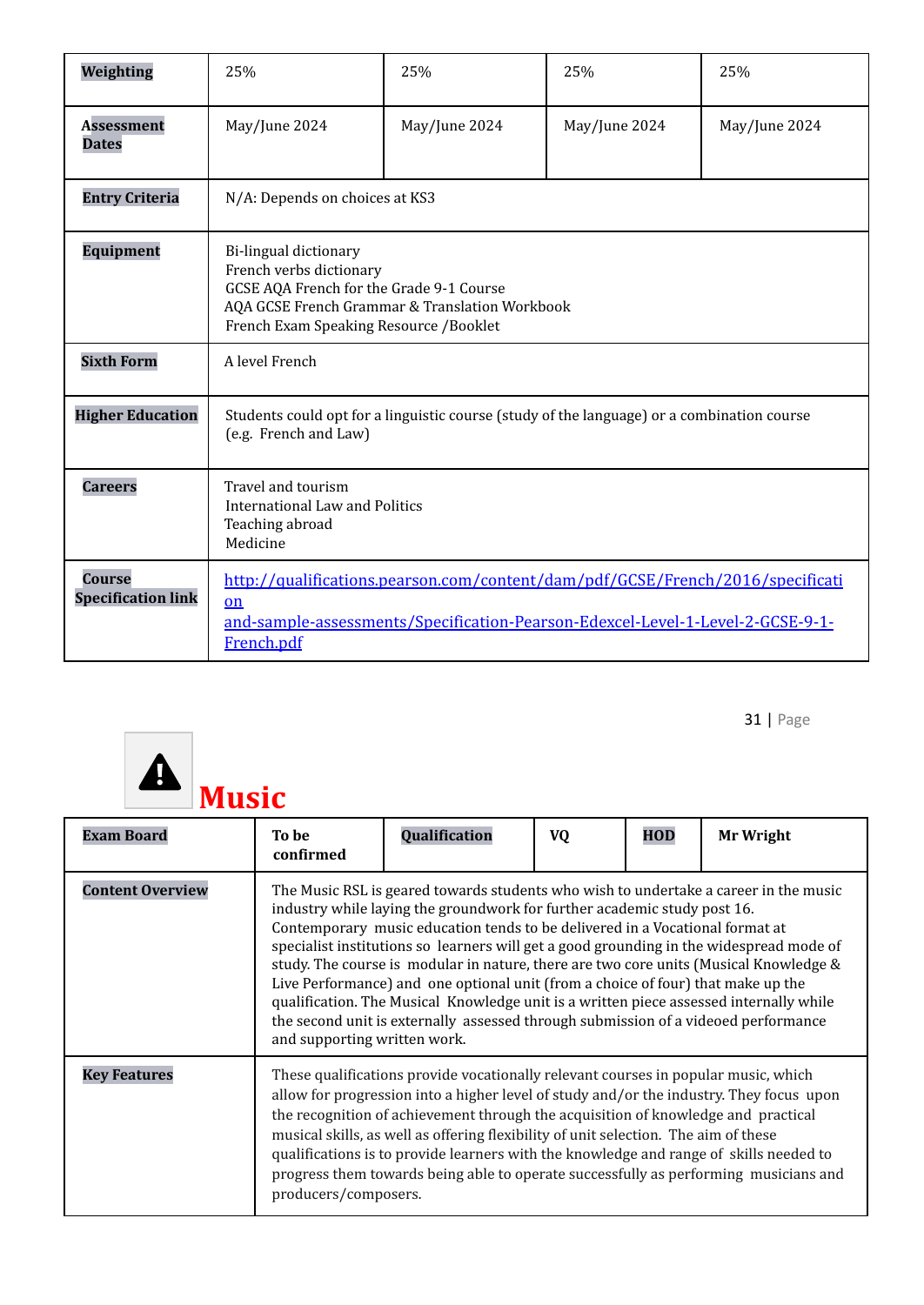| <b>Assessment Overview</b> | the final grade.                                                                                                                                                                                                                                                                                                                                                                                                                                                                                           | third unit is also internally assessed. Together, the two internally assessed units                                                                                                                                                                                                                                                                                                                                                                                                                |                                                                                                                                                                                                                                                                                                                                                                                                                                                                  | The RSL VQ is taught in three units, one is assessed through a written element which is<br>internally marked. The second is a live music performance that is externally marked. A<br>account for 60% of the final grade and the externally marked unit accounts for 40% of                                                                                                                                                                                             |
|----------------------------|------------------------------------------------------------------------------------------------------------------------------------------------------------------------------------------------------------------------------------------------------------------------------------------------------------------------------------------------------------------------------------------------------------------------------------------------------------------------------------------------------------|----------------------------------------------------------------------------------------------------------------------------------------------------------------------------------------------------------------------------------------------------------------------------------------------------------------------------------------------------------------------------------------------------------------------------------------------------------------------------------------------------|------------------------------------------------------------------------------------------------------------------------------------------------------------------------------------------------------------------------------------------------------------------------------------------------------------------------------------------------------------------------------------------------------------------------------------------------------------------|------------------------------------------------------------------------------------------------------------------------------------------------------------------------------------------------------------------------------------------------------------------------------------------------------------------------------------------------------------------------------------------------------------------------------------------------------------------------|
| <b>Units</b>               | The Music<br>Industry                                                                                                                                                                                                                                                                                                                                                                                                                                                                                      | Managing a<br>music product                                                                                                                                                                                                                                                                                                                                                                                                                                                                        | Introducing<br>music<br>composition                                                                                                                                                                                                                                                                                                                                                                                                                              | Introducing music<br>sequencing                                                                                                                                                                                                                                                                                                                                                                                                                                        |
| <b>Unit Topics</b>         | This unit will<br>allow you to<br>gain a good<br>understanding<br>of the scope of<br>the music<br>industry<br>with a view to<br>getting work<br>in and using<br>the<br>organisations<br>that exist. You<br>will<br>investigate<br>music<br>organisations to<br>find out about<br>the work they<br>do and how<br>they relate to<br>and rely on one<br>another. You<br>will also be<br>given the<br>opportunity to<br>find out about<br>the people who<br>work in these<br>organisations,<br>from performers | This unit will<br>enable you to<br>manage the<br>planning,<br>delivery<br>and<br>promotion of a<br>live concert, CD,<br>or other music<br>product. The<br>success of your<br>music product<br>will rely heavily<br>on the planning<br>and<br>development<br>process. It is<br>important that<br>different types<br>of audience<br>are<br>understood<br>and<br>successful<br>promotion is<br>able to<br>effectively<br>engage these<br>audiences.<br>Your research<br>should<br>introduce you<br>to | This unit will<br>require you to<br>develop a<br>portfolio of<br>ideas, some of<br>which<br>will be<br>developed,<br>and one of<br>which will be<br>completed.<br>You will<br>discover a<br>range of<br>compositional<br>techniques<br>and produce<br>contrasting<br>musical ideas<br>to develop<br>your<br>compositional<br>expertise. An<br>idea might<br>take the<br>form of a short<br>melodic<br>motif, a<br>chord<br>progression<br>or a rhythmic<br>idea. | You will learn how<br>software is now capable<br>of producing<br>high-quality music that<br>even recently was only<br>possible with large and<br>expensive<br>hardware-based<br>systems. For instance,<br>mobile<br>devices contain more<br>powerful music<br>creation software<br>than was<br>commercially<br>available even a<br>decade ago.<br>You will learn how to<br>create music using a<br>variety of sources,<br>including loops and<br>software instruments. |

|                            |                                                                                      |                                      |                                                                                                                                                                         | $52$   $185$       |
|----------------------------|--------------------------------------------------------------------------------------|--------------------------------------|-------------------------------------------------------------------------------------------------------------------------------------------------------------------------|--------------------|
|                            | to people who<br>work in<br>technical,<br>production and<br>administrative<br>roles. | elements of<br>industry<br>practice. | Ideas can be<br>short or long-<br>you will<br>consider the<br>different<br>ways in which<br>these ideas<br>could form the<br>basis for a<br>complete piece<br>of music. |                    |
| <b>Assessment Criteria</b> | See specification link below                                                         |                                      |                                                                                                                                                                         |                    |
| <b>Assessment methods</b>  | Written exam<br>90 minutes                                                           | Project<br>submission                | Project<br>submission                                                                                                                                                   | Project submission |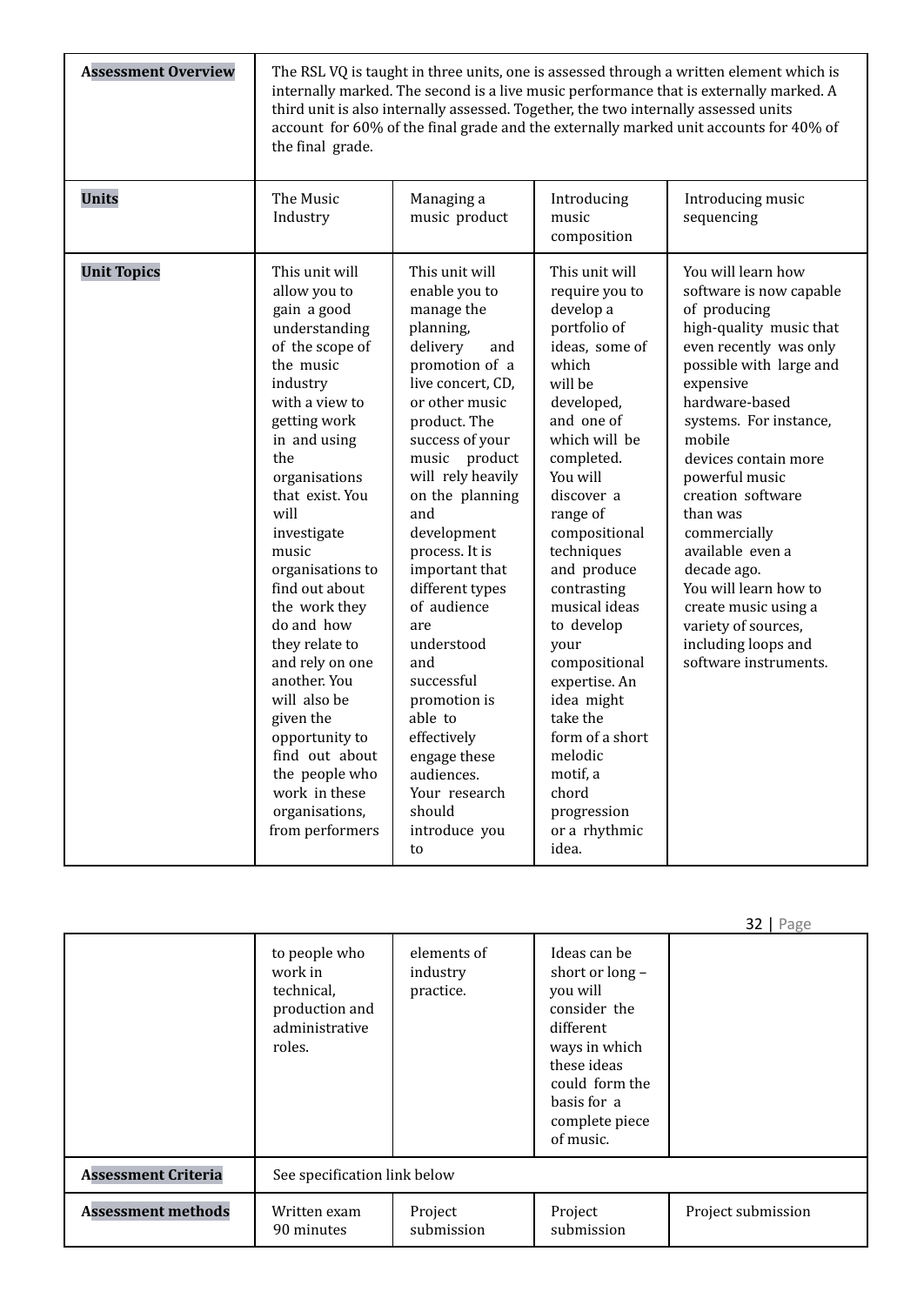| Weighting                           | 30 out of 120<br>marks<br>25% overall                                                | 30 out of 120<br>marks<br>25% overall | 30 out of 120<br>marks<br>25\% overall | 30 out of 120 marks<br>25% overall |  |  |
|-------------------------------------|--------------------------------------------------------------------------------------|---------------------------------------|----------------------------------------|------------------------------------|--|--|
| <b>Sixth Form</b>                   | Music A level<br>BTEC music performance/production/technology                        |                                       |                                        |                                    |  |  |
| <b>Higher Education</b>             | BA Hons Popular music practice/production/business<br><b>BA Hons Music</b>           |                                       |                                        |                                    |  |  |
| <b>Careers</b>                      | Musician, composer, writer, performer, music teacher                                 |                                       |                                        |                                    |  |  |
| Course<br><b>Specification link</b> | https://qualifications.pearson.com/en/qualifications/btec-firsts/music-2013-nqf.html |                                       |                                        |                                    |  |  |

| <b>A</b> Performing Arts - Actin |
|----------------------------------|

| <b>Exam Board</b>                        | To be<br>confirmed                            | <b>Qualification L2</b>                                                                                                                                                                                                                                                                                                                                                                                                                                                                                                                                                                                                                                                                                                                                                                                                                                                                                                                                                                                                                                                                                                                                                                                                                                                                                                                                                                                                                                              | <b>Acting</b> | <b>HOD</b> | <b>Ms Ongley</b> |  |  |
|------------------------------------------|-----------------------------------------------|----------------------------------------------------------------------------------------------------------------------------------------------------------------------------------------------------------------------------------------------------------------------------------------------------------------------------------------------------------------------------------------------------------------------------------------------------------------------------------------------------------------------------------------------------------------------------------------------------------------------------------------------------------------------------------------------------------------------------------------------------------------------------------------------------------------------------------------------------------------------------------------------------------------------------------------------------------------------------------------------------------------------------------------------------------------------------------------------------------------------------------------------------------------------------------------------------------------------------------------------------------------------------------------------------------------------------------------------------------------------------------------------------------------------------------------------------------------------|---------------|------------|------------------|--|--|
| <b>Content</b><br><b>Overview</b>        | arts industry.<br>safety.                     | The level 2 provides learners with skills, knowledge and understanding within the sphere of the<br>creative and performing arts. The qualifications aim to offer practical structured learning with<br>the flexibility to specialise in the disciplines directly relevant to the creative and performing<br>On the acting course students will get the opportunity to:<br>• learn acting repertoire and spend time analysing their own technique and skill in order to<br>make improvement<br>• Study text from both pre 1930's and modern scripts<br>• Analyse professional theatre works<br>• Work within their own company to devise and develop their own devised performance<br>• Explore wider skills related to work in the performing arts industry including health and<br>safety regulations, project planning and marketing.<br>Learners apply a range of skills, knowledge and understanding that will be of value to<br>further studies. For example units provide learners with the basic understanding of<br>concepts such as events planning, repertoire, rehearsal schedules, image and health and<br>This Award complements the learning in other GCSE programmes such as GCSE Drama by<br>broadening experience and skills participation in different types of performance activities, with<br>the opportunity to apply knowledge and skills practically, through project work such as<br>developing ideas and performing for specific audiences. |               |            |                  |  |  |
| <b>Assessme</b><br>nt<br><b>Overview</b> |                                               | The qualification contains 50% Externally assessed (Core unit) and an internally assessed<br>optional unit. Externally assessed core units include timed assessments under controlled<br>conditions based on assignments set and marked by RSL. The remaining unit can be selected<br>from a set of optional units and internally assessed. Learners must pass both the core and the<br>optional unit to be awarded the certificate.<br>There are three bands of assessment (pass, merit and distinction)                                                                                                                                                                                                                                                                                                                                                                                                                                                                                                                                                                                                                                                                                                                                                                                                                                                                                                                                                            |               |            |                  |  |  |
| <b>Units</b>                             | 212- Performing Text<br>201E-Live Performance |                                                                                                                                                                                                                                                                                                                                                                                                                                                                                                                                                                                                                                                                                                                                                                                                                                                                                                                                                                                                                                                                                                                                                                                                                                                                                                                                                                                                                                                                      |               |            |                  |  |  |
| <b>Assessme</b><br>nt Dates              | June 2023 and June 2024                       |                                                                                                                                                                                                                                                                                                                                                                                                                                                                                                                                                                                                                                                                                                                                                                                                                                                                                                                                                                                                                                                                                                                                                                                                                                                                                                                                                                                                                                                                      |               |            |                  |  |  |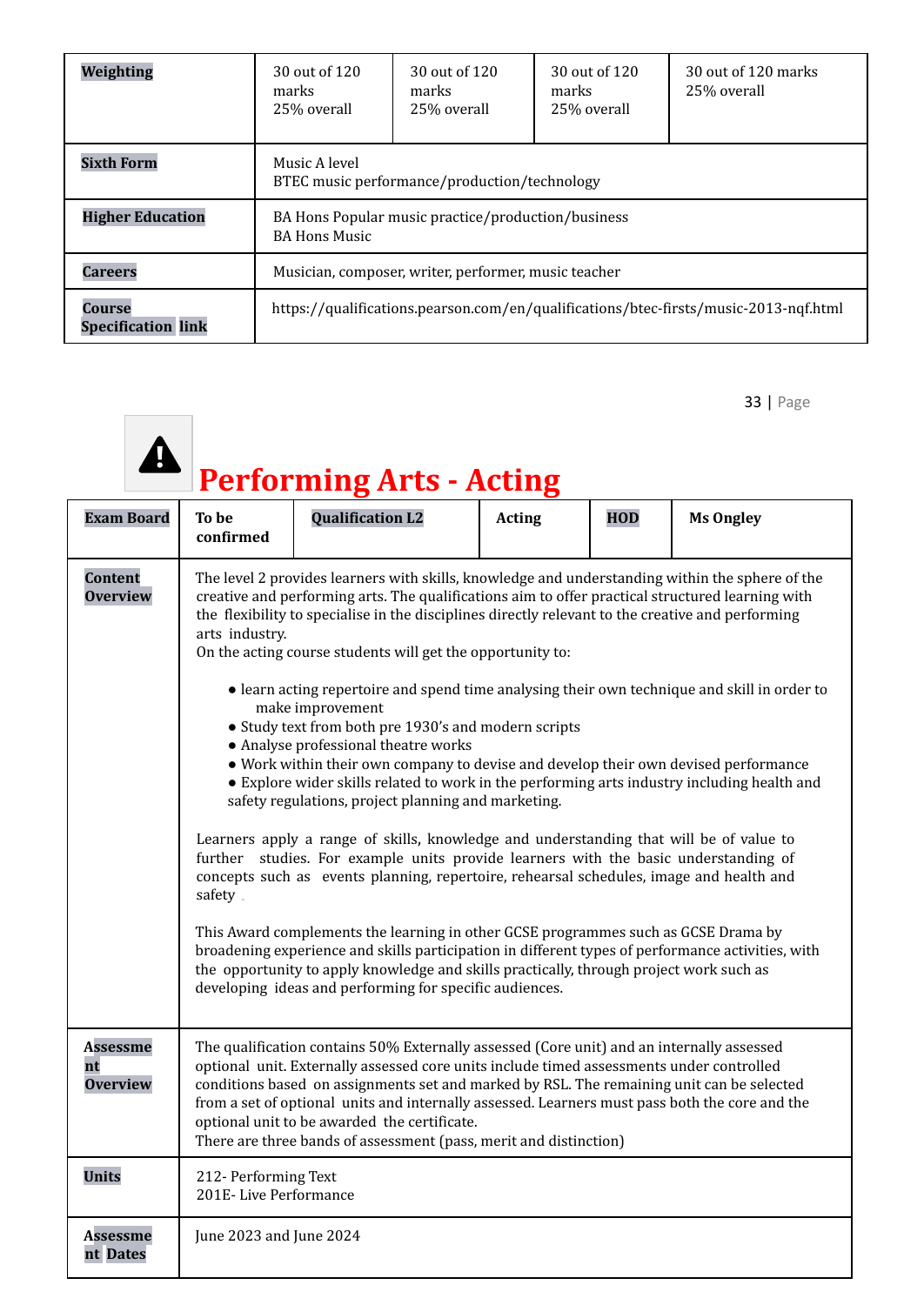| Entrv<br><b>Criteria</b>         | You must have enthusiasm about the subject, a high level of commitment and the ability to<br>work independently and with other people.<br>You must have the ability to perform in front of others with confidence.<br>You must be aware that this course will require some out of class commitments including visits<br>to the theatre, rehearsals outside of lesson time and performances at school shows. |
|----------------------------------|-------------------------------------------------------------------------------------------------------------------------------------------------------------------------------------------------------------------------------------------------------------------------------------------------------------------------------------------------------------------------------------------------------------|
| <b>Sixth Form</b>                | Develop essential skills and attributes prized by employers, further education colleges and higher<br>education institutions. This suite of qualifications provides opportunities for learners to progress<br>to either academic or more specialised vocational pathways.                                                                                                                                   |
| <b>Careers</b>                   | Acting, teaching, performing artist, Project planning.                                                                                                                                                                                                                                                                                                                                                      |
| Course<br>Specificati<br>on link | https://www.rslawards.com/vocational/vocational-syllabus/                                                                                                                                                                                                                                                                                                                                                   |

34 | Page 35 | Page

## **Performing Arts - Dance**

| <b>Exam Board</b>                    | To be<br>confirmed                                                                                                                                                                                                                                                                                                         | <b>Qualification L2</b>                                                                                                                                                                                                                                                                                                                                                                                                                                                                                                                                                                                                                                                                                                                                                                                                                                                                                                                                                                                                                                                                                            | <b>Dance</b> | <b>HOD</b> | <b>Ms Ongley</b> |  |  |
|--------------------------------------|----------------------------------------------------------------------------------------------------------------------------------------------------------------------------------------------------------------------------------------------------------------------------------------------------------------------------|--------------------------------------------------------------------------------------------------------------------------------------------------------------------------------------------------------------------------------------------------------------------------------------------------------------------------------------------------------------------------------------------------------------------------------------------------------------------------------------------------------------------------------------------------------------------------------------------------------------------------------------------------------------------------------------------------------------------------------------------------------------------------------------------------------------------------------------------------------------------------------------------------------------------------------------------------------------------------------------------------------------------------------------------------------------------------------------------------------------------|--------------|------------|------------------|--|--|
| <b>Content</b><br><b>Overview</b>    | The level 2 provides learners with skills, knowledge and understanding within the sphere of the<br>creative and performing arts. The qualifications aim to offer practical structured learning with the<br>flexibility to specialise in the disciplines directly relevant to the creative and performing arts<br>industry. |                                                                                                                                                                                                                                                                                                                                                                                                                                                                                                                                                                                                                                                                                                                                                                                                                                                                                                                                                                                                                                                                                                                    |              |            |                  |  |  |
|                                      |                                                                                                                                                                                                                                                                                                                            | On the Dance course students will get the opportunity to:<br>• learn dance repertoire and spend time analysing their own technique and physical skill in<br>order to make improvement<br>• Analyse professional dance works<br>• Work within their own company to devise and develop their own choreographed performance<br>• Explore wider skills related to work in the performing arts industry including health and safety<br>regulations, project planning and marketing.<br>Learners apply a range of skills, knowledge and understanding that will be of value to further<br>studies. For example units provide learners with the basic understanding of concepts such as<br>events planning, repertoire, rehearsal schedules, image and health and safety<br>This Award complements the learning in other GCSE programmes such as GCSE Dance by<br>broadening experience and skills participation in different types of performance activities, with the<br>opportunity to apply knowledge and skills practically, through project work such as developing<br>ideas and performing for specific audiences. |              |            |                  |  |  |
| <b>Assessment</b><br><b>Overview</b> | certificate.                                                                                                                                                                                                                                                                                                               | The qualification contains 50% Externally assessed (Core unit) and an internally assessed optional<br>unit. Externally assessed core units include timed assessments under controlled conditions based on<br>assignments set and marked by RSL. The remaining unit can be selected from a set of optional units<br>and internally assessed. Learners must pass both the core and the optional unit to be awarded the<br>There are three bands of assessment (pass, merit and distinction)                                                                                                                                                                                                                                                                                                                                                                                                                                                                                                                                                                                                                          |              |            |                  |  |  |
| <b>Units</b>                         |                                                                                                                                                                                                                                                                                                                            | 227- Dance Technique and Performance, 229-Ensemble Group Performance (Highest grade<br>chosen) 201E-Live Performance                                                                                                                                                                                                                                                                                                                                                                                                                                                                                                                                                                                                                                                                                                                                                                                                                                                                                                                                                                                               |              |            |                  |  |  |
| <b>Assessment</b><br><b>Dates</b>    | June 2023 and June 2024                                                                                                                                                                                                                                                                                                    |                                                                                                                                                                                                                                                                                                                                                                                                                                                                                                                                                                                                                                                                                                                                                                                                                                                                                                                                                                                                                                                                                                                    |              |            |                  |  |  |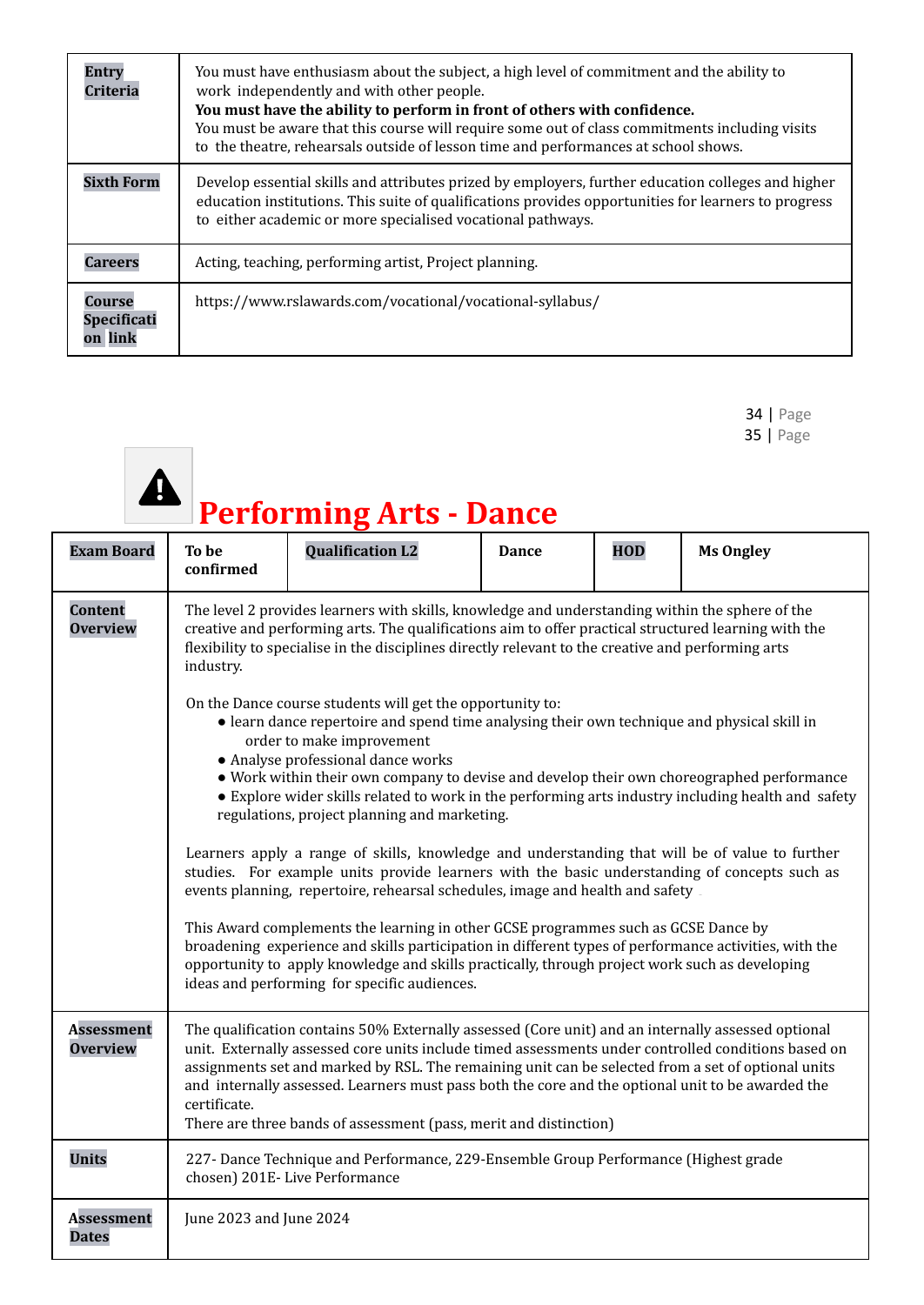| <b>Entry Criteria</b>                   | You must have enthusiasm about the subject, a high level of commitment and the ability to<br>work independently and with other people.<br>You must have the ability to perform in front of others with confidence.<br>You must have the ability to perform with good dance technique.<br>You must be aware that this course will require some out of class commitments including visits to<br>the theatre, rehearsals outside of lesson time and performances at school shows. |
|-----------------------------------------|--------------------------------------------------------------------------------------------------------------------------------------------------------------------------------------------------------------------------------------------------------------------------------------------------------------------------------------------------------------------------------------------------------------------------------------------------------------------------------|
| <b>Sixth Form</b>                       | Develop essential skills and attributes prized by employers, further education colleges and higher<br>education institutions. This suite of qualifications provides opportunities for learners to progress<br>to either academic or more specialised vocational pathways.                                                                                                                                                                                                      |
| <b>Careers</b>                          | Dancer, Choreographer, teaching, performing artist, Project planning.                                                                                                                                                                                                                                                                                                                                                                                                          |
| Course<br><b>Specificati</b><br>on link | https://www.rslawards.com/vocational/vocational-syllabus/                                                                                                                                                                                                                                                                                                                                                                                                                      |

|                                      | Photography                                                                                                                                                                                                                                                                                                                                                                                                                                                                                                                                                                                                                                                                                                                                                                                                                                                                                                                                                                                                                                                                                                                                                                                                                                                         |                                                                                                                                                                                                                                                                                                                                                                                                                                                                                                                                                                                                                                                                                     |             |                                               |                  |  |  |
|--------------------------------------|---------------------------------------------------------------------------------------------------------------------------------------------------------------------------------------------------------------------------------------------------------------------------------------------------------------------------------------------------------------------------------------------------------------------------------------------------------------------------------------------------------------------------------------------------------------------------------------------------------------------------------------------------------------------------------------------------------------------------------------------------------------------------------------------------------------------------------------------------------------------------------------------------------------------------------------------------------------------------------------------------------------------------------------------------------------------------------------------------------------------------------------------------------------------------------------------------------------------------------------------------------------------|-------------------------------------------------------------------------------------------------------------------------------------------------------------------------------------------------------------------------------------------------------------------------------------------------------------------------------------------------------------------------------------------------------------------------------------------------------------------------------------------------------------------------------------------------------------------------------------------------------------------------------------------------------------------------------------|-------------|-----------------------------------------------|------------------|--|--|
| <b>Exam Board</b>                    | <b>Edexcel</b>                                                                                                                                                                                                                                                                                                                                                                                                                                                                                                                                                                                                                                                                                                                                                                                                                                                                                                                                                                                                                                                                                                                                                                                                                                                      | Qualification                                                                                                                                                                                                                                                                                                                                                                                                                                                                                                                                                                                                                                                                       | <b>GCSE</b> | <b>HOD</b>                                    | <b>Mr Rapsey</b> |  |  |
| <b>Content Overview</b>              | In Year 9 you explored Photography from its historical beginnings as the camera obscura over 1000 year<br>ago, up to the present day. GCSE Photography enables you to go deeper into questioning what<br>Photography is, and how it is relevant as an artform in the 21 <sup>st</sup> Century. Using our photography studio<br>and full set of Digital SLR cameras you will take charge of your own photoshoots, developing a series of<br>photographs that explore a theme and express your individual ideas. Just like a professional<br>photographer you will use the latest Adobe Photoshop technology to edit and manipulate your digital<br>photographs and present your work in a final exhibition at the end of the course in 2023.<br>As you develop your ideas in a sketchbook (full of photographs!), you will reflect on the work of<br>contemporary Photographers as well as great photographers of the past. Doing this will not only<br>inform your work but give you an idea of the world of photography: the differences between a<br>freelance commercial photographer, a photographer who is a fine artist, or a fashion photographer or<br>photojournalist. You will visit exhibitions at the Photographer's Gallery in London and Tate Modern. |                                                                                                                                                                                                                                                                                                                                                                                                                                                                                                                                                                                                                                                                                     |             |                                               |                  |  |  |
| <b>Key Features</b>                  | Making and using pin-hole cameras<br>storyboarding)                                                                                                                                                                                                                                                                                                                                                                                                                                                                                                                                                                                                                                                                                                                                                                                                                                                                                                                                                                                                                                                                                                                                                                                                                 | • Use of brand-new Photography studio and digital cameras<br>• Exploration of new media (e.g. using smartphones & tablets; social media<br>platforms) • Image manipulation using Photoshop<br>• Experimental photography (using scanners & photocopiers and physical manipulation -<br>sewing into photographs, tearing etc.) Collage, photomontage and mixed media. Installation .<br>• Animation; stop-frame and 3D modelling<br>• Exploring different film and video formats and conventions (sound, narration and storyline,<br>• Exploring different photographic genres such as street, documentary, fashion,<br>photojournalism, landscape, forensic, portrait and panoramic |             |                                               |                  |  |  |
| <b>Assessment</b><br><b>Overview</b> | All units are assessed internally, and then are submitted to external moderation.                                                                                                                                                                                                                                                                                                                                                                                                                                                                                                                                                                                                                                                                                                                                                                                                                                                                                                                                                                                                                                                                                                                                                                                   |                                                                                                                                                                                                                                                                                                                                                                                                                                                                                                                                                                                                                                                                                     |             |                                               |                  |  |  |
| <b>Units</b>                         | Unit 1: Me and My World                                                                                                                                                                                                                                                                                                                                                                                                                                                                                                                                                                                                                                                                                                                                                                                                                                                                                                                                                                                                                                                                                                                                                                                                                                             |                                                                                                                                                                                                                                                                                                                                                                                                                                                                                                                                                                                                                                                                                     |             | <b>Component 2: Externally Set Assignment</b> |                  |  |  |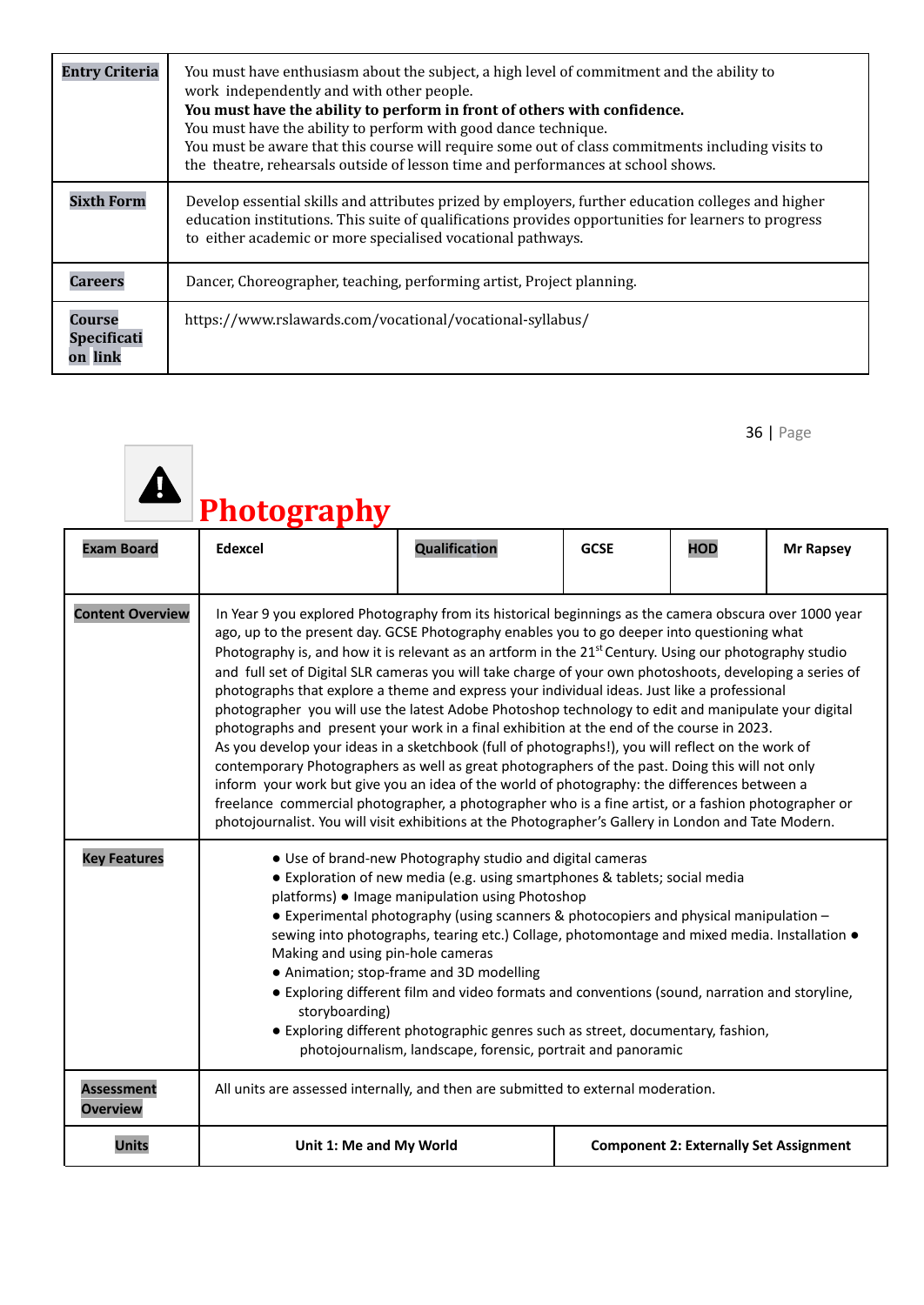| <b>Unit Topics</b>                   | Within this over-arching theme, we will explore<br>the following sub-themes<br>• The urban environment, exploring how we<br>can construct narratives by studying surfaces<br>• Portraiture: exploring our own identities by<br>expanding the idea of what a self-portrait<br>could be by thinking conceptually<br>• Creating a Photo Essay, exploring a theme or<br>an issue close to your heart | Along with all students nationwide, Students<br>develop personal ideas from a given starting<br>point. The starting point is a word theme<br>chosen by the Exam Board. Previous themes<br>include 'Reflections', 'Conflict', Apart and/or<br>Together', 'Event'. Students will select media<br>and techniques of their choice to develop their<br>ideas towards a final artwork made in a<br>10-hour exam. A public facing exhibition<br>complete the course in July 2023 |  |  |
|--------------------------------------|--------------------------------------------------------------------------------------------------------------------------------------------------------------------------------------------------------------------------------------------------------------------------------------------------------------------------------------------------------------------------------------------------|---------------------------------------------------------------------------------------------------------------------------------------------------------------------------------------------------------------------------------------------------------------------------------------------------------------------------------------------------------------------------------------------------------------------------------------------------------------------------|--|--|
| <b>Assessment</b><br><b>Criteria</b> | AO1 Develop ideas through investigations, demonstrating critical understanding of<br>sources. AO2 Refine work by exploring ideas, selecting and experimenting with<br>appropriate media. AO3 Record ideas, observations and insights relevant to intentions as<br>work progresses. AO4 Present a personal and meaningful response that realises<br>intentions.                                   |                                                                                                                                                                                                                                                                                                                                                                                                                                                                           |  |  |
| <b>Assessment</b>                    | Component 1: Personal Portfolio                                                                                                                                                                                                                                                                                                                                                                  | Component 2: 10-hour practical exam & prep                                                                                                                                                                                                                                                                                                                                                                                                                                |  |  |
| Weighting                            | 60%                                                                                                                                                                                                                                                                                                                                                                                              | 40%                                                                                                                                                                                                                                                                                                                                                                                                                                                                       |  |  |
| <b>Assessment Dates</b>              | May 2024                                                                                                                                                                                                                                                                                                                                                                                         |                                                                                                                                                                                                                                                                                                                                                                                                                                                                           |  |  |
| Eauipment                            | You will have access to digital cameras and a personal printing budget that can be topped up via ParentPay                                                                                                                                                                                                                                                                                       |                                                                                                                                                                                                                                                                                                                                                                                                                                                                           |  |  |



| <b>Exam Board</b>          | To be<br>confirmed                                                                                                                                                                                                                                                                                                                                                                                                                                                                              | Qualification | <b>TBC</b>                       | <b>HOD</b>                                                        | <b>Ms Hansford</b> |                                             |
|----------------------------|-------------------------------------------------------------------------------------------------------------------------------------------------------------------------------------------------------------------------------------------------------------------------------------------------------------------------------------------------------------------------------------------------------------------------------------------------------------------------------------------------|---------------|----------------------------------|-------------------------------------------------------------------|--------------------|---------------------------------------------|
| <b>Content Overview</b>    | The Pearson BTEC Level 2 First Award in Sport has been designed to provide an engaging<br>and stimulating introduction to the world of sport. The qualification builds on learning<br>from Key Stage 3 for those who may wish to explore a vocational route throughout Key<br>Stage 4. It also provides a good introduction to Sport for learners in post-16 education, and<br>brings together learning at levels 1 and 2 to ensure that every learner taking the<br>qualification completes it |               |                                  |                                                                   |                    |                                             |
| <b>Key Features</b>        | BTECs are vocationally related qualifications, where learners develop knowledge and<br>understanding by applying their learning and skills in a work-related context.<br>Additionally, they are popular and effective because they engage learners to take<br>responsibility for their own learning and to develop skills that are essential for the<br>modern-day workplace.                                                                                                                   |               |                                  |                                                                   |                    |                                             |
| <b>Assessment Overview</b> | The students will all be assessed through non-examination coursework for units 2, 3 and<br>6 that will be reviewed internally by a member of the Physical Education department<br>and for unit 1 the students will complete a computer based exam marked by external<br>examiners.                                                                                                                                                                                                              |               |                                  |                                                                   |                    |                                             |
| <b>Units</b>               | <b>Unit 1: Fitness</b><br>for Sport and<br>Exercise                                                                                                                                                                                                                                                                                                                                                                                                                                             | Performance   | Unit $2:$<br>Practical<br>Sports | <b>Unit 3: Applying</b><br>the Principles of<br>Personal Training |                    | <b>Unit 6:</b> Leading<br>Sports Activities |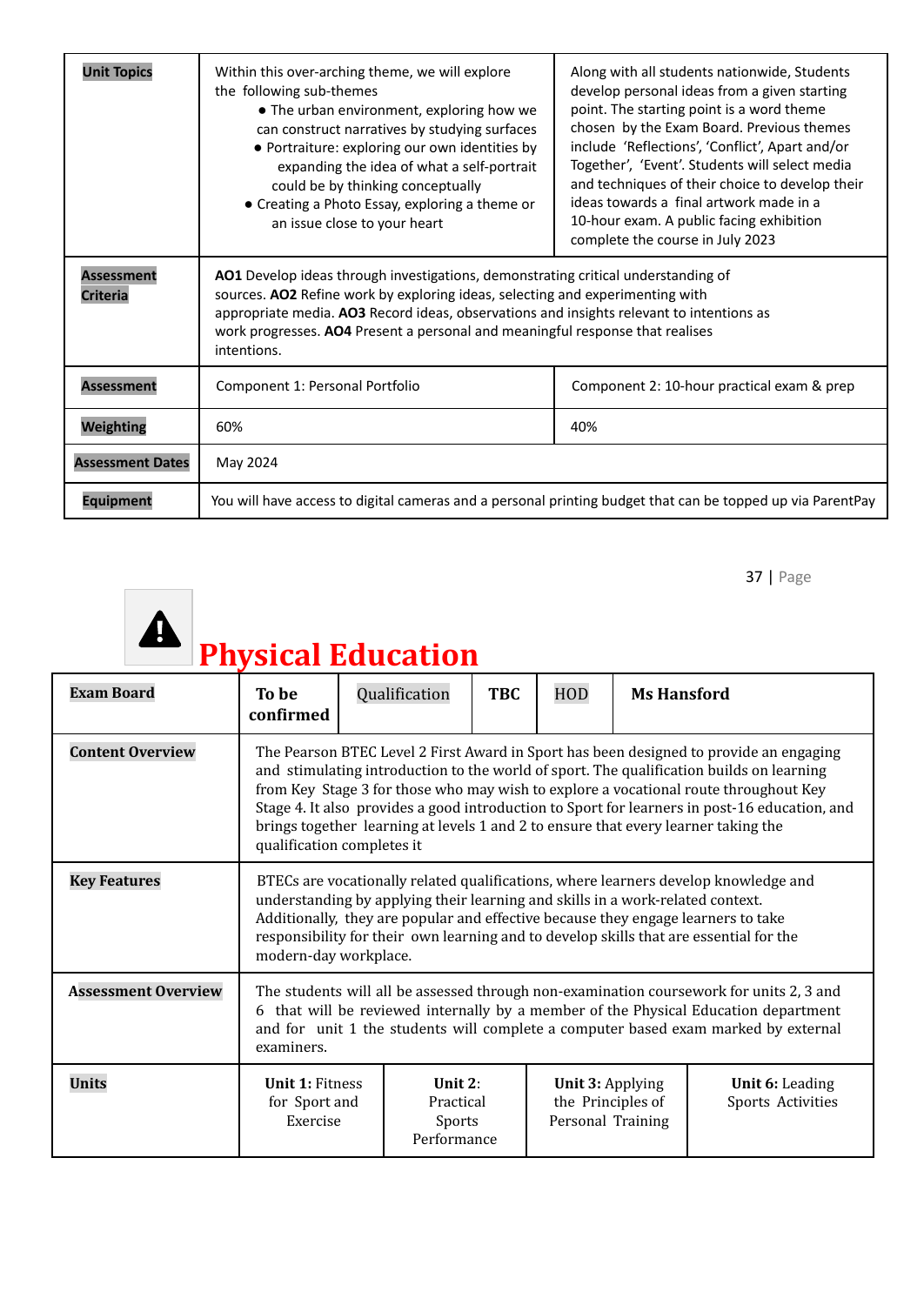| <b>Unit Topics</b>         | Unit 1:<br>Components of<br>fitness,<br>fitness training<br>methods and<br>fitness testing                                                                                                                                                                                                                                                                                                                     | Unit 2:<br>Rules,<br>regulations,<br>scoring systems,<br>techniques,<br>tactics and<br>performance<br>review                                                                                                                                                                                                                                                                                         | Unit 3:<br>Fitness training<br>programmes,<br>physiology and<br>anatomy of the<br>body and<br>principles of<br>training                                                                                                                                                                                                                                                                                                                           | Unit 6:<br>Sports leadership,<br>planning an activity,<br>leading an activity,<br>reviewing the activity                                                                                                                                                                                                                                                                             |
|----------------------------|----------------------------------------------------------------------------------------------------------------------------------------------------------------------------------------------------------------------------------------------------------------------------------------------------------------------------------------------------------------------------------------------------------------|------------------------------------------------------------------------------------------------------------------------------------------------------------------------------------------------------------------------------------------------------------------------------------------------------------------------------------------------------------------------------------------------------|---------------------------------------------------------------------------------------------------------------------------------------------------------------------------------------------------------------------------------------------------------------------------------------------------------------------------------------------------------------------------------------------------------------------------------------------------|--------------------------------------------------------------------------------------------------------------------------------------------------------------------------------------------------------------------------------------------------------------------------------------------------------------------------------------------------------------------------------------|
| <b>Assessment Criteria</b> | The computer<br>based exam will<br>be externally<br>marked and<br>awarded a<br>pass (equivalent<br>to a grade $C/5$ ),<br>a<br>merit<br>(equivalent to<br>a grade $B/6$ ), a<br>distinction<br>(equivalent to a<br>grade A/7) or a<br>distinction*<br>level<br>(equivalent to<br>a<br>grade<br>$A*/8$ or9).<br>This will be<br>dependent on<br>the number of<br>correct marks<br>awarded by the<br>exam board. | Using sporting<br>examples from<br>team sports,<br>students will<br>complete tasks<br>that will be<br>assessed<br>internally. The<br>assessed work<br>will be awarded<br>pass<br>a<br>(equivalent to a<br>grade C/5), a<br>merit<br>(equivalent to a<br>grade $B/6$ ), a<br>distinction<br>(equivalent to a<br>grade $A/7$ ) or a<br>distinction*<br>level<br>(equivalent to<br>a<br>grade A*/8or9). | Each student will<br>need to create a<br>training<br>programme<br>that<br>will be assessed<br>internally<br>and<br>relate<br>the<br>to<br>physiology and<br>anatomy of the<br>body. The<br>assessed work<br>will be awarded a<br>pass (equivalent<br>to a grade $C/5$ ), a<br>merit (equivalent<br>to a<br>grade $B/6$ ), a<br>distinction<br>(equivalent to a<br>grade $A/7$ ) or a<br>distinction* level<br>(equivalent to a<br>grade A*/8or9). | Within a scheduled<br>period of time each<br>student will lead a<br>sporting activity that<br>will be assessed<br>internally. The<br>assessed work will be<br>awarded a pass<br>(equivalent to a grade<br>$C/5$ ), a merit<br>(equivalent to a grade<br>$B/6$ , a<br>distinction (equivalent<br>to a grade $A/7$ ) or a<br>distinction* level<br>(equivalent to a<br>grade A*/8or9). |
| <b>Assessment methods</b>  | Externally<br>marked<br>computer based<br>exam                                                                                                                                                                                                                                                                                                                                                                 | Internal non<br>examination<br>coursework.                                                                                                                                                                                                                                                                                                                                                           | Internal non<br>examination<br>coursework.                                                                                                                                                                                                                                                                                                                                                                                                        | Internal<br>non-examination<br>coursework.                                                                                                                                                                                                                                                                                                                                           |
| Weighting                  | 25%                                                                                                                                                                                                                                                                                                                                                                                                            | 25%                                                                                                                                                                                                                                                                                                                                                                                                  | 25%                                                                                                                                                                                                                                                                                                                                                                                                                                               | 25%                                                                                                                                                                                                                                                                                                                                                                                  |

|                                     |                                                                                                                                                                                |                            |                            | 38 I<br>Page            |  |
|-------------------------------------|--------------------------------------------------------------------------------------------------------------------------------------------------------------------------------|----------------------------|----------------------------|-------------------------|--|
| <b>Assessment Dates</b>             | Ongoing until<br>June 2024                                                                                                                                                     | Ongoing until<br>June 2024 | Ongoing until<br>June 2024 | Ongoing until June 2024 |  |
| <b>Entry Criteria</b>               | All students will be expected to pass an end of year theory examination, be on or above<br>target in practical areas and achieve at least an equivalent of grade 4 in English. |                            |                            |                         |  |
| <b>Equipment</b>                    | PE kit as normal, a USB and writing tools for theory lessons.                                                                                                                  |                            |                            |                         |  |
| <b>Higher Education</b>             | Any sports related university course, for example, Sports Science, Sports Coaching,<br>Sports Psychology, Physical Education and Sports Nutrition courses.                     |                            |                            |                         |  |
| <b>Careers</b>                      | This course could lead into many careers such as PE teaching, sports coaching,<br>Physiotherapy, leisure administrator and personal trainer just to name a few.                |                            |                            |                         |  |
| Course<br><b>Specification link</b> | https://qualifications.pearson.com/en/qualifications/btec-firsts/sport-2012-ngf.html                                                                                           |                            |                            |                         |  |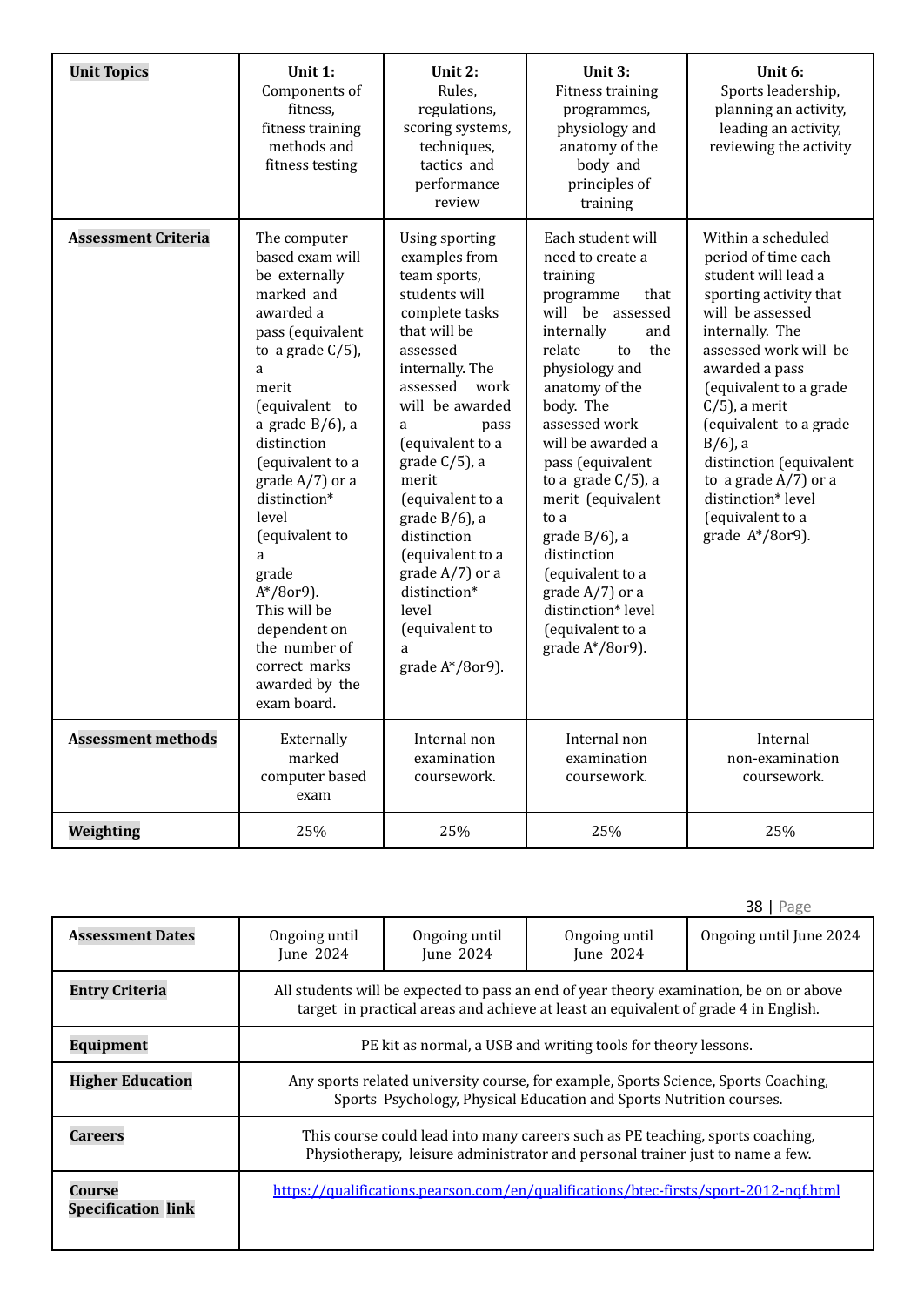

## **Religious Studies**

| <b>Exam Board</b>                    | <b>Eduqas</b>                                                                                                                                                                                                                                                                                                                                                                                                                                                                                                                                                                                                                                                                                             | Qualification                                    | <b>GCSE</b><br><b>Religious Studies</b>                          | <b>HOD</b> | <b>Miss Ferigan</b>                           |
|--------------------------------------|-----------------------------------------------------------------------------------------------------------------------------------------------------------------------------------------------------------------------------------------------------------------------------------------------------------------------------------------------------------------------------------------------------------------------------------------------------------------------------------------------------------------------------------------------------------------------------------------------------------------------------------------------------------------------------------------------------------|--------------------------------------------------|------------------------------------------------------------------|------------|-----------------------------------------------|
| <b>Content Overview</b>              | Religious Studies is the perfect opportunity to gain an insight into the world around<br>you, to celebrate diversity and to understand people that are different from yourself.<br>Studying RS aids in developing your communication skills, your evaluation skills, and<br>provides you with a space to voice your opinions and take part in debates related to<br>controversial, global issues. Religious Studies gets you to think critically, to analyse<br>arguments and discover the similarities and differences between different religious<br>beliefs and practices, as well as identifying non-religious beliefs about world issues<br>and arguments both for and against the existence of God. |                                                  |                                                                  |            |                                               |
| <b>Key Features</b>                  | The specification covers a number of different sensitive world issues, which are<br>looked into in detail, and evaluated against the views of religious believers,<br>non-religious believers and the students. A key feature of Religious Studies is that it is<br>a platform for looking at the world from different world views and perspectives, and<br>gaining knowledge and understanding of cultures and lifestyles that students may, to<br>start with, be unfamiliar with.                                                                                                                                                                                                                       |                                                  |                                                                  |            |                                               |
| <b>Assessment</b><br><b>Overview</b> |                                                                                                                                                                                                                                                                                                                                                                                                                                                                                                                                                                                                                                                                                                           | 3 papers $(2 \times 1$ hour, $1 \times 2$ hours) |                                                                  |            |                                               |
| <b>Units</b>                         | Paper 1: Religious,<br>Philosophical and<br>Ethical Issues in the<br>Modern<br>World                                                                                                                                                                                                                                                                                                                                                                                                                                                                                                                                                                                                                      |                                                  | Paper 2 - A Study<br>of Christianity                             |            | Paper 3 - A Study of a<br>World Faith (Islam) |
| <b>Unit Topics</b>                   | Issues of<br>Relationships Issues<br>of Life and Death<br>Issues of Good and<br>Evil Issues of Human<br>Rights                                                                                                                                                                                                                                                                                                                                                                                                                                                                                                                                                                                            |                                                  | Christian Beliefs<br>and Teachings<br><b>Christian Practices</b> | Practices  | Islam Beliefs and<br><b>Teachings Islam</b>   |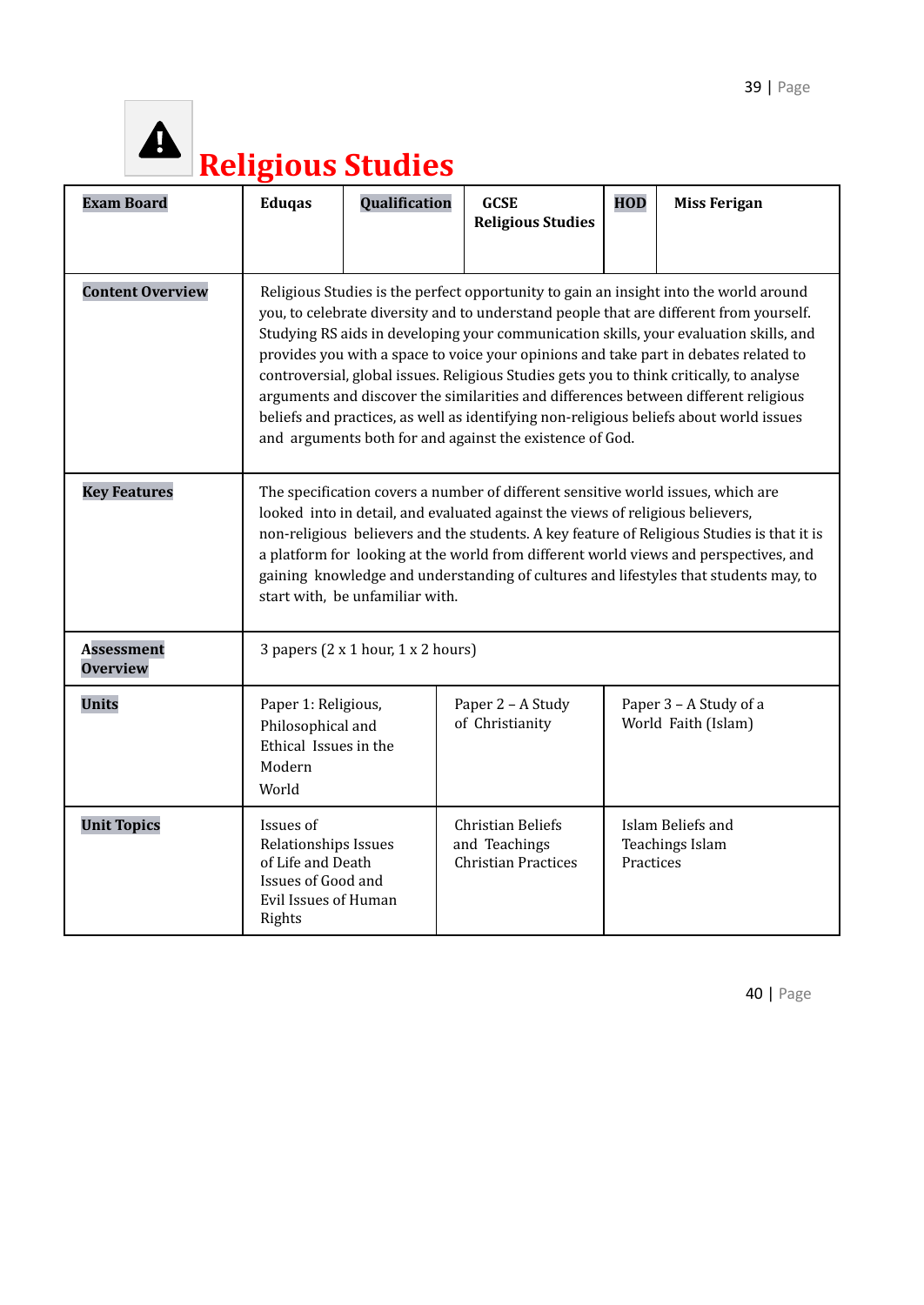| <b>Assessment Criteria</b>                 | A01:<br>o develops learners' knowledge and understanding of religions and<br>non religious beliefs, such as atheism and humanism<br>o develops learners' knowledge and understanding of religious beliefs,<br>teachings, practices, and sources of wisdom and authority, including<br>through their reading of key religious texts, other texts, and scriptures<br>of the religions they are studying<br>A02:<br>o develops learners' ability to construct well-argued, well-informed,<br>balanced and structured written arguments, demonstrating their<br>depth and breadth of understanding of the subject<br>o provides opportunities for learners to engage with questions of<br>belief, value, meaning, purpose, truth, and their influence on human life<br>o challenges learners to reflect on and develop their own values, beliefs<br>and attitudes in the light of what they have learnt and contributes to their<br>preparation for adult life in a pluralistic society and global community. |               |                                                                            |  |
|--------------------------------------------|-----------------------------------------------------------------------------------------------------------------------------------------------------------------------------------------------------------------------------------------------------------------------------------------------------------------------------------------------------------------------------------------------------------------------------------------------------------------------------------------------------------------------------------------------------------------------------------------------------------------------------------------------------------------------------------------------------------------------------------------------------------------------------------------------------------------------------------------------------------------------------------------------------------------------------------------------------------------------------------------------------------|---------------|----------------------------------------------------------------------------|--|
| <b>Assessment methods</b>                  | 2 hours                                                                                                                                                                                                                                                                                                                                                                                                                                                                                                                                                                                                                                                                                                                                                                                                                                                                                                                                                                                                   | 1 hour        | 1 hour                                                                     |  |
| Weighting                                  | 50%                                                                                                                                                                                                                                                                                                                                                                                                                                                                                                                                                                                                                                                                                                                                                                                                                                                                                                                                                                                                       | 25%           | 25%                                                                        |  |
| <b>Assessment Dates</b>                    | May/June 2024                                                                                                                                                                                                                                                                                                                                                                                                                                                                                                                                                                                                                                                                                                                                                                                                                                                                                                                                                                                             | May/June 2024 | May/June 2024                                                              |  |
| <b>Entry Criteria</b>                      | N/A                                                                                                                                                                                                                                                                                                                                                                                                                                                                                                                                                                                                                                                                                                                                                                                                                                                                                                                                                                                                       |               |                                                                            |  |
| <b>Equipment</b>                           | Revision guide is encouraged (more info during the course)                                                                                                                                                                                                                                                                                                                                                                                                                                                                                                                                                                                                                                                                                                                                                                                                                                                                                                                                                |               |                                                                            |  |
| <b>Sixth Form</b>                          | A Level RE, Philosophy                                                                                                                                                                                                                                                                                                                                                                                                                                                                                                                                                                                                                                                                                                                                                                                                                                                                                                                                                                                    |               |                                                                            |  |
| <b>Higher Education</b>                    | Religious Studies, Philosophy, Social Work and Social Care.                                                                                                                                                                                                                                                                                                                                                                                                                                                                                                                                                                                                                                                                                                                                                                                                                                                                                                                                               |               |                                                                            |  |
| <b>Careers</b>                             | Studying Religious Studies can support a number of career paths,<br>including: Teaching<br>Community worker<br>Charity worker<br>Human Resources<br>Youth support worker<br>Social worker<br>Journalist<br>Culture management                                                                                                                                                                                                                                                                                                                                                                                                                                                                                                                                                                                                                                                                                                                                                                             |               |                                                                            |  |
| <b>Course</b><br><b>Specification link</b> | -e 14-05-2020.pdf                                                                                                                                                                                                                                                                                                                                                                                                                                                                                                                                                                                                                                                                                                                                                                                                                                                                                                                                                                                         |               | https://www.eduqas.co.uk/media/wpojjym0/eduqas-gcse-rs-spec-full-from-2016 |  |

## **Separate Science**

| <b>Exam Board</b>                 | Edexcel     | Qualification                                                                                                                                                                                                                                                                                       | <b>GCSE Separate</b><br><b>Sciences</b> | <b>HOD</b> | <b>Mr Ramnarain</b> |
|-----------------------------------|-------------|-----------------------------------------------------------------------------------------------------------------------------------------------------------------------------------------------------------------------------------------------------------------------------------------------------|-----------------------------------------|------------|---------------------|
| <b>Content</b><br><b>Overview</b> | the course. | The three GCSE Science qualifications enable students to develop scientific knowledge and<br>conceptual understanding through the specific disciplines of Biology, Chemistry and Physics. Each<br>of the sciences consists of two externally-examined papers and students will achieve 3 GCSEs from |                                         |            |                     |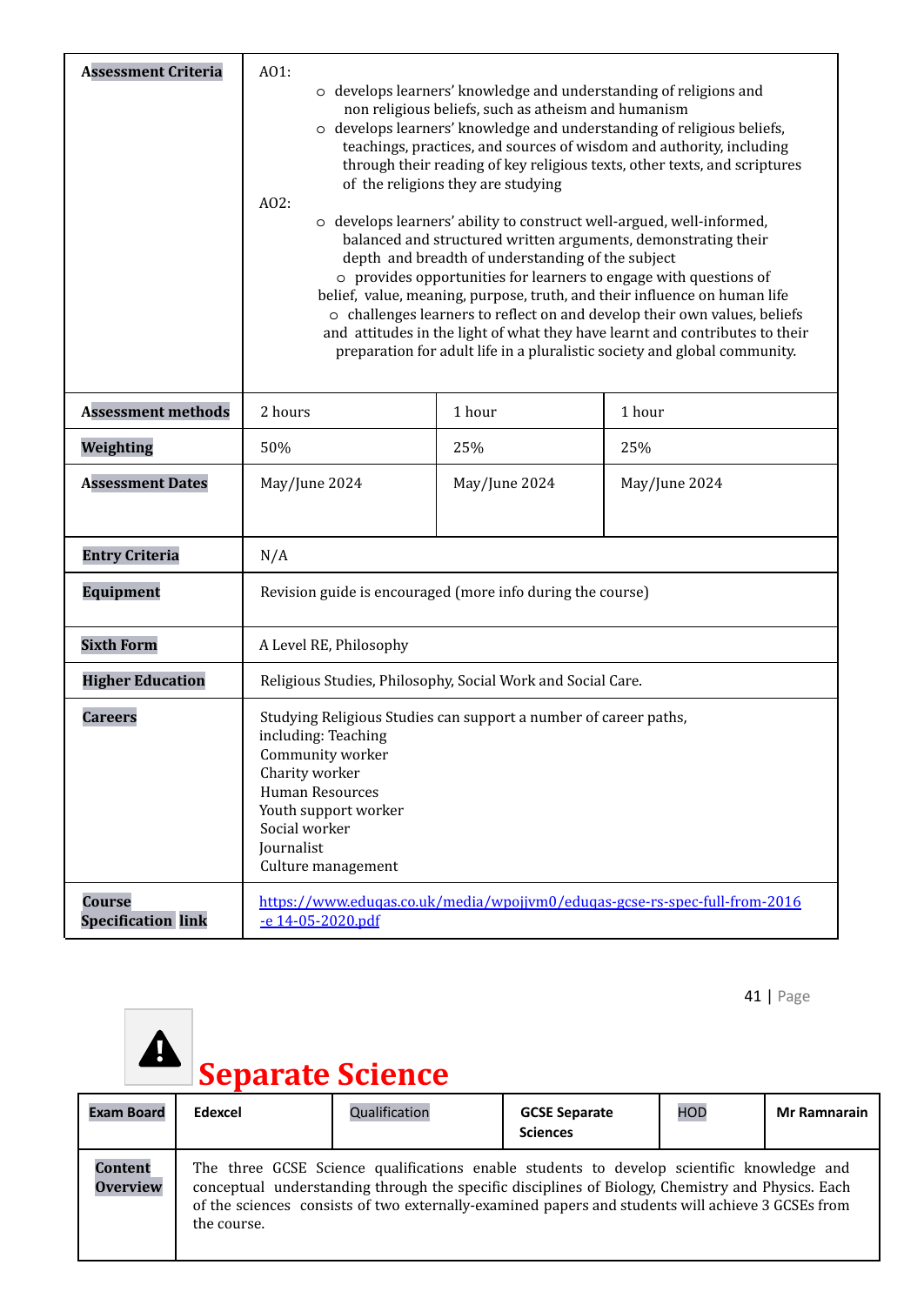| <b>Key</b><br><b>Features</b>                 | GCSE study in the sciences provides the foundation for understanding the material world.<br>Scientific understanding is changing our lives and is vital to the world's future prosperity. All<br>students should learn essential aspects of the knowledge, methods, processes and uses of<br>science. They should gain<br>appreciation of how the complex and diverse phenomena of the natural world can be described in<br>terms of a small number of key ideas that relate to the sciences and that are both inter-linked and of<br>universal application. |                                                                                                                                                                                                                                                                                                  |                                                                                                                                                                                                                                     |                                                                                                                                                                                                                                  |                                                                                                                                                                                                                                                                                              |                                                                                                                                                                                                                                                                                                                             |
|-----------------------------------------------|--------------------------------------------------------------------------------------------------------------------------------------------------------------------------------------------------------------------------------------------------------------------------------------------------------------------------------------------------------------------------------------------------------------------------------------------------------------------------------------------------------------------------------------------------------------|--------------------------------------------------------------------------------------------------------------------------------------------------------------------------------------------------------------------------------------------------------------------------------------------------|-------------------------------------------------------------------------------------------------------------------------------------------------------------------------------------------------------------------------------------|----------------------------------------------------------------------------------------------------------------------------------------------------------------------------------------------------------------------------------|----------------------------------------------------------------------------------------------------------------------------------------------------------------------------------------------------------------------------------------------------------------------------------------------|-----------------------------------------------------------------------------------------------------------------------------------------------------------------------------------------------------------------------------------------------------------------------------------------------------------------------------|
| <b>Assessm</b><br>en t<br><b>Overvie</b><br>W |                                                                                                                                                                                                                                                                                                                                                                                                                                                                                                                                                              | complete all assessments in May/June in any single year.                                                                                                                                                                                                                                         |                                                                                                                                                                                                                                     | Six linear exams with two papers in each of the sciences. These are available at foundation tier<br>and higher tier. Students must complete all assessments in the same tier. Students must                                      |                                                                                                                                                                                                                                                                                              |                                                                                                                                                                                                                                                                                                                             |
| <b>Units</b>                                  | Paper 1<br>(*Paper<br>code:<br>1BI0/1F,<br>1BI0/1H)                                                                                                                                                                                                                                                                                                                                                                                                                                                                                                          | 2<br>Paper<br>(Paper<br>code:<br>1BI0/2F,<br>1BI0/2H)                                                                                                                                                                                                                                            | Paper 1<br>(*Paper<br>code:<br>1CH0/1F<br>and<br>1CH0/1H)                                                                                                                                                                           | Paper 2 (Paper<br>code: 1CH0/2F<br>and $1CH0/2H$ )                                                                                                                                                                               | Paper 1<br>(*Paper<br>code:<br>1PH0/1F<br>and<br>1PH0/1H)                                                                                                                                                                                                                                    | Paper 2<br>(Paper<br>code:<br>1PH0/2F<br>and<br>1PH0/2H)                                                                                                                                                                                                                                                                    |
| <b>Unit Topics</b>                            | Topic $1 -$<br>Key<br>concepts<br>in<br>biology<br>Topic 2-<br>Cells and<br>control<br>Topic $3-$<br>Genetics<br>Topic 4-<br>Natural<br>selection<br>and<br>genetic<br>modificati<br>on Topic<br>$5 -$<br>Health,<br>disease and<br>the<br>developm<br>ent of<br>medicines                                                                                                                                                                                                                                                                                   | Topic 1 - Key<br>concepts in<br>biology<br>Topic $6 -$<br>Plant<br>structures<br>and<br>their<br>functions<br>Topic 7-<br>Animal<br>coordination,<br>control and<br>homeostasis<br>Topic 8-<br>Exchange<br>and<br>transport<br>in<br>animals<br>Topic 9-<br>Ecosystems<br>and material<br>cycles | Topic 1-<br>Key<br>concepts<br>in<br>chemistry<br>Topic 2-<br>States of<br>matter and<br>mixtures<br>Topic 3-<br>Chemical<br>changes<br>Topic $4-$<br>Extracting<br>metals and<br>equilibria<br>Topic 5-<br>Separate<br>chemistry 1 | Topic 1 - Key<br>concepts in<br>chemistry<br>Topic 6 - Groups<br>in the periodic<br>table Topic 7 -<br>Rates of reaction<br>and energy<br>changes Topic 8 -<br>Fuels and Earth<br>science<br>Topic 9-<br>Separate<br>chemistry 2 | Topic 1-<br>Key<br>concepts<br><sub>of</sub><br>physics<br>Topic 2-<br>Motion and<br>forces<br>Topic 3-<br>Conservati<br>on of<br>energy<br>Topic 4-<br>Waves<br>Topic 5-<br>Light and<br>the<br>electromag<br>tic<br>ne<br>spectrum<br>Topic $6-$<br>Radioactiv<br>ity Topic 7<br>Astronomy | Topic 1-<br>Key<br>concepts<br>of<br>physics<br>Topic 8-<br>Energy<br>Topic 9-<br>Forces and<br>their<br>effects<br>Topic 10<br>Electricity<br>Topic 11-<br>Static<br>electricity<br>Topic 12 -<br>Magnetism<br>Topic 13-<br>Electrom<br>agn etism<br>Topic 14 -<br>Particle<br>model<br>Topic 15 -<br>Forces and<br>matter |
| <b>Assessm</b><br>en t<br>Criteria            |                                                                                                                                                                                                                                                                                                                                                                                                                                                                                                                                                              |                                                                                                                                                                                                                                                                                                  |                                                                                                                                                                                                                                     | Students must in A01: Demonstrate knowledge and understanding A02: Apply knowledge<br>and understanding. AO3: Analyse information and ideas to interpret and evaluate                                                            |                                                                                                                                                                                                                                                                                              |                                                                                                                                                                                                                                                                                                                             |

|                                  | Page                                                                                                                                                                     |
|----------------------------------|--------------------------------------------------------------------------------------------------------------------------------------------------------------------------|
| <b>Assessm</b><br>en t<br>method | A mixture of different question styles, including multiple-choice questions, short answer<br>questions, calculations and extended open-response questions in each paper. |
| Weighting                        | Written examination: 1 hour and 45 minutes 50% of the qualification (100 marks) in each paper.                                                                           |
|                                  |                                                                                                                                                                          |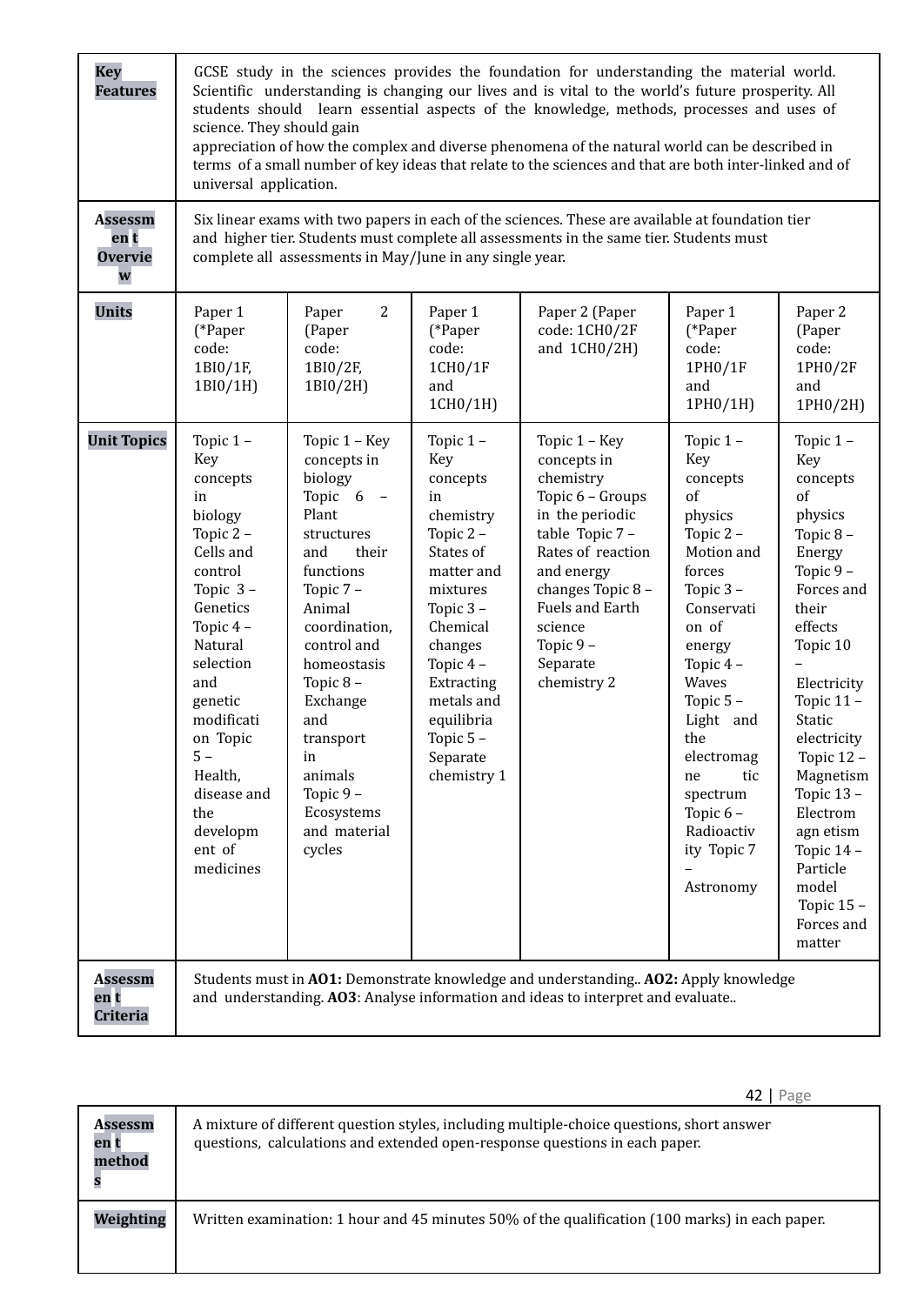| <b>Assessm</b><br>en t<br><b>Dates</b>          | May/June<br>2024                                                                      | May/June 2024                                                                                  | May/June<br>2024 | May/June 2024                                                                                    | May/June<br>2024 | May/June<br>2024 |  |
|-------------------------------------------------|---------------------------------------------------------------------------------------|------------------------------------------------------------------------------------------------|------------------|--------------------------------------------------------------------------------------------------|------------------|------------------|--|
| <b>Entry</b><br><b>Criteria</b>                 |                                                                                       | A selected group of students would be taking the separate sciences based on attainment at KS3. |                  |                                                                                                  |                  |                  |  |
| <b>Equipment</b>                                |                                                                                       |                                                                                                |                  | Resources and equipment would be provided. A non-programmable scientific calculator is required. |                  |                  |  |
| <b>Sixth Form</b>                               |                                                                                       | A level courses in Physics, Chemistry, Biology or the Applied Sciences.                        |                  |                                                                                                  |                  |                  |  |
| <b>Higher</b><br><b>Education</b>               | Any science related university course eg. BSc                                         |                                                                                                |                  |                                                                                                  |                  |                  |  |
| <b>Careers</b>                                  | Science related careers such as engineering sciences or in the medical profession     |                                                                                                |                  |                                                                                                  |                  |                  |  |
| <b>Course</b><br><b>Specifica</b><br>tio n link | https://qualifications.pearson.com/en/qualifications/edexcel-gcses/sciences-2016.html |                                                                                                |                  |                                                                                                  |                  |                  |  |

|                                               | <b>Sociology</b>                                                                                                                                                                                                                                                                                                                                                                                                                                                                                                   |               |             |                |                                                            |
|-----------------------------------------------|--------------------------------------------------------------------------------------------------------------------------------------------------------------------------------------------------------------------------------------------------------------------------------------------------------------------------------------------------------------------------------------------------------------------------------------------------------------------------------------------------------------------|---------------|-------------|----------------|------------------------------------------------------------|
| <b>Exam</b><br><b>Board</b>                   | <b>AQA</b>                                                                                                                                                                                                                                                                                                                                                                                                                                                                                                         | Qualification | <b>GCSE</b> | <b>HOD</b>     | <b>Ms Ferigan</b>                                          |
| <b>Content</b><br><b>Overview</b>             | GCSE Sociology aims to broaden students' minds, helping them to see their world from different<br>perspectives and in new and thought-provoking ways. Students will develop their analytical,<br>assimilation and communication skills by recognising bias, critically evaluating arguments,<br>evaluating evidence and look for alternative explanations and sources of evidence, all of which are<br>essential skills valued by higher education and invaluable to employers and to one's life-long<br>learning. |               |             |                |                                                            |
| <b>Key</b><br><b>Features</b>                 | The specification offers a theoretical and practical approach to Sociology allowing students to<br>synthesise their knowledge and understanding and applying it to everyday social issues. The study<br>of sociology will give enviable transferable skills such as effectively:<br>• investigating facts and make reasoned deductions and sustained judgements<br>· developing rational perspectives and new ideas on social issues<br>• analysing and better understand the social world                         |               |             |                |                                                            |
| <b>Assessm</b><br>en t<br><b>Overvie</b><br>W | Students studying Sociology will sit two (2) linear examinations.                                                                                                                                                                                                                                                                                                                                                                                                                                                  |               |             |                |                                                            |
| <b>Units</b>                                  | Paper 1: The sociology of Families and Education                                                                                                                                                                                                                                                                                                                                                                                                                                                                   |               |             | stratification | Paper 2: The sociology of crime<br>and deviance and social |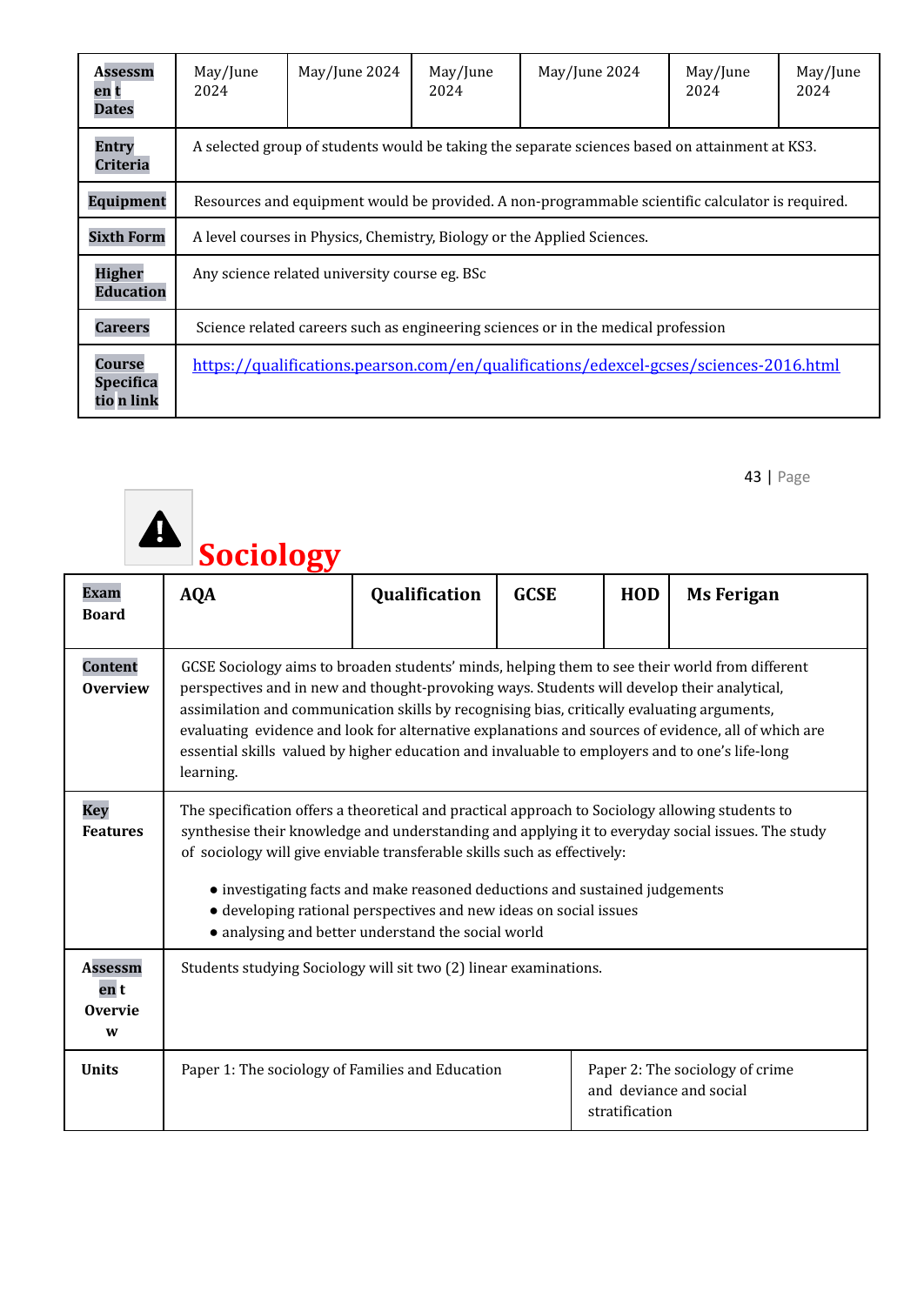| <b>Unit Topics</b>                 | • The sociology of families<br>• The sociology of education<br>• Relevant areas of social theory and methodology As<br>this is a liner course students will be required to<br>synthesise their knowledge and understating of all<br>content area of the subject to demonstrate mastery of<br>the topics in the unit                                                                    | • The sociology of crime and<br>deviance • The sociology of social<br>stratification • Relevant areas of<br>social theory and methodology<br>As this is a liner course students will be<br>required to synthesise their knowledge<br>and understating of all content area of<br>the subject to demonstrate mastery of<br>the topics in the unit                                                          |
|------------------------------------|----------------------------------------------------------------------------------------------------------------------------------------------------------------------------------------------------------------------------------------------------------------------------------------------------------------------------------------------------------------------------------------|----------------------------------------------------------------------------------------------------------------------------------------------------------------------------------------------------------------------------------------------------------------------------------------------------------------------------------------------------------------------------------------------------------|
| <b>Assessm</b><br>en t<br>Criteria | • A01: Demonstrate knowledge and understanding of<br>sociological theories, concepts, evidence and methods. .<br>AO2: Apply knowledge and understanding of<br>sociological theories, concepts, evidence and methods. .<br>AO3: Analyse and evaluate sociological theories,<br>concepts, evidence and methods in order to construct<br>arguments, make judgements and draw conclusions. | • A01: Demonstrate knowledge and<br>understanding of sociological<br>theories, concepts, evidence and<br>methods.<br>• AO2: Apply knowledge and<br>understanding of sociological<br>theories, concepts, evidence and<br>methods.<br>• A03: Analyse and evaluate<br>sociological theories, concepts,<br>evidence and methods in order<br>to construct arguments, make<br>judgements and draw conclusions. |

|                                                  |                                                                                                                                                                                                                                                                                                                                                                                                    | יהשי                     |  |  |  |
|--------------------------------------------------|----------------------------------------------------------------------------------------------------------------------------------------------------------------------------------------------------------------------------------------------------------------------------------------------------------------------------------------------------------------------------------------------------|--------------------------|--|--|--|
| <b>Assessm</b><br>en t<br>method<br>$\mathbf{s}$ | 1 hr 45 mins (100 marks)                                                                                                                                                                                                                                                                                                                                                                           | 1 hr 45 mins (100 marks) |  |  |  |
| Weighting                                        | 50%                                                                                                                                                                                                                                                                                                                                                                                                | 50%                      |  |  |  |
| <b>Assessm</b><br>en t<br><b>Dates</b>           | May/June 2024                                                                                                                                                                                                                                                                                                                                                                                      | May/June 2024            |  |  |  |
| <b>Entry</b><br>Criteria                         | Students wishing to do Sociology are likely to have followed a Key Stage 3 programme of<br>study; therefore no prior knowledge of this subject is required; however a good English score<br>is recommended.                                                                                                                                                                                        |                          |  |  |  |
| Equipment                                        | Text book, revision guide, dictionary pens, pencils, ruler and highlighters and exercise book                                                                                                                                                                                                                                                                                                      |                          |  |  |  |
| <b>Sixth Form</b>                                | A Level courses in Sociology, Psychology, Citizenship Studies, Philosophy, Law, History,<br>Economics, English Language and English Literature or Health and Social Care.                                                                                                                                                                                                                          |                          |  |  |  |
| <b>Higher</b><br><b>Education</b>                | Any Social Science, Business Studies or Humanities based university course.                                                                                                                                                                                                                                                                                                                        |                          |  |  |  |
| <b>Careers</b>                                   | Sociology is a gateway subject that will suitably prepare students for a number of career pathways<br>- such as: Politics, Law, Law Enforcement, Counselling, Nursing, Social Work, Probation Services,<br>Civil Services, Community Work, Environment Conservation, Business, Journalism, Education,<br>Local Government Administration, Research, Charity Organising and Religion to name a few. |                          |  |  |  |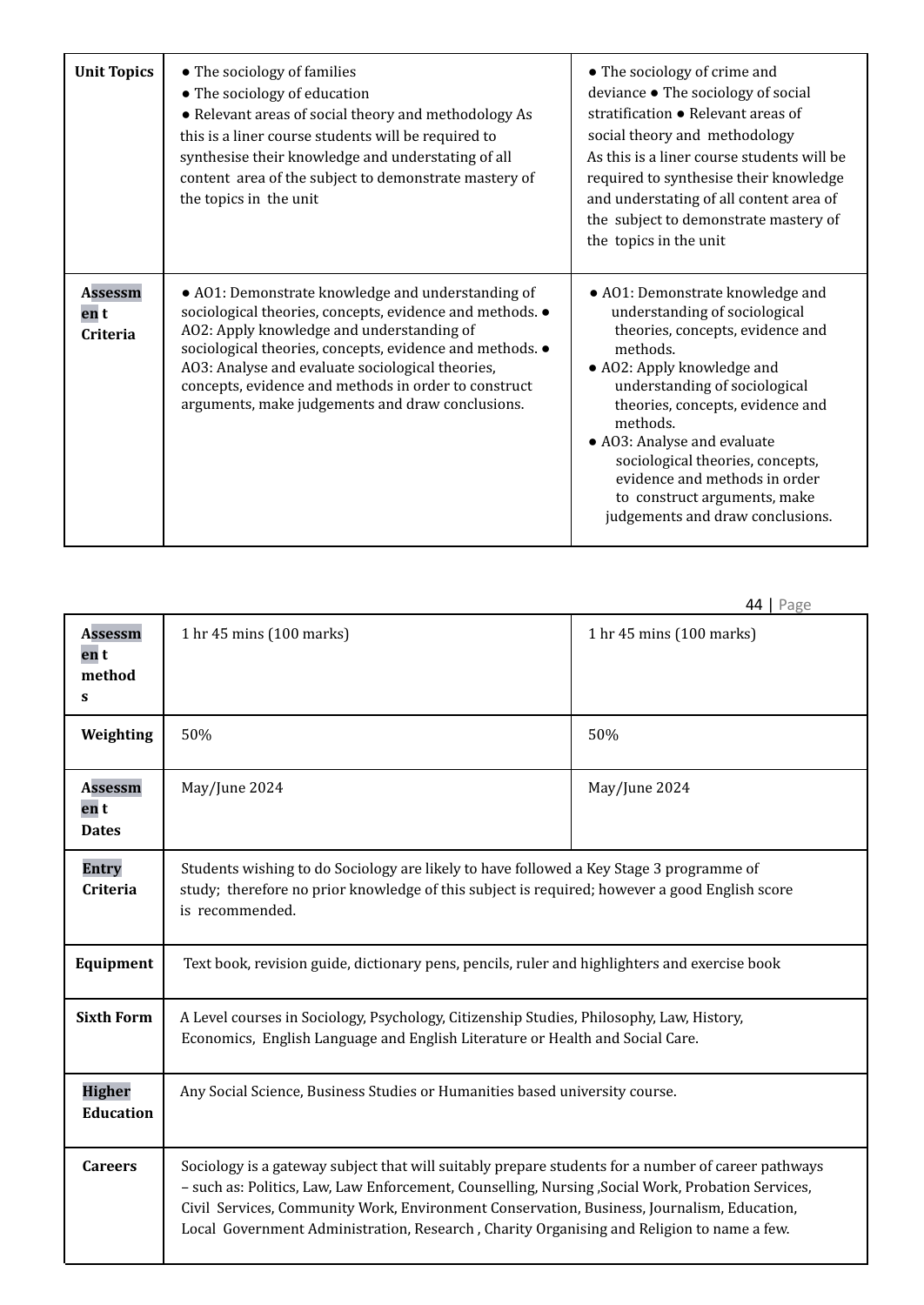|                                      | Spanish                                                                                                                                                                                                                                                                                                                                                                                                                                                                                                                                                                                                                                                                                                                                                                                                                                                                                                                                                                                                                                                                                                                                                  |               |                                 |             |                                                        |                                |
|--------------------------------------|----------------------------------------------------------------------------------------------------------------------------------------------------------------------------------------------------------------------------------------------------------------------------------------------------------------------------------------------------------------------------------------------------------------------------------------------------------------------------------------------------------------------------------------------------------------------------------------------------------------------------------------------------------------------------------------------------------------------------------------------------------------------------------------------------------------------------------------------------------------------------------------------------------------------------------------------------------------------------------------------------------------------------------------------------------------------------------------------------------------------------------------------------------|---------------|---------------------------------|-------------|--------------------------------------------------------|--------------------------------|
| <b>Exam Board</b>                    | <b>Edexcel</b>                                                                                                                                                                                                                                                                                                                                                                                                                                                                                                                                                                                                                                                                                                                                                                                                                                                                                                                                                                                                                                                                                                                                           | Qualification |                                 | <b>GCSE</b> | <b>HOD</b>                                             | Mr Sonan/Ms Kuratomi           |
| <b>Content Overview</b>              | The course is concerned with providing high levels of linguistic competence in Spanish and<br>increased cultural knowledge of Spanish speaking countries across the world. It gives a solid<br>foundation for the future study of Spanish at any level and the necessary skills required to be<br>able to study another modern foreign language.<br>Communication and listening skills will be improved and higher order thinking skills developed.<br>A pupil who studies a modern foreign language shows motivation and commitment to an area of<br>study which can be challenging. These are qualities which are highly desirable to higher<br>education and future employers. A qualification in Spanish is an excellent complement to a range<br>of subjects and can be combined with other qualifications in the future.<br>Increased travel and trade both in Europe and the wider world means that businesses in all areas<br>are under increased pressure to ensure that they can communicate effectively. An employee with<br>a language qualification is a real asset and is likely to earn more and have greater opportunities<br>to travel. |               |                                 |             |                                                        |                                |
| <b>Key Features</b>                  | Questions across all four language skills are set in common contexts, addressing a range<br>of relevant contemporary and cultural themes.<br>They are organised into five themes, each broken down into topics and<br>sub-topics. The five themes are:<br>· Identity and culture<br>· Local area, holiday and travel<br>· School<br>· Future aspirations, study and work<br>· International and global dimension.                                                                                                                                                                                                                                                                                                                                                                                                                                                                                                                                                                                                                                                                                                                                        |               |                                 |             |                                                        |                                |
| <b>Assessment</b><br><b>Overview</b> | The specification follows a tiered structure and all assessments are externally assessed. All units<br>(listening, speaking, reading and writing) are assessed equally at 25%. All Units will be taken at<br>either higher or foundation tier. There is no mixed tier entry.                                                                                                                                                                                                                                                                                                                                                                                                                                                                                                                                                                                                                                                                                                                                                                                                                                                                             |               |                                 |             |                                                        |                                |
| <b>Units</b>                         | Paper 1: Listening<br>and understanding<br>in<br>Spanish                                                                                                                                                                                                                                                                                                                                                                                                                                                                                                                                                                                                                                                                                                                                                                                                                                                                                                                                                                                                                                                                                                 |               | Paper 2: Speaking<br>in Spanish |             | Paper 3: Reading<br>and<br>understanding in<br>Spanish | Paper 4: Writing<br>in Spanish |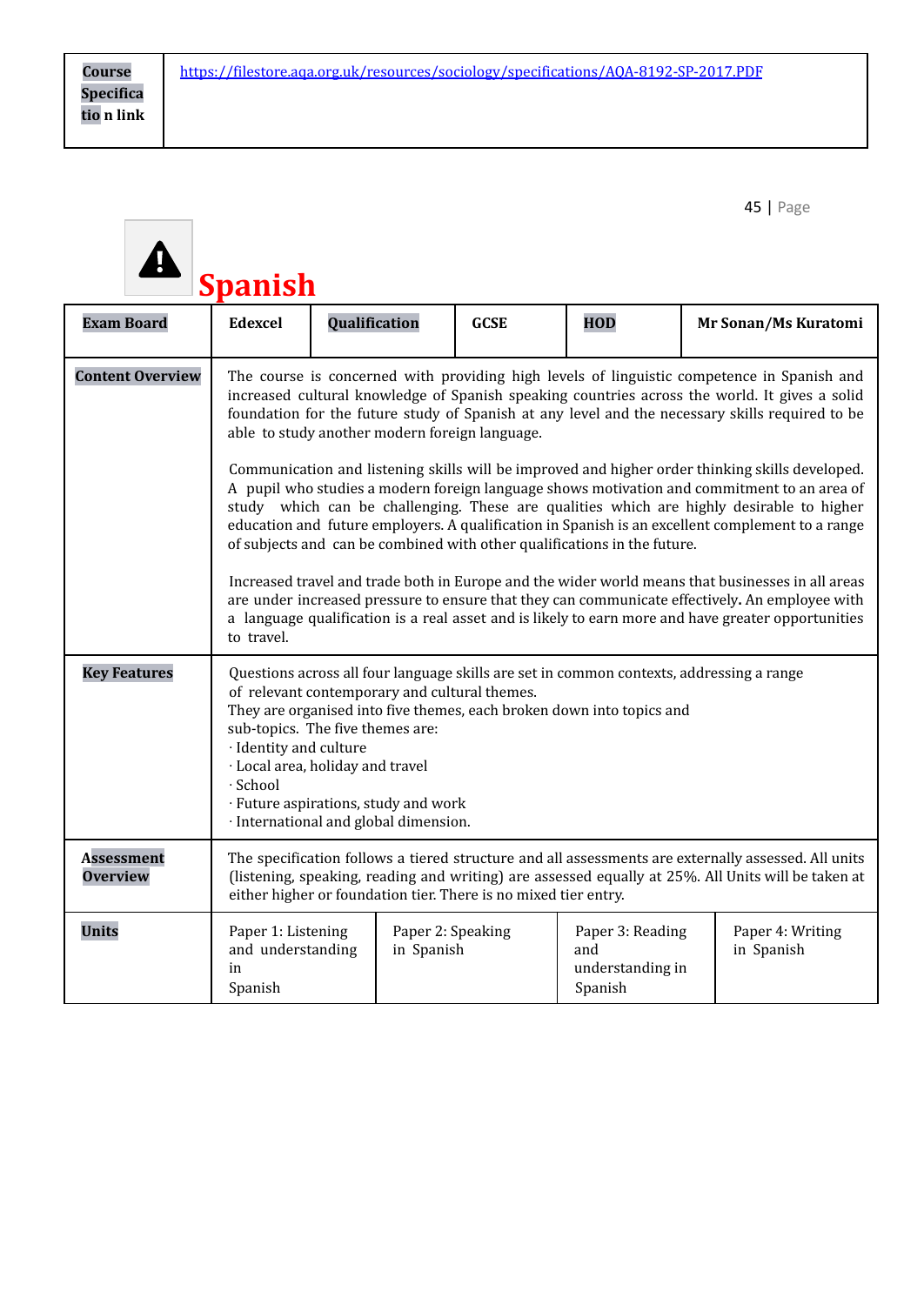| <b>Unit Topics</b> | A range of<br>question<br>formats such as<br>multiple-choice,<br>open response and<br>some target<br>language<br>questions. | Task types provide<br>scaffolding and<br>support for<br>foundation tier<br>learners and allow<br>them to use familiar<br>and core grammatical<br>structures. | A range of<br>question<br>formats such as<br>multiple choice,<br>open response and<br>some target<br>language<br>questions<br>requiring short | A choice of<br>questions for<br>foundation and<br>higher tier<br>candidates that<br>encourage<br>spontaneity and<br>creativity. |
|--------------------|-----------------------------------------------------------------------------------------------------------------------------|--------------------------------------------------------------------------------------------------------------------------------------------------------------|-----------------------------------------------------------------------------------------------------------------------------------------------|---------------------------------------------------------------------------------------------------------------------------------|
|                    | A range of<br>authentic and<br>interesting<br>contexts that help<br>to bring more of<br>the<br>target language              | Candidates are<br>rewarded for their<br>ability to<br>produce<br>unrehearsed and<br>spontaneous<br>answers.                                                  | or one word<br>responses.<br>A short translation<br>in each tier<br>Engaging and age<br>relevant texts set                                    | Translation:short<br>sentences at<br>foundation that<br>start simple and<br>slowly increase in<br>demand.                       |
|                    | culture into<br>assessment.<br>Questions in<br>Spanish with<br>answers in<br>Spanish.                                       | Contexts<br>in<br>set<br>realistic scenarios to<br>show how language<br>is used in<br>authentic situations.                                                  | in the culture of<br>the<br>target language<br>country.<br>Questions in<br>Spanish with<br>answers in<br>Spanish.                             | <b>Translation from</b><br>and into Spanish.<br>Foundation paper<br>broken into small,<br>shorter tasks<br>with a               |

|                   |                  |                  |                  | 101100<br>gradual<br>progression in<br>demand. |
|-------------------|------------------|------------------|------------------|------------------------------------------------|
| <b>Assessment</b> | A01: Understand  | AO2: Communicate | A03: Understand  | A04: Communicate                               |
| Criteria          | spoken language: | in speech.       | written language | in writing                                     |